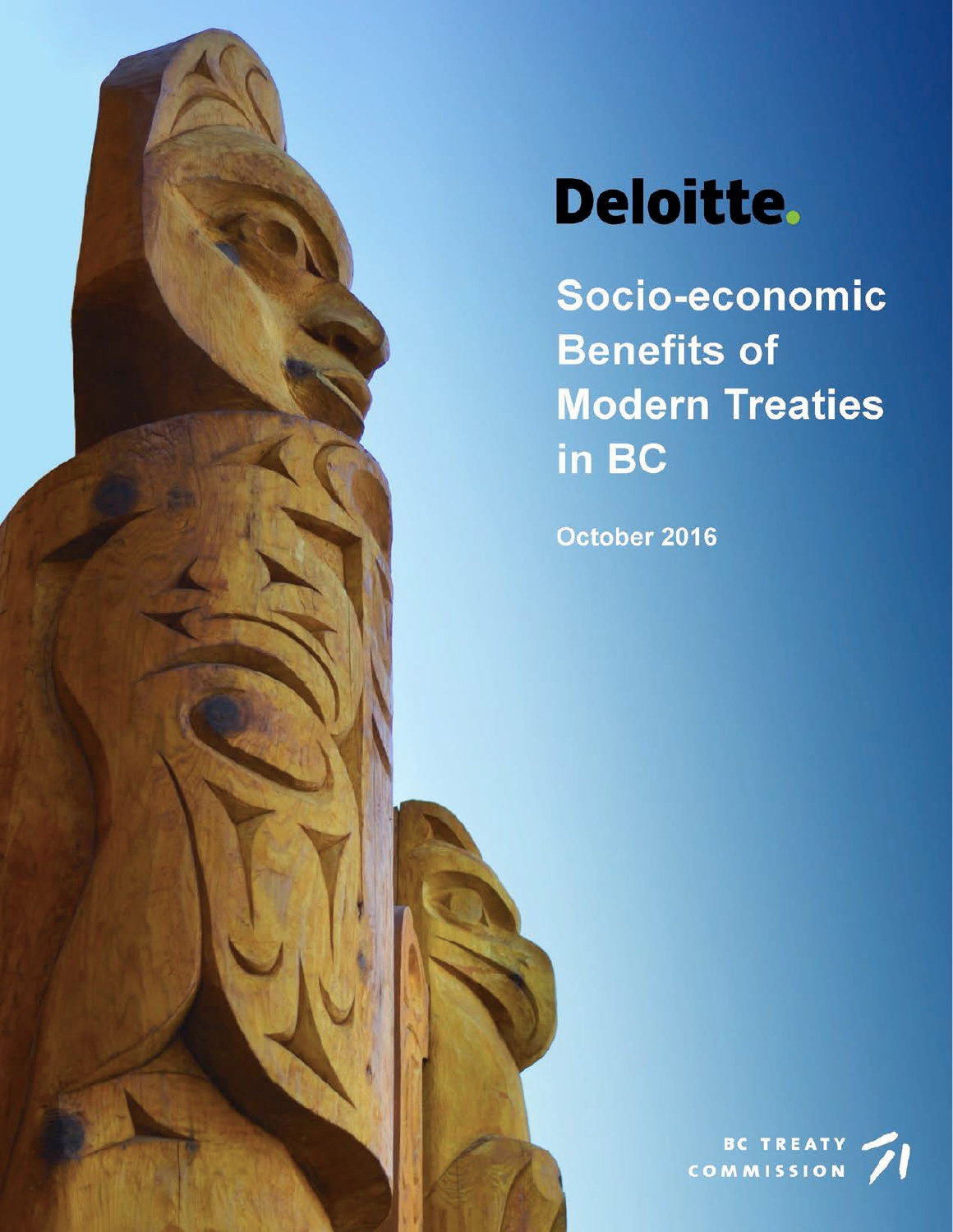Member of Deloitte Touche Tohmatsu Limited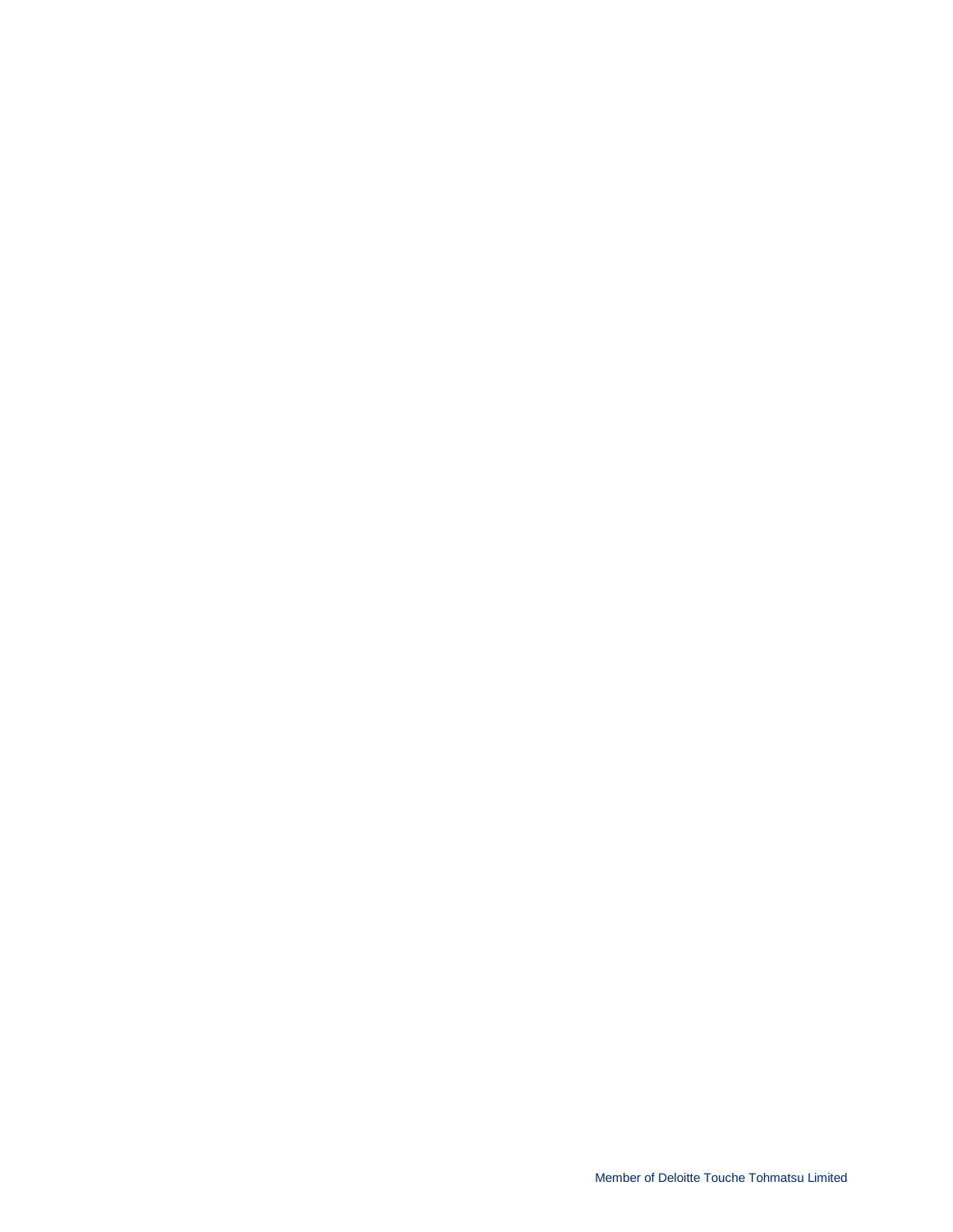# **Contents**

| <b>Executive summary</b>                                   | v              |
|------------------------------------------------------------|----------------|
| Introduction                                               | 1              |
| Benefits of modern treaties                                | $\mathfrak{p}$ |
| Measuring socio-economic benefits of modern treaties       | 11             |
| A common measurement framework                             | 16             |
| Conclusion                                                 | 18             |
| <b>Appendix A Interviewed Nations</b>                      | 19             |
| Appendix B Lessons learned from the treaty experience      | 20             |
| Appendix C Financial economic model                        | 22             |
| Appendix D Other benefits of treaties                      | 25             |
| Appendix E Overview of well-being studies in First Nations | 27             |
| Appendix F An approach to tracking socio-economic progress | 33             |
|                                                            |                |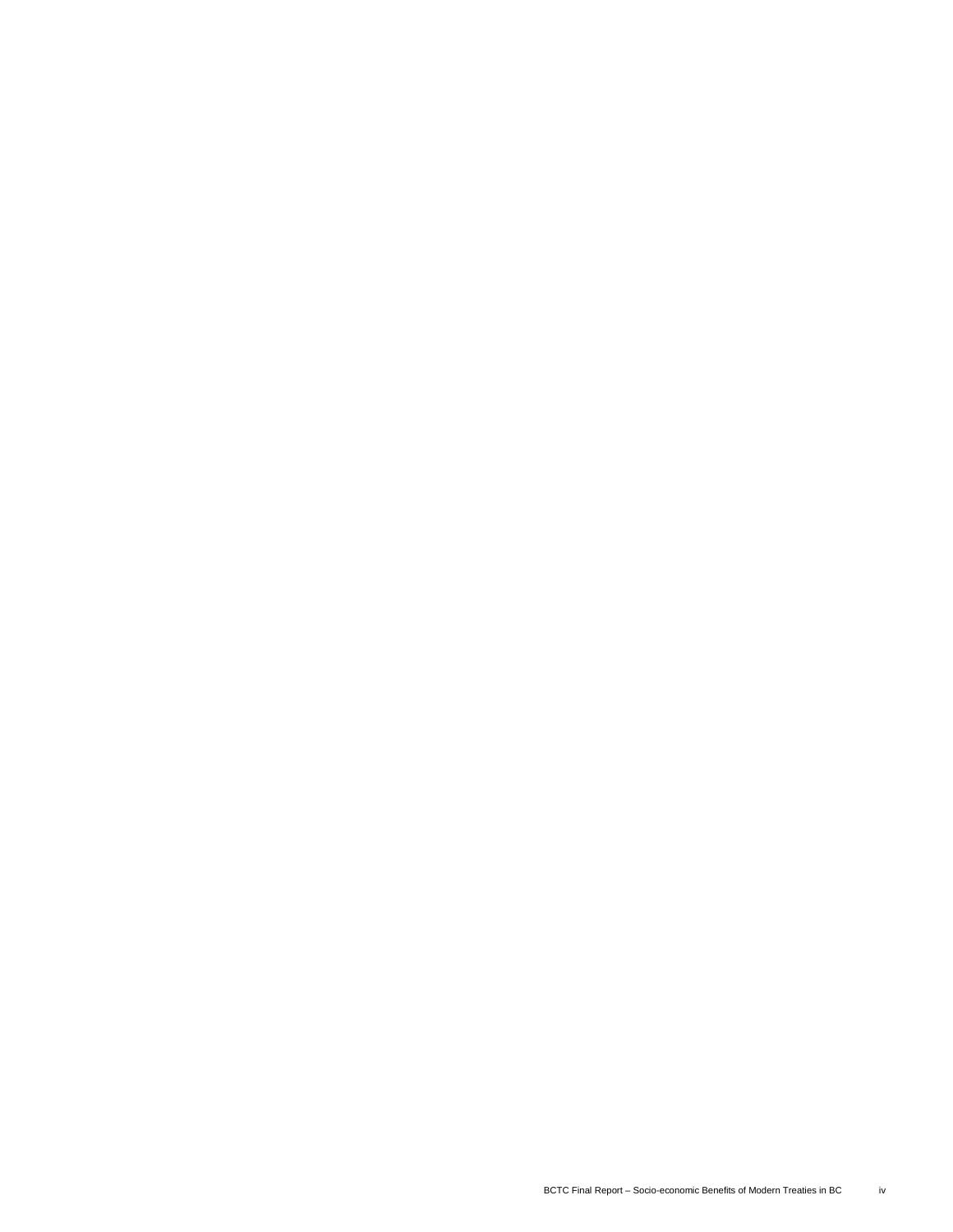# <span id="page-4-0"></span>Executive summary

The British Columbia Treaty Commission (BCTC) has published five reports modeling the financial and economic benefits of modern treaties for First Nations, British Columbians and Canadians. Deloitte was engaged to review and update the financial and economic model, understand the socio-economic benefits of treaties, and identify potential measurement frameworks to better quantify benefits of modern treaties.

Deloitte reviewed and updated the financial and economic model which considers the impact of settling treaties for British Columbia, based on the current number and rate of treaty settlement. The number of beneficiaries was adjusted to reflect the reduced number of treaties settled, and the financial benefits were increased to reflect cash settlement and resource revenue sharing from recent settlements.

The updated model shows that there are economic benefits (though reduced) to First Nations and net economic benefits to British Columbians for settling treaties.

Deloitte explored the socio-economic benefits of treaties using the Community Well-Being Index (CWB) developed by Indigenous and Northern Affairs Canada (INAC). The CWB provides insight into a limited set of socio-economic indicators at the community level across Canada, based on the National Household Survey administered by Statistics Canada. In reviewing this data for a First Nation with a modern treaty, it appears that there are benefits to a First Nation during the treaty negotiation period through the implementation period. This finding is very preliminary as there is insufficient data – both number of years of data as well as the number of treaties settled.

As part of this review, interviews with leaders from First Nations with a treaty provided insight into a broader range of benefits resulting from treaties and the treaty negotiations process. First and foremost, treaties address historical issues related to the *Indian Act*, providing a framework and process for reconciliation in line with Articles 3 and 4 of the United Nations Declaration on the Rights of Indigenous Peoples (UNDRIP) and Section 35 of the Canadian Constitution.

Following from this framework and process are benefits that include decision-making, and the design and implementation of a system of government grounded in First Nations values. First Nations find the treaty negotiations process enhances community engagement and creates more accountability in elected leadership, resulting in greater capacity and the development of future leaders.

Treaty implementation unlocks economic potential, ranging from enabling access to financing to foster First Nations businesses; and investment in local and regional infrastructure, housing, and commercial activity and development benefiting both First Nations and non-First Nations communities. These benefits take time to accomplish, are not easy to achieve, and, in the aggregate, improve overall well-being. Further, the treaty negotiations process provides the focus for First Nations to develop the pathways to achieve the milestones that lead to the realization of thesebenefits.

Deloitte undertook a scan of different socio-economic frameworks and, through interviews, discussed measurement tool applicability to community level reporting. The measurement frameworks developed by three of the First Nations with a modern treaty were also discussed through interviews. The ability to measure socio-economic benefits is important for First Nations as a way to demonstrate progress and provide accountability to their citizens and community.

The First Nations interviewed for this report agree that measurement is important, and are pursuing different and tailored measurement programs funded locally. Each have expressed concerns around cost and capacity as barriers to sustaining a measurement program long-term.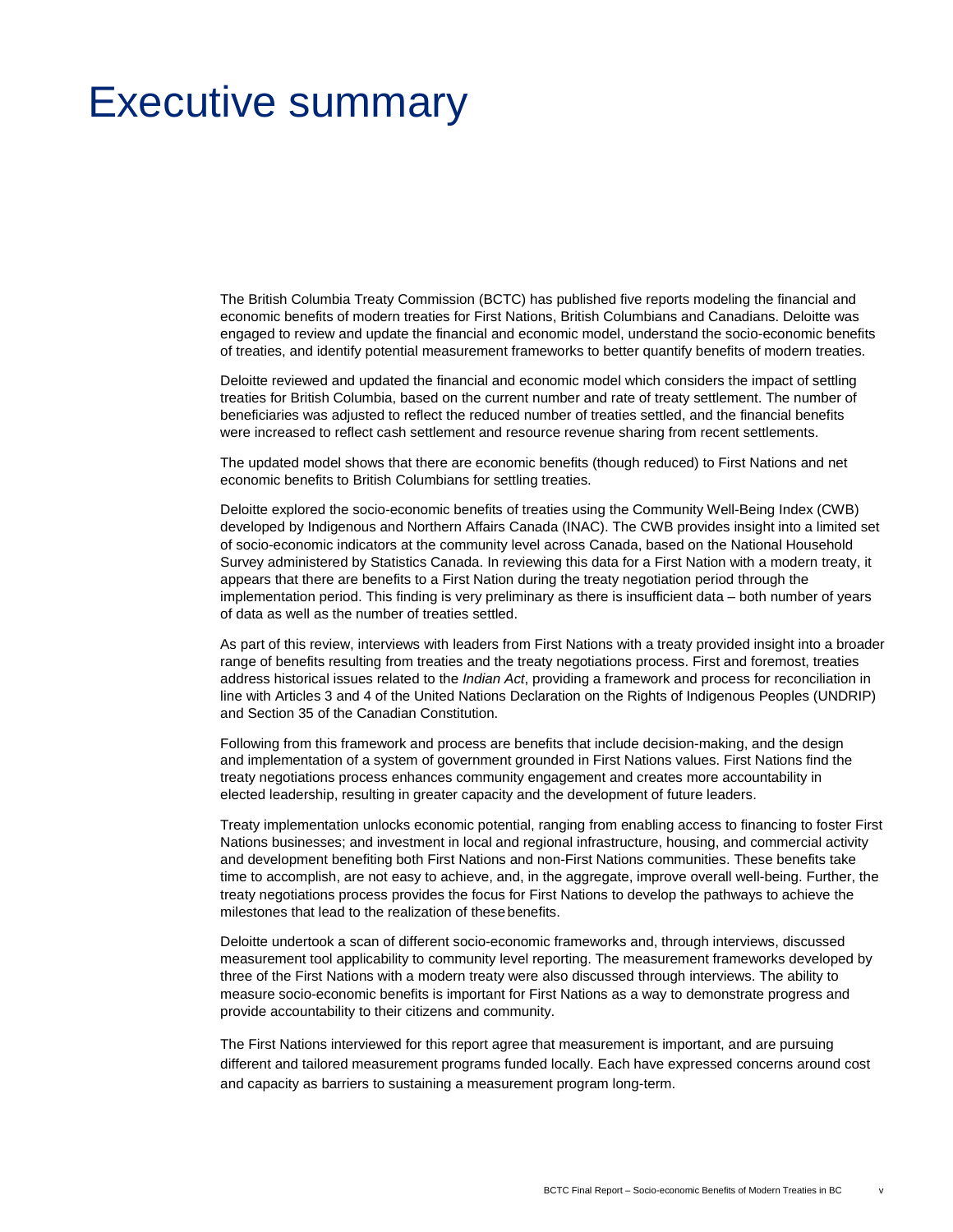There is an opportunity for the BC Treaty Commission to facilitate a standardization to the approach to measuring socio-economic progress that would allow for potential cost efficiency and comparability across different First Nations communities.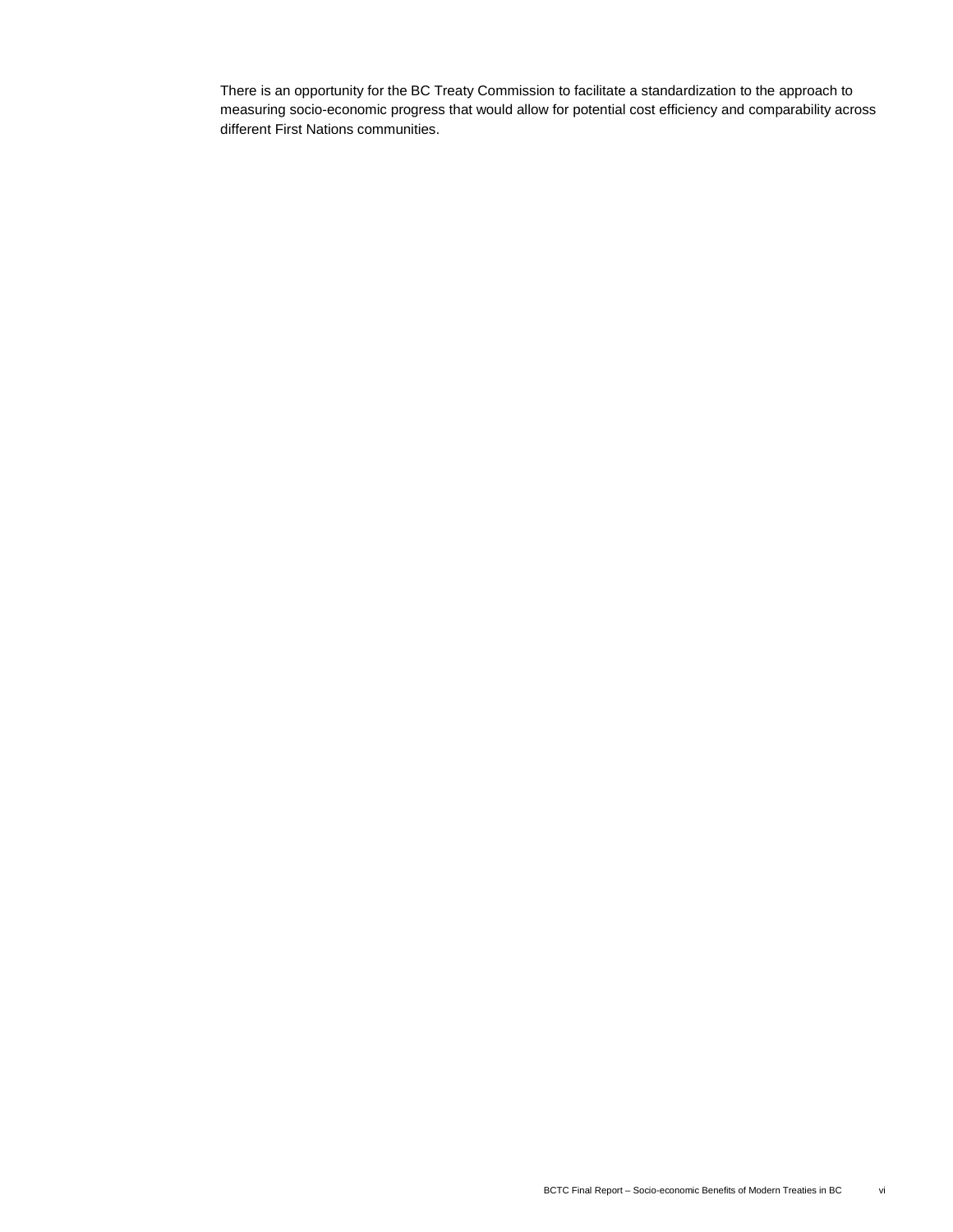# <span id="page-6-0"></span>Introduction

### **Purpose**

The British Columbia Treaty Commission (BCTC) has undertaken five forward looking studies of the economic benefits of treaty settlements in British Columbia (BC) since 1992. These reports focused on the financial and economic benefits of treaty settlement to Canadians, British Columbians and First Nations. With eight First Nations implementing treaties<sup>1</sup> and another eight at the Final Agreement Stage,<sup>2</sup> BCTC would like to supplement this economic and financial perspective with an understanding of the broader social and economic benefits that a modern treaty brings to a First Nations community.

This report updates the financial and economic model developed in previous reports, reflecting the rate of treaty settlement and implementation experience; begins to discuss and understand the broader social and economic benefits arising from modern treaties; and explores different methods to measure and quantify the benefits of treaties at the community level.

# **Scope and approach**

This review was conducted in three stages:

- 1. Review and update the financial and economic model developed over the previous studies based on recent settlements;
- 2. Understand the social and economic benefits of treaties and develop an approach to supplement the financial and economic model with non-financial characteristics;and
- 3. Identify potential measurement frameworks to better quantify and report the impact and benefit of treaties for First Nations, British Columbia, andCanada.

In developing this report, Deloitte reviewed past studies, publicly available information, research and reports, conducted interviews with First Nations leaders in treaty and non-treaty First Nations, and conducted research and interviews with BC treaty First Nations and non-First Nations organizations regarding socio-economic measurement frameworks for assessing community well-being.

<sup>1</sup> Nisga'a Nation, Tsawwassen First Nation, Tla'amin Nation, and the five Maa-nulth First Nations.

<span id="page-6-2"></span><span id="page-6-1"></span><sup>2</sup> . In-SHUCK-ch Nation, K'omoks First Nation, Lheidli T'enneh First Nation, Te'mexw Treaty Association, Tsimshian First Nations [Kitselas and Kitsumkalum], Wuikinuxv Nation, Yale First Nation, and Yekooche First Nation.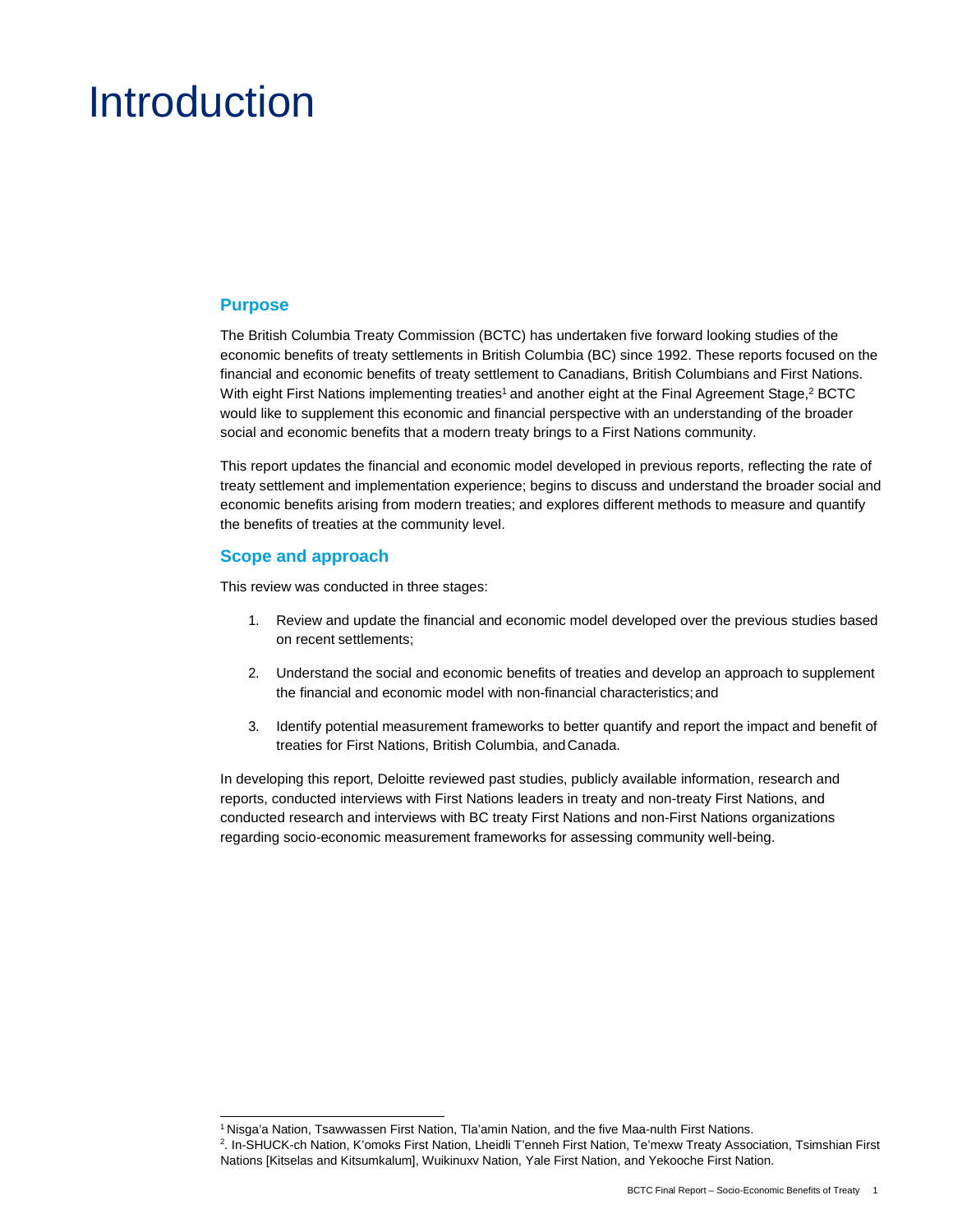# <span id="page-7-0"></span>Benefits of modern treaties

## **Financial and economic benefits**

The BCTC published a report in 2009 which updated the economic impact model from previous studies that quantified direct and indirect benefits from treaties in BC, and included estimates of the costs to British Columbians in determining the net economic benefit. The conclusion from the report, based on the assumptions used in the analysis, was that there is a significant net economic benefit to First Nations, British Columbia, and Canada resulting from the settlement of treaties with First Nations. Further, it concluded that the sooner treaty settlements occur, the sooner benefits would flow to First Nations people, British Columbians, and Canadians in the form of investments, jobs, and economic development.

The majority of the benefits of settling treaties in the economic impact model is generated through cash compensation and resource revenue sharing (RRS), which collectively contribute approximately 95% of the gross benefits. The cost to British Columbians is the province's share of these components of the treaties, which is generally 17% of the cash settlement (subject to adjustment for the land contribution from the province) and 50% of the RRS cost, adjusted for BC's share of the federal government's contribution.

The following table summarizes the scenarios used.<sup>3</sup>

|            | <b>Treaties Settled</b> | <b>Treaty Settlement Rate</b>                                                   | <b>Estimated Duration to</b><br><b>Complete 60 Treaties</b> |
|------------|-------------------------|---------------------------------------------------------------------------------|-------------------------------------------------------------|
| Scenario 1 | 60                      | 15 in the first 5 years<br>45 in the following 10 years<br>(4 per year average) | 15 years                                                    |
| Scenario 2 | 60                      | 3 per year                                                                      | 20 years                                                    |
| Scenario 3 | 60                      | 2 per year                                                                      | 30 years                                                    |
|            |                         |                                                                                 |                                                             |

#### **Table 1: 2009 treaty settlement scenarios**[4](#page-7-2)

<sup>&</sup>lt;sup>3</sup> Each treaty application can represent a single Nation or an association of multiple Nations.

<span id="page-7-2"></span><span id="page-7-1"></span><sup>4 &</sup>quot;Financial and Economic Impacts of Treaty Settlements in BC," PricewaterhouseCoopers, November 2009.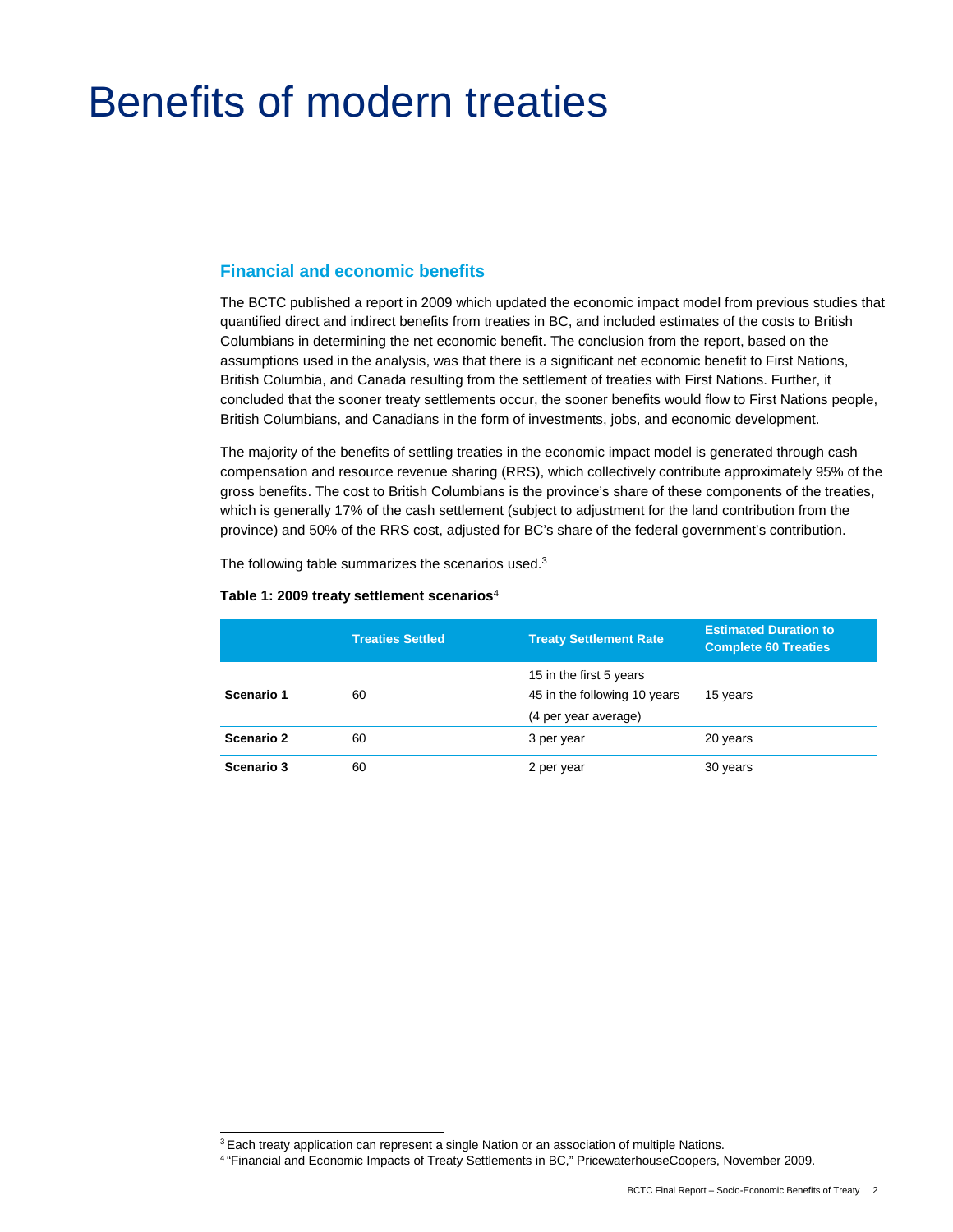#### **Updates to the financial and economic assumptions**

Deloitte reviewed the core assumptions and conclusions of the 2009 study, and made adjustments to the model to reflect the rate of treaty settlements between 2009 and 2014.<sup>5</sup> These adjustments are summarized in Table 2.

| <b>Component</b>           | <b>Update</b>                                                                                                                                                                   |
|----------------------------|---------------------------------------------------------------------------------------------------------------------------------------------------------------------------------|
| Treaty settlement rate     | Reduced the total number of treaties settled to 30 over 15 years, reflecting both the<br>settlement rate from 2009 to 2014 and alternatives to modern treaties (such as         |
| Number of treaties settled | Sectoral Arrangements)                                                                                                                                                          |
| Number of beneficiaries    | Reduced the average number of beneficiaries per treaty to 1,200 based on the<br>average of the treaties that have been settled or are in Stage 5 (Final Agreement) <sup>6</sup> |
| Benefits per beneficiary   | Increased cash settlement and resource revenue sharing per beneficiary to<br>\$61,700 and \$700 respectively, reflecting recent settlements                                     |

Based on these adjustments and the reduction in the projected number of total treaties settled, the net present value of settling 30 treaties over a 15 year time frame is \$1.75 billion, as summarized in Table 3.

|  | Table 3: Financial benefits based on updated model |  |  |  |  |  |
|--|----------------------------------------------------|--|--|--|--|--|
|--|----------------------------------------------------|--|--|--|--|--|

| Total treaties to be settled                      | 30      |
|---------------------------------------------------|---------|
| Years until these treaties are settled            | 15      |
| Cash settlement (\$m)                             | 3,219   |
| Resource revenue sharing                          | 2,664   |
| Total benefits (cash and RRS only)                | 5,883   |
| Less:                                             |         |
| BC share of cash compensation                     | (892)   |
| BC share of RRS                                   | (1,504) |
| <b>Total cost to BC</b>                           | (2,396) |
| Net financial benefits (\$m)                      | 3,487   |
| Net Present Value of net financial benefits (\$m) | 1,751   |

<span id="page-8-0"></span><sup>5</sup> The previous report assumed 60 treaties would be settled in this timeframe which has not occurred. We have assumed a lower achievement of 30 treaties. The reduction is based on the current pace of treaty settlement, extended by the logic that greater use of alternatives to modern treaties (e.g. Sectoral Arrangements) will maintain the lower rate going forward.

<span id="page-8-1"></span><sup>&</sup>lt;sup>6</sup> The previous report based their calculations on 2,127 beneficiaries per treaty. Current settlements have an average of 1,200 beneficiaries per treaty. The previous assumption is that every BC Status Indian will eventually be under treaty (127,627 Status Indians / 60 treaties = 2,127 beneficiaries per treaty). We have revised this assumption based on the average number of beneficiaries from the most recent treaties (1,200).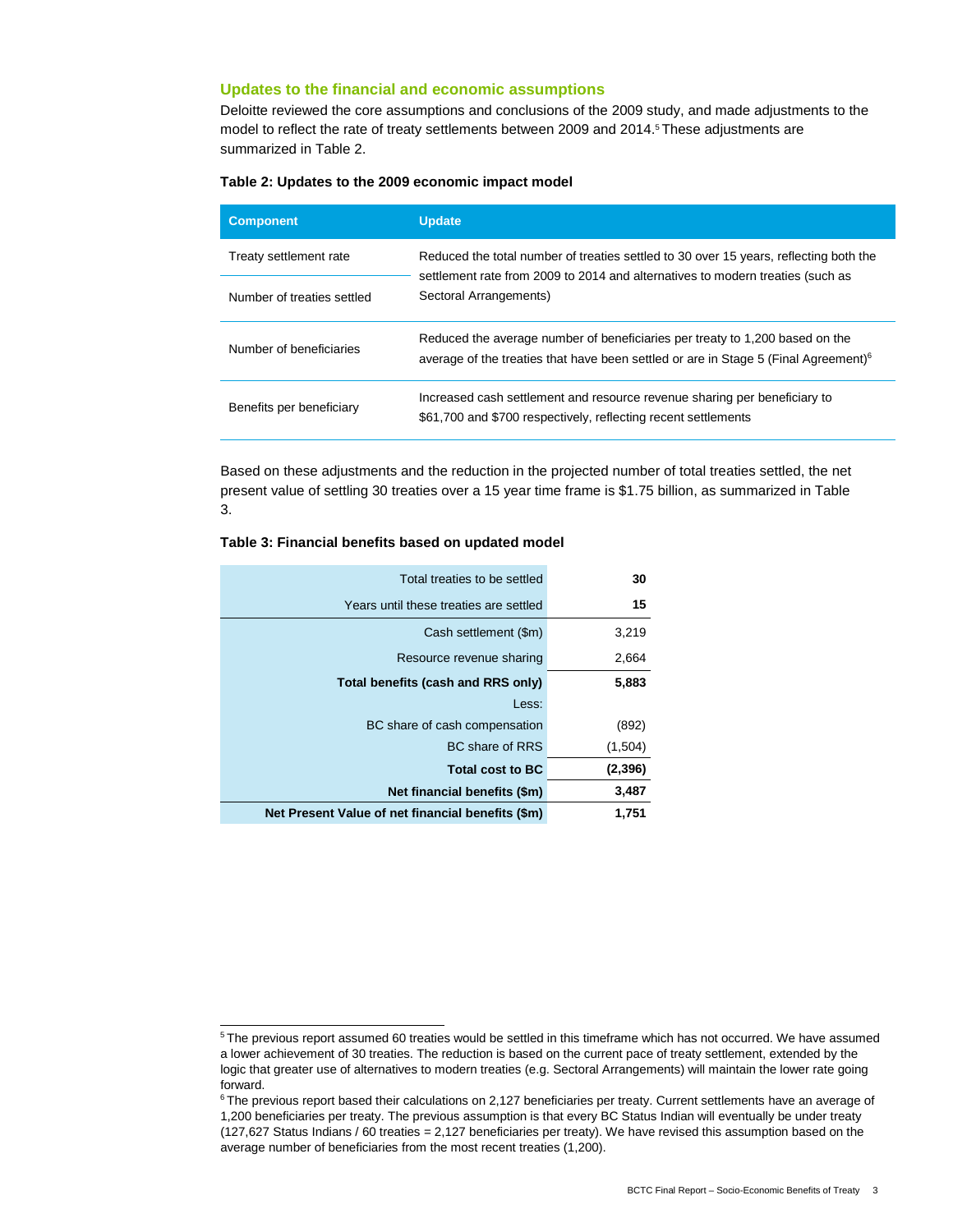To gain a better understanding of the financial and economic benefits of pending treaty settlements, we applied the adjusted model to the First Nations currently in advanced negotiations of the BC treaty negotiations process using publically available information (financial, beneficiary population, and settlement dates). The adjusted model indicates that the net financial benefit is \$625 million if all eleven are settled in the eight years between 2016 and 2024 as summarized in the table below:

| Total treaties to be settled                      | 11              |
|---------------------------------------------------|-----------------|
| Years until these treaties are settled            | 8               |
|                                                   | $(2016 - 2024)$ |
| Total cash settlement (\$m)                       | 736             |
| Resource revenue sharing                          | 478             |
| Total benefits (cash and RRS only)                | 1,214           |
| Less:                                             |                 |
| BC share of cash compensation                     | (204)           |
| <b>BC</b> share of RRS                            | (270)           |
| <b>Total cost to BC</b>                           | (474)           |
| Net financial benefits (\$m)                      | 740             |
| Net Present Value of net financial benefits (\$m) | 625             |

#### **Table 4: Financial benefits based on pending settlements**

Appendix C provides a summary of the financial analysis validating the initial finding that there is a net economic benefit for BC and First Nations from treaty settlements. As Table 4 illustrates, there continues to be a net economic benefit to First Nations and British Columbians though it is less than the previous models due to fewer treaties to be settled and the slower pace of settlement in this revised model.

As indicated from the previous study the sooner treaties are settled, the sooner benefits will flow to First Nations and British Columbians.

#### **Perspectives on total and net benefits**

When considering the expression of financial benefits and costs, it is useful to understand the perspective of the financial model. The series of reports examining the financial benefits of settling treaties since 1996 is based on understanding the impacts of settling treaties from the perspective of the Province of British Columbia. From this perspective, the benefits are expressed as total and net benefits as indicated in Tables 3 and 4 with BC experiencing the net benefits.

Shifting to a First Nations perspective, the financial benefits of settling a treaty is better represented by the total benefits (cash settlement and resource revenue sharing) as indicated in Tables 3 and 4. The current model does not consider the First Nation perspective on costs, which could include a consideration of the treatment of financial and economic benefits removed from their territories over time without compensation.

From a broader reconciliation perspective, costs expressed in the model could be considered an "investment" in reconciliation.

#### **Understanding investment assumptions in the model**

The economic impact model assumes capital transfers and revenue sharing to be invested in First Nation businesses (40%), financial instruments (20%), community projects (10%), and the remainder (30%) is consumed. The investment and consumption of settlement dollars in the community presumably yields benefits to community members as follows:

• **Investment in First Nations Businesses**: increasing labour force participation, employment rates and average income as more First Nations people are working and earning wages. An increase in the number of members employed, the increased potential of staying employed and better wages has a positive impact on households which influences overall well-being.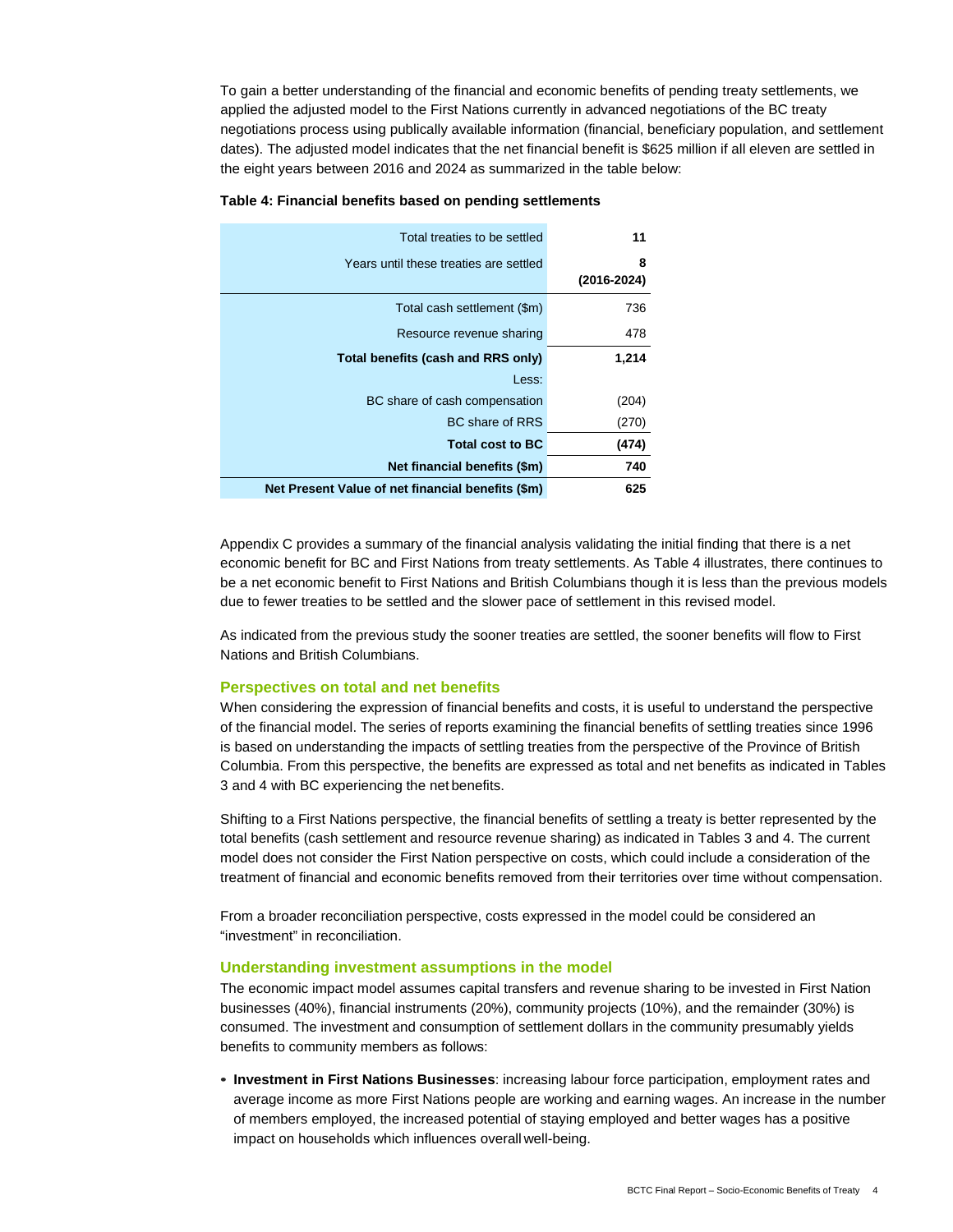- **Investment in Financial Instruments:** a sustainable source of funds for projects or programs to benefit the community and the local economy that have positive influences on community well-being.
- **Investment in Community Projects**: creating jobs, improving labour force participation, employment rates and average income. An increase in employment and income will have an influence on well-being. The types of projects invested in (e.g. improvements to sewer system, housing renovations, etc.) also contribute to improvements in general communitywell-being.
- **Provided for Consumption**: provides immediate benefit to First Nations citizens. Some citizens may choose to direct these contributions towards improving their education and / or housing, which will have a longer term influence on well-being. Alternatively, and based on the choices of First Nations communities and their leaders, these same funds could be directed to community projects, investments and programs which would also have positive influence on communitywell-being.

Table 5 provides an illustrative distribution of funds based on the economic impact model for 30 treaties as indicated in Table 3. The actual funds and allocation will vary based on the decisions and choices to be made by First Nations communities and their leaders.

## **Table 5: Illustrative example of allocation of capital transfers and resource revenue sharing funds from treaty settlement (high)**

|                                                         | <b>Capital Transfers</b><br>$(10 \text{ years})$ | <b>Resource</b><br><b>Revenue Sharing</b><br>first 10 years | <b>Resource</b><br><b>Revenue Sharing</b><br>10 to 25 years | Total         |
|---------------------------------------------------------|--------------------------------------------------|-------------------------------------------------------------|-------------------------------------------------------------|---------------|
| <b>Investment in First Nations</b><br><b>Businesses</b> | \$532,800,000                                    | ٠                                                           |                                                             | \$532,800,000 |
| <b>Investment in Financial</b><br><b>Instruments</b>    | \$266,400,000                                    | \$201.600.000                                               | \$357,210,000                                               | \$825,210,000 |
| <b>Investment in Community</b><br><b>Projects</b>       | \$133,200,000                                    | ٠                                                           |                                                             | \$133,200,000 |
| <b>Provided for Consumption</b>                         | \$399,600,000                                    | \$50,400,000                                                | \$20,790,000                                                | \$470,790,000 |

Table 6 provides an illustrative distribution of funds based on the economic impact model for the eleven treaties nearing settlement as indicated in Table 4. The actual funds and allocation will vary based on the decisions and choices to be made by First Nations leaders and their communities.

### **Table 6: Illustrative example of allocation of capital transfers and resource revenue sharing funds from treaty settlement (low)**

|                                                         | <b>Capital Transfers</b><br>$(10 \text{ years})$ | <b>Resource</b><br><b>Revenue Sharing</b><br>first 10 years | <b>Resource</b><br><b>Revenue Sharing</b><br>10 to 25 years | <b>Total</b>  |
|---------------------------------------------------------|--------------------------------------------------|-------------------------------------------------------------|-------------------------------------------------------------|---------------|
| <b>Investment in First</b><br><b>Nations Businesses</b> | \$171,101,200                                    | ۰                                                           |                                                             | \$171,101,200 |
| <b>Investment in Financial</b><br><b>Instruments</b>    | \$85,550,600                                     | \$65,279,200                                                | \$115,666,583                                               | \$266,496,383 |
| Investment in<br><b>Community Projects</b>              | \$42,775,300                                     | ٠                                                           |                                                             | \$42,775,300  |
| <b>Provided for Consumption</b>                         | \$128,325,900                                    | \$16,319,800                                                | \$6,731,918                                                 | \$151,377,618 |

The investment choices to be made by First Nations citizens and leaders relating to the transfer of funds and revenue sharing has the potential to positively influence the local economy for both First Nations and non-First Nations communities and positively influence community well-being.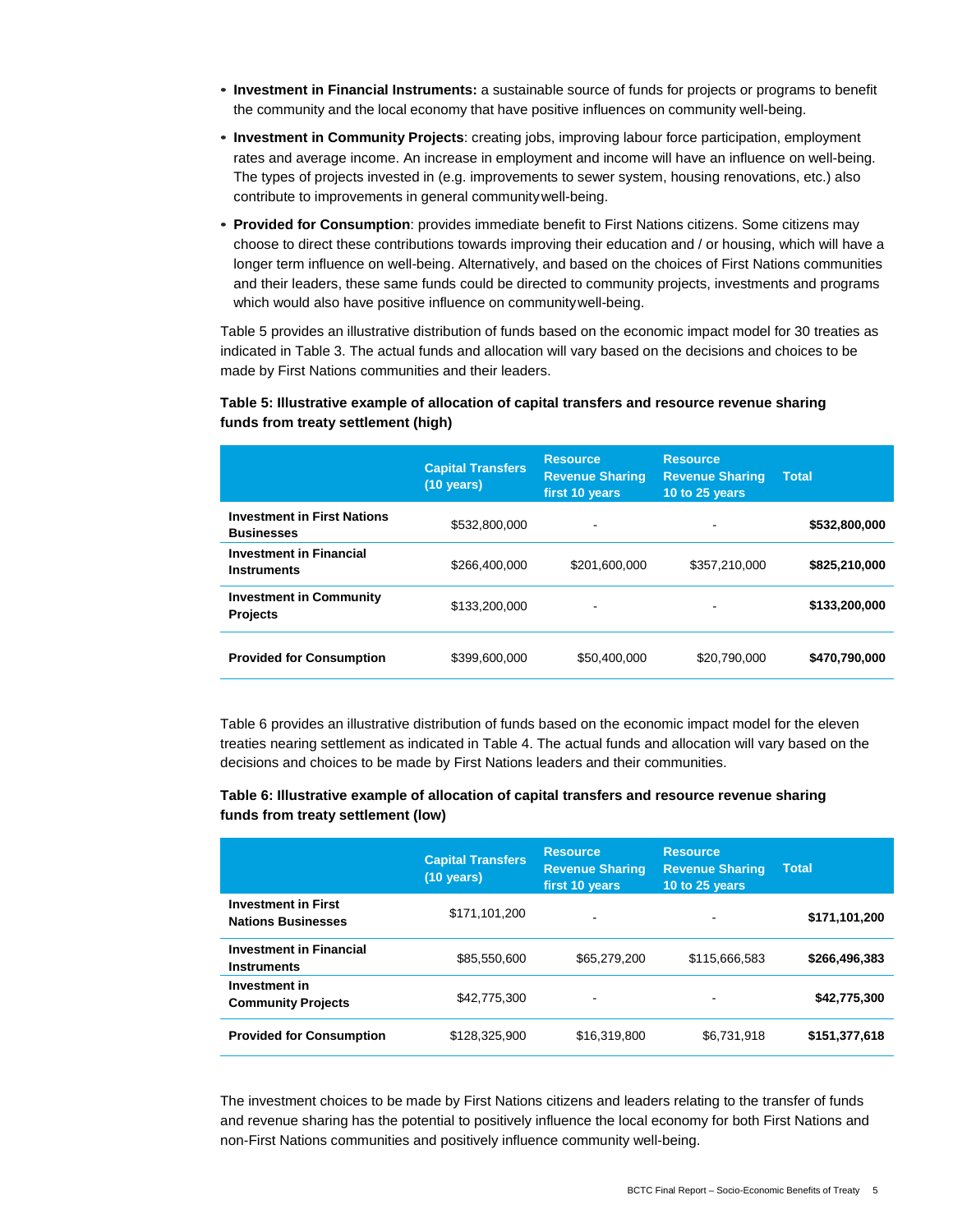# **Understanding benefits of treaties**

To gain some insight into the benefits of treaties, we reviewed the Community Well-Being Index (CWB) published by Indigenous and Northern Affairs Canada (INAC) for Nisga'a Nation. The CW[B7](#page-11-0) was developed to provide a general measure of social and economic conditions at the community level on a limited set of indices – education, housing, labour force activity and income for First Nations and non-First Nations communities. Nisga'a Nation $8$  was selected as its treaty has been implemented since 1999, so there are three CWB scores before treaty implementation and two following treaty implementation.<sup>9</sup> This timeframe reflects the duration of the treaty negotiation and implementation process and the timeframe when benefits become evident.

Graph 1 shows an increase in CWB score during the treaty negotiation stage and the period immediately following implementation. During this same period the CWB scores for the surrounding communities were declining. There is a leveling off in the period between 2001 and 2006 during which time there was a major highway upgrade project in the Nass Valley and economic challenges in the forestry industry. Overall, Nisga'a appears to have benefitted from the treaty settlement process – negotiation phase and early implementation phase.



#### **Graph 1: Overall CWB Nisga'a and Kitimat-Stikine 1981 – 2011**

The overall CWB scores for Nisga'a is positively influenced by the rate of change in the Education and the Labour Force Activity scores, as shown in Graphs 2 and 3. The CWB Education score (which is comprised of high school, post-secondary and university completion) is greater than that of the other First Nations communities in the region, and appears to be keeping pace with the non-First Nation communities in the region. This is reflective of the investments in primary, secondary and post-secondary education, including Wilp Wilx- o'oskwhl Nisga'a Institute. It also reflects the value placed on education in the community to build the economy and strengthen Nisga'a society.

<span id="page-11-0"></span><sup>7</sup> The CWB draws on Statistics Canada's National Household Survey and has been calculated for Canadian communities with a population over 65 individuals for 1981, 1991, 1996, 2001, 2006 and 2011.

<span id="page-11-1"></span><sup>&</sup>lt;sup>8</sup> The CWB Index scores for Nisga'a is compiled from the scores calculated for the following Census Subdivisions: Aiyansh (Kitladamas) 1, Gingolx, Gitwinksihlkw, Laxgalts'ap, and New Aiyansh.

<span id="page-11-2"></span><sup>&</sup>lt;sup>9</sup> 2011 CWB data for Nisga'a is not available.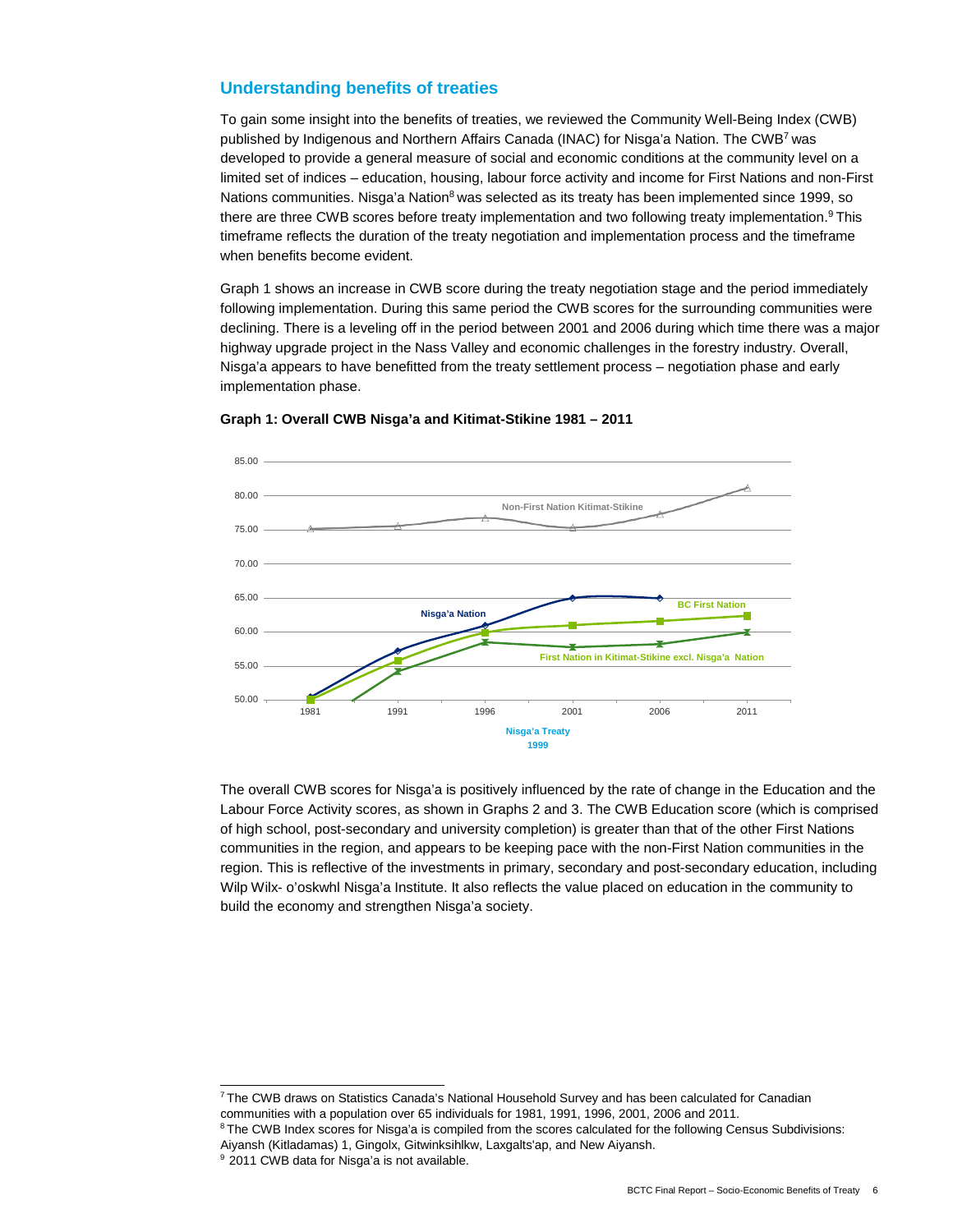

**Graph 2: CWB Education Nisga'a and Kitimat-Stikine 1981 – 2011**

Graph 3 shows the CWB Labour Force Activity (LFA) for Nisga'a relative to the surrounding region. Labour Force Activity is comprised of the employment rate and the participation rate at the time of the census. The graph shows Nisga'a LFA increasing during the negotiation phase through the implementation phase. This is occurring at a time when the LFA for communities in the region (both First Nations and non-First Nation) were declining. This may be reflective of Nisga'a investments in economic development, local businesses and employment and job training.



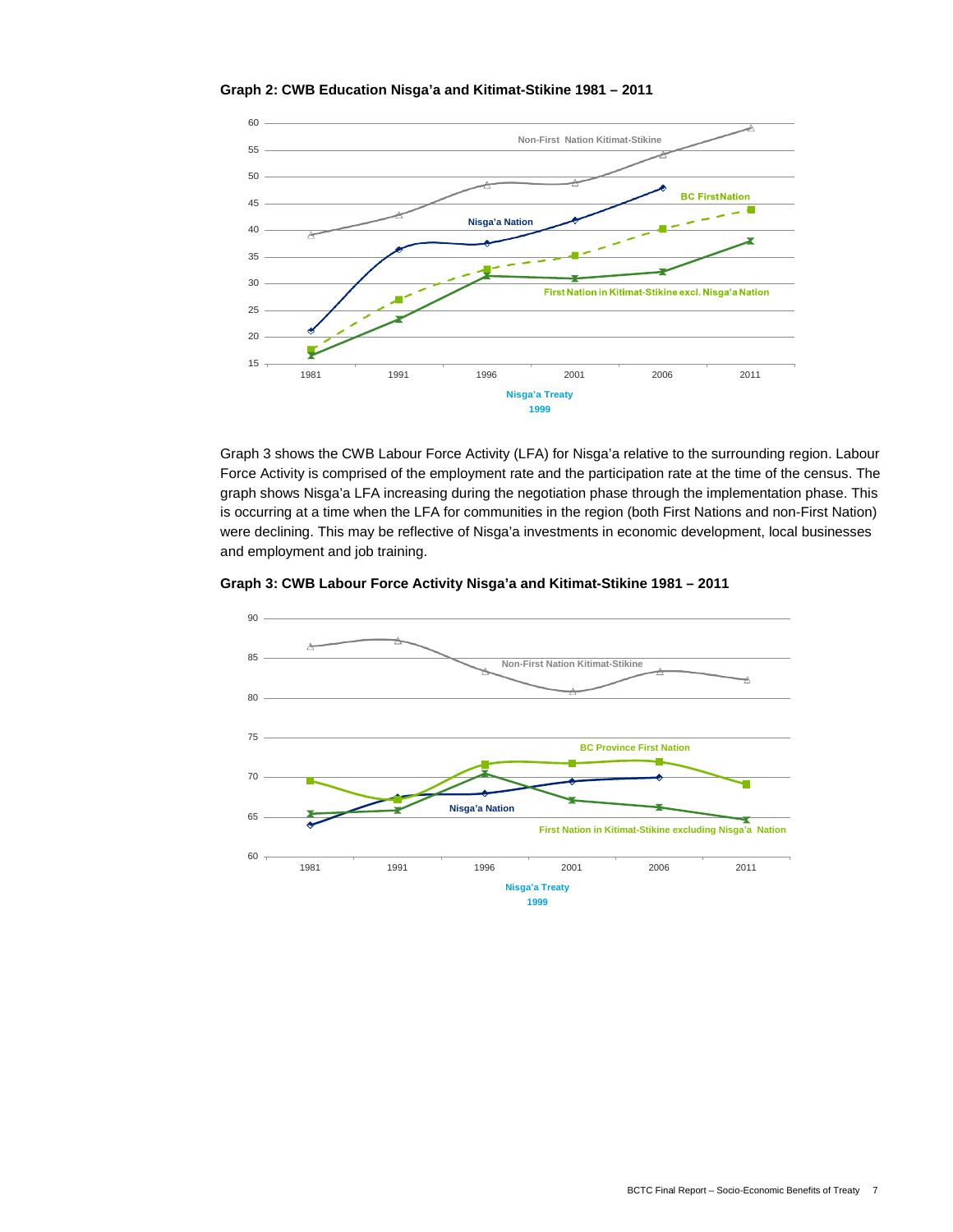The CWB Income score, which represents per capita income, increased slightly during the negotiation period and the immediate implementation period. The income score declined during the period from 2001 to 2006, likely reflecting the changes in the fishery and forestry sectors and shift in the pine mushroom market.



**Graph 4: CWB Income Nisga'a and Kitimat-Stikine 1981 – 2011**

Overall, based on the CWB Index, it appears that Nisga'a benefited from engaging in and settling its treaty with British Columbia and Canada. Based on this one case example, First Nations could benefit from modern treaties.

# **Additional benefits of treaties**

In addition to reviewing indicators to quantify the benefits of modern treaties, Deloitte undertook an examination of the qualitative benefits of treaties and some of the challenges through a review of treaty implementation reports and interviews with leaders from nine First Nations. A summary of these accomplishments and benefits include:

- **Historical context:** settling treaties begins to addresses the *Indian Act,* clarifies rights and title and selfgovernment in line with Article 3 and 4 of the United Nations Declaration on the Rights of Indigenous Peoples, and provides protection under the Canadian Charter of Rights and Freedoms. It is the culmination of the efforts of generations of First Nations people to restore their societies, cultures and ways of governing.
- **Governance:** the establishment of a governance framework and structure that is culturally relevant, integrating traditional practices with modern governance concepts and principles. An important difference is the establishment of an intergovernmental framework providing a level of autonomy, decision-making and influence to First Nations with a modern treaty for the affairs of its Nation, communities and the surrounding region.
- **Government:** the establishment of culturally relevant government institutions with the ability to develop and pass legislation with the supporting regulatory framework, and generate revenues to fund government operations and services to citizens. This also results in increased accountability of elected leaders to the community.
- **Society:** the definition of identity, values and rights of citizenship in the Nation from which flows the extension of government services and programs. This provides clarity and a framework to extend services and programs to citizens beyond the immediate community.
- **Culture:** the protection, teaching and repatriation of traditional practices and cultural artefacts. This is enabled through a range of actions, including connecting communities through major infrastructure investments; the development and operation of cultural centres and museums; and programs, funding and legislation that support traditional language and traditional practices such as hunting and fishing.
- **Harvesting Rights:** clarifies the intersection of culture, land and economic activity.
- **Traditional Practices:** are protected and enshrined in treaties and accompanying regulations.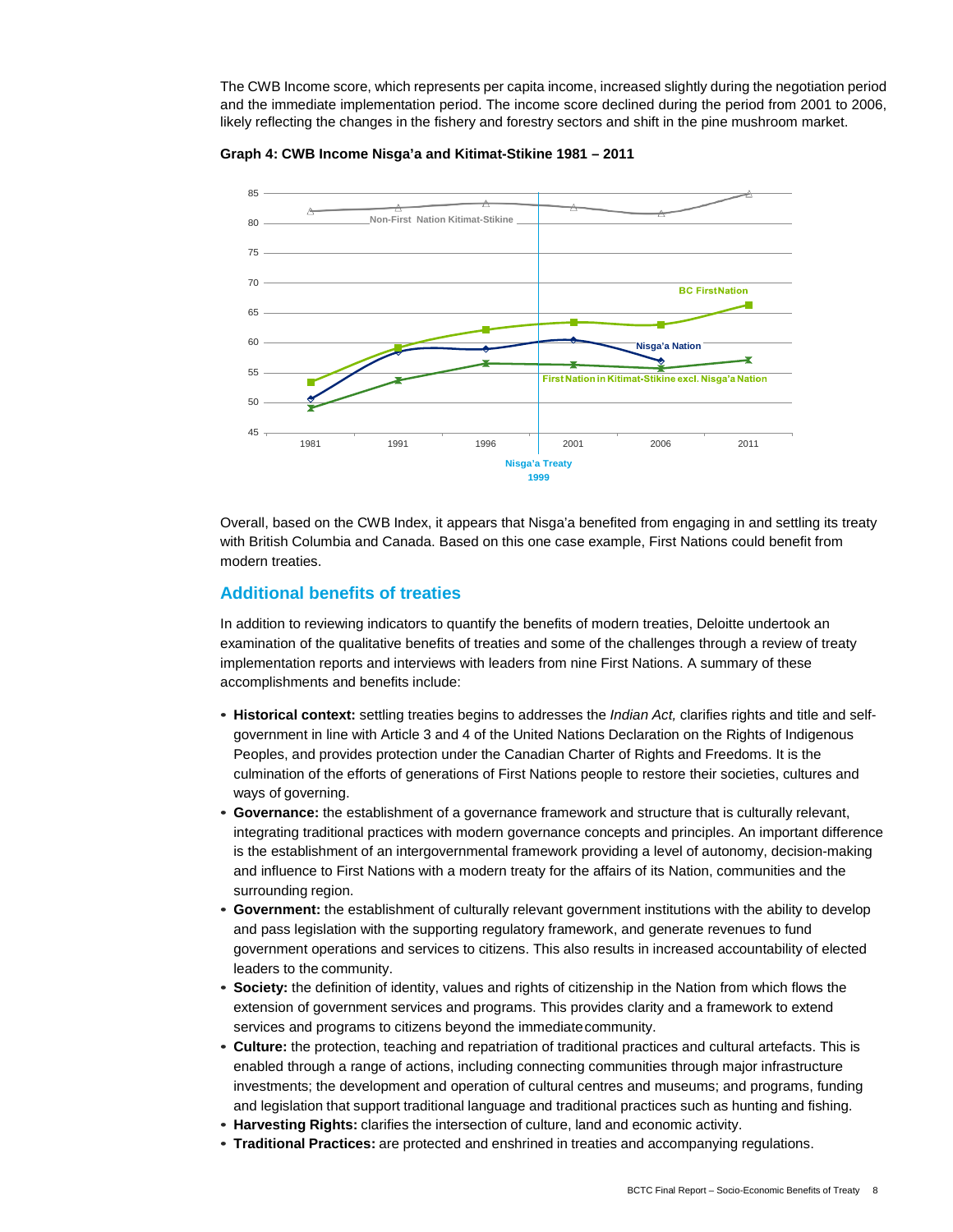- **Capacity Building:** developing leaders and deepening capabilities in all aspects of the community ranging from elected government officials and administrative personnel; business leaders and entrepreneurs; social and cultural leaders, etc. In some First Nations there is enhanced focus on succession management and developing leadership in youth.
- **Lands and Land Use:** the clear responsibility for the management and stewardship of the urban and rural lands and the surrounding wilderness and habitat, including establishing the regulatory environment. This enables the First Nation to directly balance environmental and sustainability interests with economic development interests. In addition, First Nations with a modern treaty find that addressing community land use issues enables access to capital, thereby unlocking local economic potential.
- **Economic Development:** consistent with the economic model, First Nations with a modern treaty are able to set a positive business environment through local policy, investment in Nation-run businesses, funding or financing of small businesses, and support for major regional infrastructure, residential and commercial developments (e.g., highways, fibre optics communication, electric transmission, regional commercial and shopping centres, etc.), benefiting both First Nations and non-First Nations communities.
- **Financial Sustainability:** consistent with the economic model, the establishment of funds as a method of managing and sustaining the benefit and impact of capital transfers enables First Nation leaders to create a broader range of policy and funding options to enhance economic, social and cultural activities.
- **Government to Government Relations:** the ability to engage different ministries, departments, levels of government and other governments (First Nations and non-First Nation) and agencies as an independent government where the Nations' policies and laws provide guidance and shape relations with other governments.
- **Program and Services:** Block funding for programs and services, allowing First Nations to tailor programs and services according to priorities and values.

These findings are consistent with the published research that indicate policies that address social, cultural and land use issues – which modern treaties address – show better outcomes for First Nations people,<sup>10</sup> and that self-government agreements and comprehensive land claim agreements (modern treaties) have a positive impact on CWB scores relative to other forms of agreements[.11](#page-14-1)

#### **Stronger communities**

In addition to these accomplishments and benefits, First Nations interviewed found that the treaty negotiations process also created a stronger sense of shared vision for the future that enhanced community identity, pride and nationhood, and developed stronger governance processes and leadership capabilities. Leaders pointed to the need to engage the community as critical to the success of the treaty negotiations process, and the need to sustain the engagement through implementation.

The leaders interviewed believe that social and societal benefits are progressively realized as the Nation establishes government and laws; builds the physical infrastructure supporting an expanded resident population; and increases economic and commercial activities. With the capital transfers indicated in Tables 5 and 6, First Nations leaders indicated during the interviews that their implementation phase focused on investing primarily towards:

- Establishing and upgrading community infrastructure sewer, water, water treatment, roads (improving local conditions and to improve connection between communities). This is consistent with the economic model in the investment in community projects.
- Establishing a constitution, governance, laws andprocedures
- Establishing and expanding the government administration andservices
- Improving the capacity and skills of the workforce
- Creating economic activity to generate revenues to sustain the Nation and its government
- Providing a level of initial financial support to address immediate needs. This is anticipated by the economic model in the form of initial consumption.

<span id="page-14-0"></span><sup>&</sup>lt;sup>10</sup> Kant, Shashi, Ilan Vertinsky, Bin Zheng, and Peggy M. Smith. "Multi-Domain Subjective Well-being of Two Canadian First Nations Communities." Elsevier, 2014.

<span id="page-14-1"></span><sup>11</sup> Pendakur, Krishna, and Ravi Pendakur. "An Analysis of the Socio-economic Outcomes of Aboriginal Peoples living in Communities Associated with Self-Government Agreements, 1991-2011." Simon Fraser University, University of Ottawa, 2015.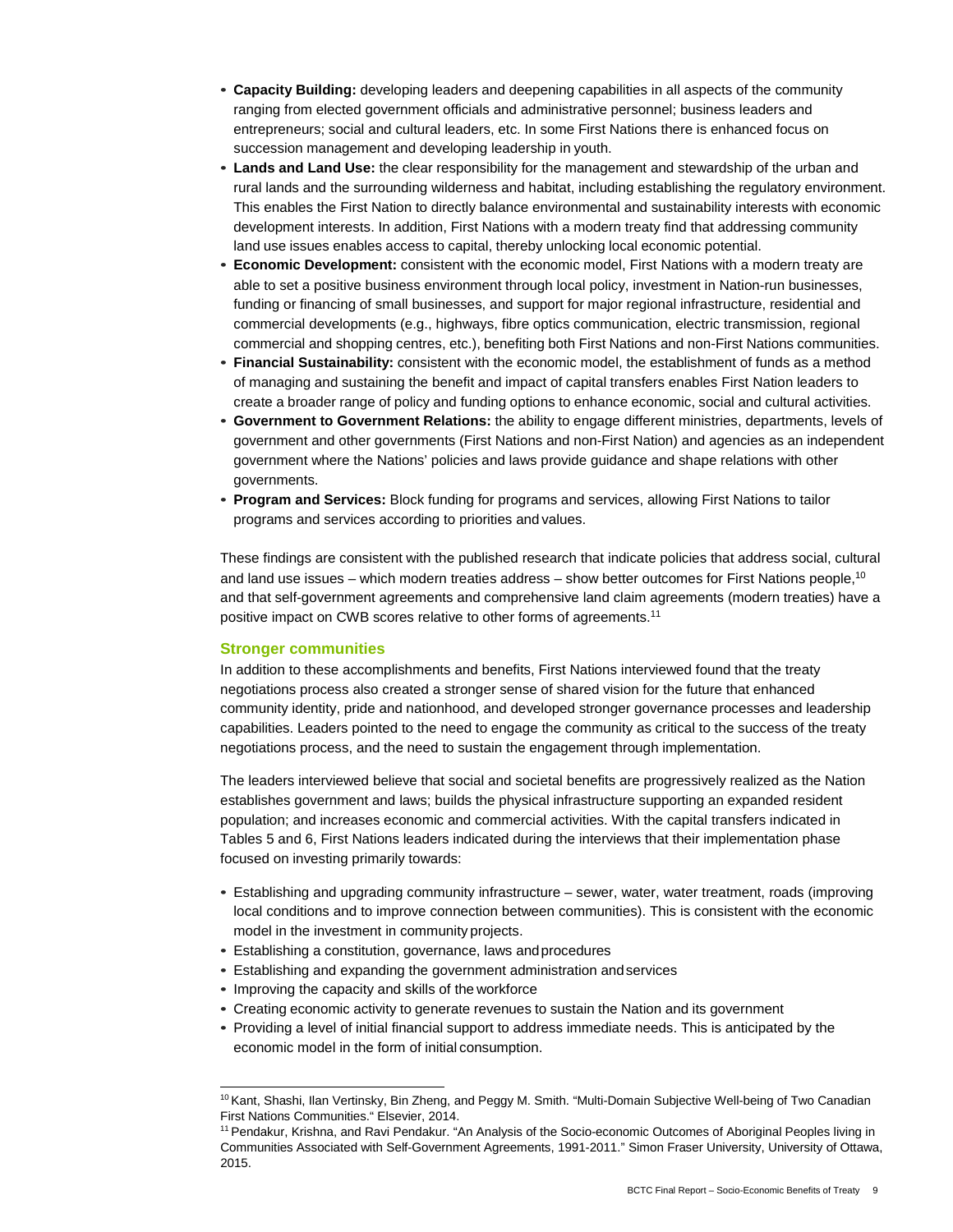Undertaking and completing these foundational priorities allows the Nation to later focus and prioritize resources to expand social (health, housing, education, job training, etc.) and culture programs (language, etc.) to meet the needs of the Nation.

#### **Challenges to plan for and overcome during implementation**

The initial stages of implementation activities (such as establishing government and laws, building the physical infrastructure supporting an expanded resident population, and increasing economic and commercial activities) occupy significant resources and time. Based on the experience of the early implementers – Nisga'a, Tsawwassen and Maa-nulth – significant capital improvements typically require securing financing which, with the changes resulting from treaty, creates short term challenges in accessing funds. Further, expanded operating scope and responsibilities creates budget pressures as new revenue streams require time to replace prior funding arrangements.

First Nations with a modern treaty expressed an increasing need throughout the negotiation and implementation process for skilled and trained individuals to fill a range of capabilities and roles, from business and financial management through to government administration and regulatory management. These Nations found that training and developing community members greatly eases the transition and establishment of First Nations governments, reducing reliance on external professionals to support governance and daily operations.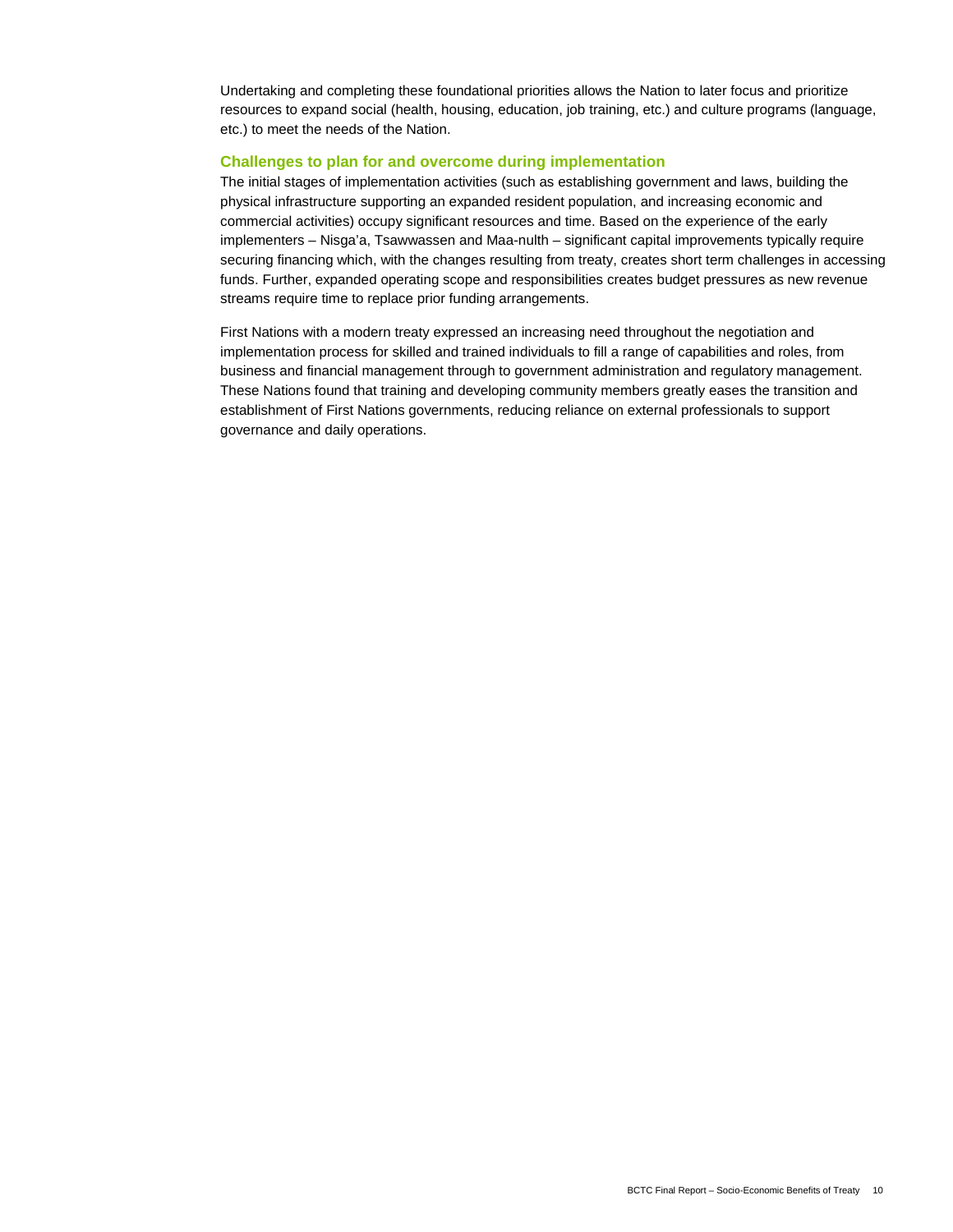# <span id="page-16-0"></span>Measuring socio-economic benefits of modern treaties

BCTC's desire to identify the socio-economic benefits of treaties is consistent with global trends to develop holistic socio-economic measures that go beyond economic measures (e.g., Gross Domestic Product) and assess the well-bein[g12](#page-16-1) of a country or a region. Progress is being made in standardising socio-economic measures globally through the work of various international agencies and organisations, such as the OECD Better Life Index and the Inequality-adjusted Human Development Index.

Canadian organisations such as the University of Waterloo and Indigenous and Northern Affairs Canada (INAC), which developed the Canadian Index of Well-being (CIW) and the Community Well-being Index (CWB) respectively, have undertaken work in this area, as have community organizations such as Vital Signs Canada, which undertakes annual community check-ups that provide a comprehensive look at how communities across Canada are faring in key quality-of-life areas. The CWB draws on the Household Survey from the Canadian Census, defining a limited set of indices reporting on education, housing, employment and income at the community level for First Nations and non-First Nations communities. The CWB does have its limitations, and the Treaty Implementation Branch of INAC acknowledges that they too do not have an effective system for assessing the impact of modern treaties on the well-being of Aboriginal communities<sup>13</sup>.

There are also a wide range of studies, reports and analysis covering select dimensions of well-being of First Nations (e.g., First Nations Regional Health Survey,<sup>14</sup> Aboriginal Peoples Survey,<sup>15</sup> etc.). One such study analyzed the subjective well-being of people living on reserves in two Canadian First Nations communities, and found social, cultural, and land use (SCLU) not income to be the most important contributor to well-being, and that SCLU factors contributed to satisfaction across all the other domains of education, employment, income, health, and housing[.16](#page-16-5) Treaty settlement contributes significantly to addressing these SCLU factors. Table 7 provides an overview of some of the existing measurement approaches.

<span id="page-16-3"></span><sup>14</sup> Published by the First Nations Information Governance Centr[e \(www.fnigc.ca/\).](http://www.fnigc.ca/)

<span id="page-16-1"></span><sup>12</sup> OECD. "Istanbul Declaration." June 30, 2007.

<span id="page-16-2"></span><sup>&</sup>lt;sup>13</sup> Kenny, Alison. "Measuring Aboriginal Community Well-being: A Review of Methodological Approaches and Analysis of AANDC's Practices." Implementation Branch, Treaties and Aboriginal Government Sector, INAC. July 14, 2014.

<span id="page-16-4"></span><sup>&</sup>lt;sup>15</sup> Published by Statistics Canada.

<span id="page-16-5"></span><sup>&</sup>lt;sup>16</sup> Kant. "Multi-Domain Subjective Well-being of Two Canadian First Nations Communities." Elsevier, 2014.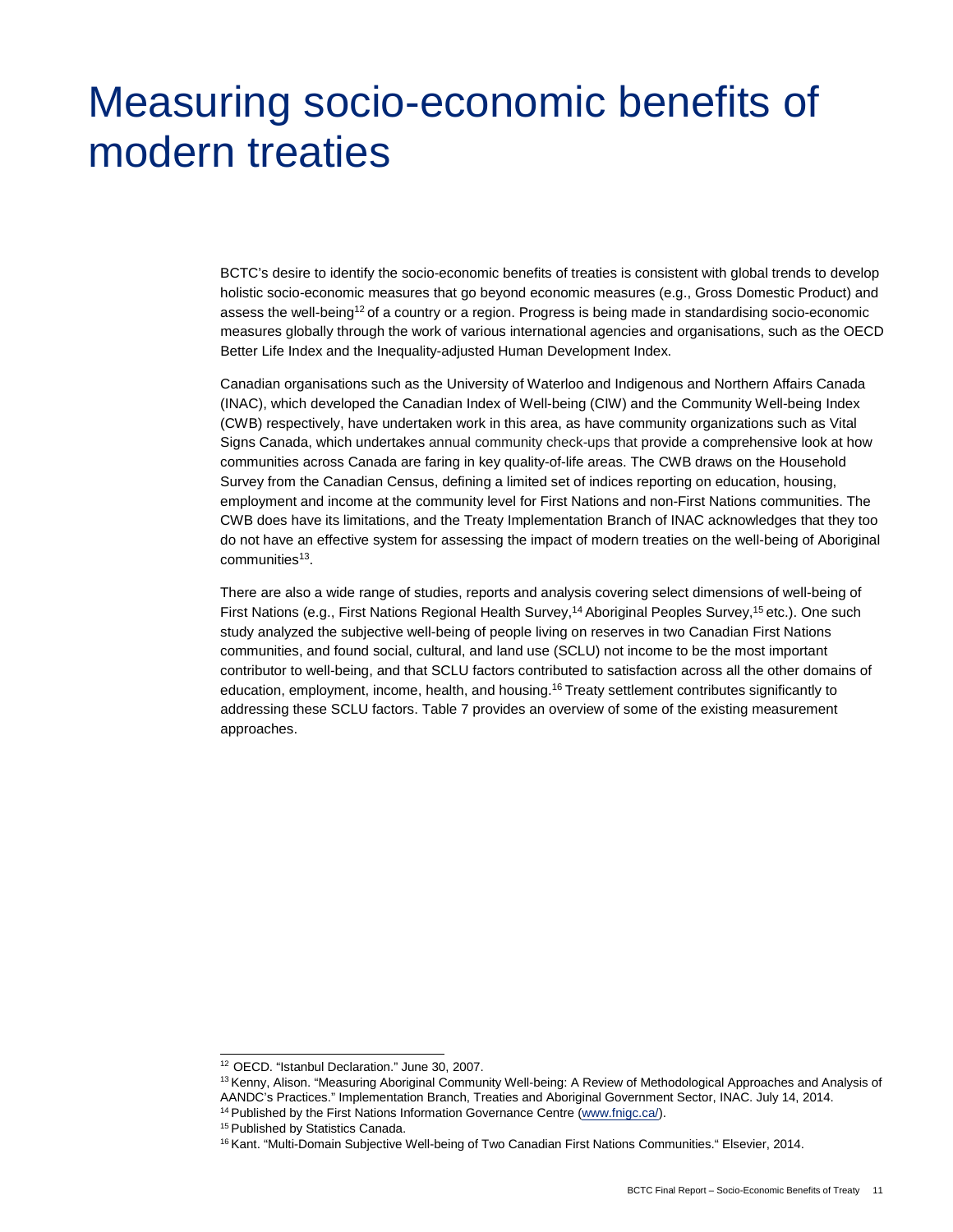| <b>Name of study</b>                                   | <b>Developed by</b>                                                                                                                          | <b>Features</b>                                                                                                                                                                                                                                                                                          | <b>Limitations</b>                                                                                                                                                                                                                                                               |
|--------------------------------------------------------|----------------------------------------------------------------------------------------------------------------------------------------------|----------------------------------------------------------------------------------------------------------------------------------------------------------------------------------------------------------------------------------------------------------------------------------------------------------|----------------------------------------------------------------------------------------------------------------------------------------------------------------------------------------------------------------------------------------------------------------------------------|
| <b>Canadian Index of</b><br>Well-being (CIW)           | An independent<br>group of national<br>and international<br>researchers and<br>organizations<br>(hosted by the<br>University of<br>Waterloo) | Indices are socially driven, and<br>reflect the 8 things that really<br>matter to Canadians (First Nations<br>perspectives included)                                                                                                                                                                     | Not a tool for tracking changes at<br>the community level; it is only within<br>the current capacity to collect and<br>report on data at the national level<br>with some provincial disaggregation                                                                               |
| <b>Indicators of Well-</b><br>being in Canada<br>(IWC) | Employment and<br>Social<br>Development<br>Canada                                                                                            | Adaptation of the CIW<br>Based on publicly and readily<br>available information collected and<br>reported by Statistics Canada                                                                                                                                                                           | In some cases Statistics Canada<br>administers particular surveys and<br>collects data on behalf of ESDC,<br>resulting in dependencies related to<br>funding, scheduling, and data release                                                                                       |
| <b>Community Well-</b><br><b>Being Index</b><br>(CWB)  | Indigenous and<br>Northern Affairs<br>Canada (INAC)                                                                                          | Produced regularly (after each<br>census), based on publicly and<br>readily available data<br>Aims to report at the community<br>level, providing the ability to<br>compare well-being between First<br>Nations and non-First Nations<br>communities                                                     | Measures four dimensions of well-being<br>(Education, Labour Force Activity,<br>Income, and Housing)<br>Health, environment, community, civic<br>engagement, etc. are not measured<br>Communities that are too small or do<br>not have sufficient response rates are<br>excluded |
| <b>Beyond Zero</b><br>Harm (BZH)<br><b>Framework</b>   | Working group<br>comprised of<br>members from the<br>Devonshire<br>Initiative,<br>IAMGOLD, and<br>rePlan                                     | Framework is based on two types<br>of indicators for well-being - those<br>that are pre-defined (Core<br>Indicators) and those that are<br>community-defined (Co-Created<br>Indicators); the combination of<br>indicators ensures relevance to<br>global development standards and<br>the local contexts | Aims to measure and demonstrate the<br>changes in well-being in small<br>communities<br>It is not designed to be scaled up<br>nationally                                                                                                                                         |

### **Table 7: Overview of Canadian socio-economic measurement programs (a sample)**

Upon reviewing these programs, and after taking into account the Centre for the Study of Living Standards' study<sup>17</sup> which surveyed 38 sets of indicators (or composite measures) of well-being developed by Canadian and internal organisations, the following general observations can be made:

- The methodology for developing indicators can be organization-driven (e.g. IWC and CWB) or community-driven where communities are engaged in developing of indicators and measures (e.g. CIW and BZH).
- The indicators of well-being are predominately based on objective (quantitative) data, though the CIW and BZH models also include subjective (qualitative) data.
- There is significant overlap in the dimensions of well-being indicators common ones include Education, Health, Income, and Employment. Many models include between 8 and 10 different dimensions.
- No one model, in its current form, is suitable to assess the socio-economic benefits of treaties; all would require some level of customisation.

<span id="page-17-0"></span><sup>17</sup> Sharpe, Andrew and Jeremy Smith. "Measuring the Impact of Research on Well-being: A Survey of Indicators of Wellbeing." Centre for the Study of Living Standards. February 2005.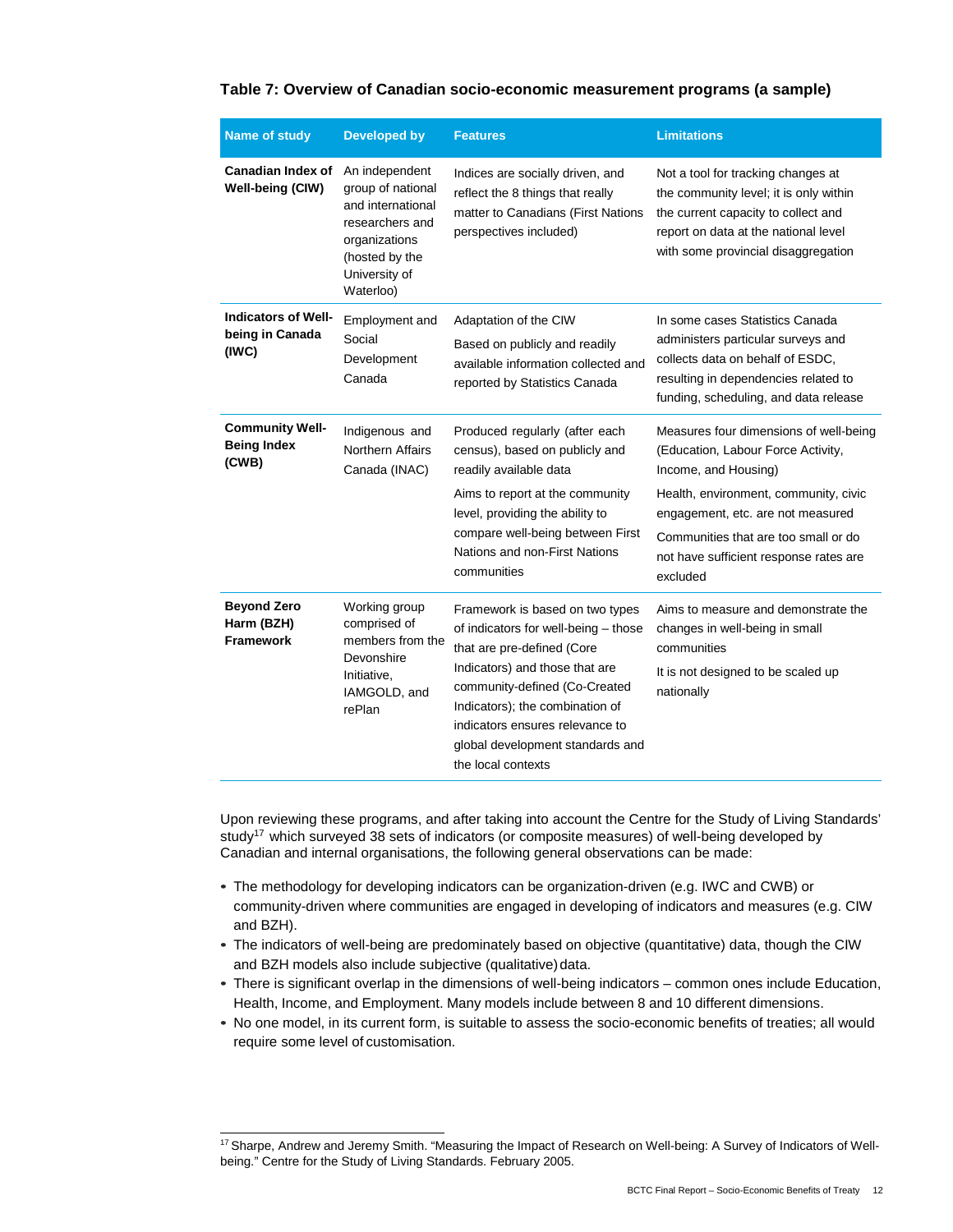# **A look at existing frameworks – in First Nations with a treaty**

Three First Nations in BC are establishing measurement programs. These initiatives aim to ascertain the broader socio-economic indicators that will help measure and report on progress in community well-being due to treaty. The three Nations and their measurement programs are:

- Tsawwassen First Nation: Post-Treaty Community Well-Being Study
- Nisga'a Lisims Government: Quality of Life Survey
- Maa-nulth First Nations: 15 Year Periodic Review

All three Nations are either developing a baseline or undertaking a reasonable estimate of their baseline prior to treaty. The following table provides an overview of these programs, while details on each of these three programs are provided in Appendix F.

| Table 8: Overview of First Nations socio-economic measurement programs |  |
|------------------------------------------------------------------------|--|
|------------------------------------------------------------------------|--|

| Name of study                                                      |                                   | Developed by Activities to date                                                                                                                                                                                                                                                                                                                                                                                                                                                                                                                                                                                                                                             | <b>Activities to come</b>                                                                                                                                                                                                                                                                                           |
|--------------------------------------------------------------------|-----------------------------------|-----------------------------------------------------------------------------------------------------------------------------------------------------------------------------------------------------------------------------------------------------------------------------------------------------------------------------------------------------------------------------------------------------------------------------------------------------------------------------------------------------------------------------------------------------------------------------------------------------------------------------------------------------------------------------|---------------------------------------------------------------------------------------------------------------------------------------------------------------------------------------------------------------------------------------------------------------------------------------------------------------------|
| <b>Post-Treaty</b><br><b>Community Well-</b><br><b>Being Study</b> | Tsawwassen<br><b>First Nation</b> | A two-part study:<br>Part 1 - quantitative data on income,<br>education and health<br>Part 2 - qualitative data on members'<br>experience in school and degree of impact on<br>well-being, sense of community, trust and<br>governance, and perception of the Nation and<br>life post-treaty<br>Data collected through face-to-face interviews<br>with 60% of the population<br>Analysed and presented data (in 5 separate<br>reports) that has improved the leaders'<br>decision-making ability, the administrator's<br>reporting ability, and the community's access<br>to information                                                                                    | Administer an interim study in<br>2017 focusing on quantitative<br>data (Part 1), and a complete<br>version of a full study (Part 1<br>and 2) in 2022<br>Compare TFN data to<br>nationally available data to<br>understand how TFN<br>compares to other<br>communities, both First<br>Nations and non-First Nations |
| 15 Year Periodic<br><b>Review</b>                                  | <b>Nations</b>                    | Maa-nulth First A two-part study<br>Part 1 – measures the impact of treaty (core<br>indicators such as Lands, Taxation, Artefacts,<br>Heritage Sites and Place Names)<br>Part 2 – measures changes to environmental,<br>social and economic dimensions (value<br>indicators such as taking only what we need<br>and contributing back to the land; becoming<br>teachers and leaders in our culture; a future<br>that brings new economic activities and<br>revenues to our members)<br>Nations have been collecting data and<br>producing summary reports on core indicators<br>since 2012; the Maa-nulth tripartite has been<br>producing an annual report for non-members | Each of the 5 Nations to<br>implement the study on value<br>indicators<br>Evaluates progress against<br>the Maa-nulth Final<br>Agreement (MFA) at the 15-<br><b>Year Review</b>                                                                                                                                     |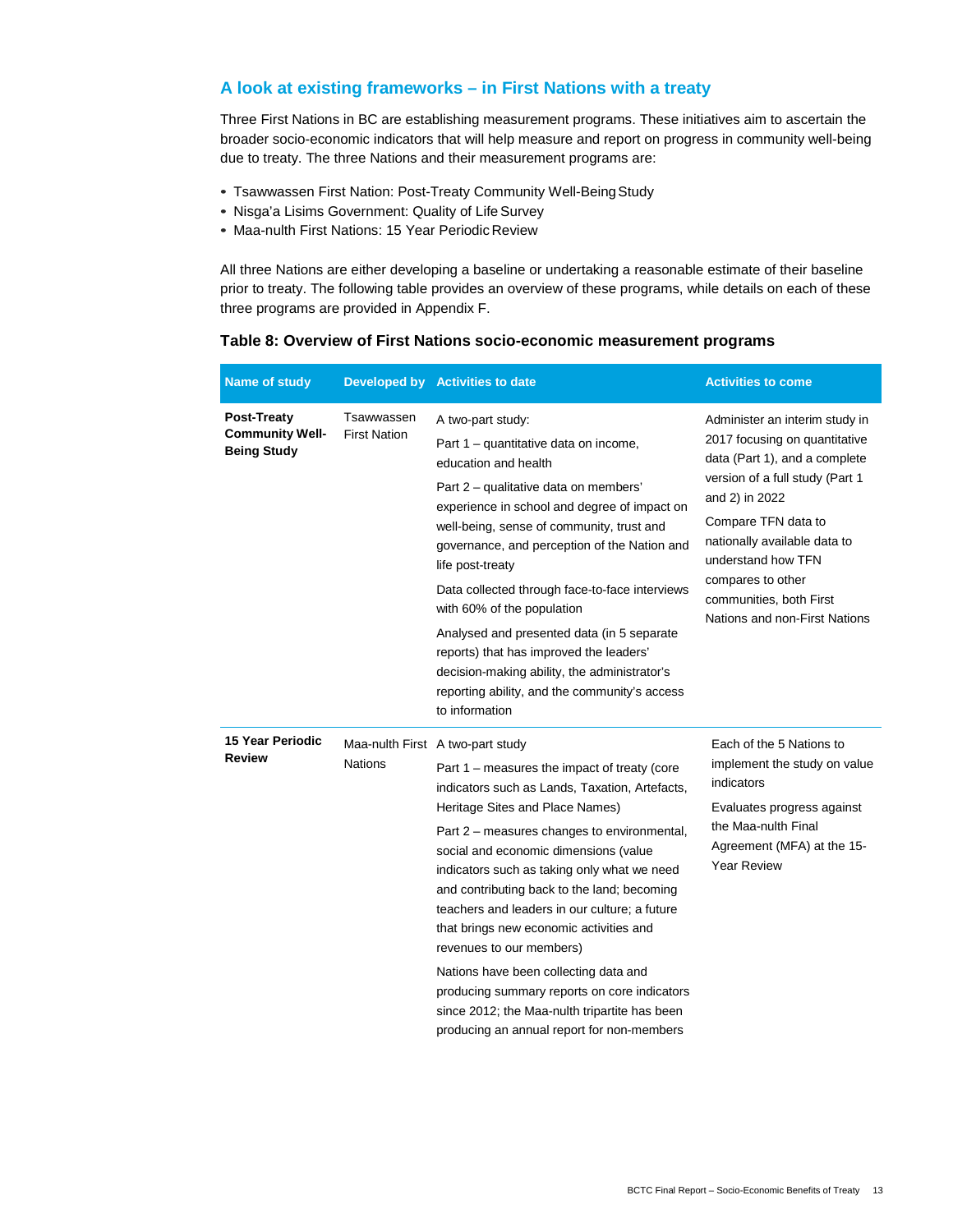| Name of study                          |                              | Developed by Activities to date                                                                                                                                   | <b>Activities to come</b>                                                                        |
|----------------------------------------|------------------------------|-------------------------------------------------------------------------------------------------------------------------------------------------------------------|--------------------------------------------------------------------------------------------------|
| <b>Quality of Life</b><br>(QoL) Survey | Nisga'a Lisims<br>Government | Collected community input from 100+<br>members on what OoL means to them<br>Feedback informed the development of a<br>framework to measure QoL for Nisga'a Lisims | Present validated framework to<br>leadership for approval<br>Begin developing the survey<br>tool |
|                                        |                              | Framework based on nine dimensions of<br>Nisga'a well-being: culture, language, family,<br>health, governance, equality, environment,<br>economy, and education   | Establish 2015 baseline                                                                          |

Upon reviewing these initiatives, the following general observations can be made:

- All three First Nations believe that it's important to undertake a measurement program. It provides their Nation and leaders with a sense of accountability, and it allows them to measure progress
- A key value of the measurement program is community engagement
	- The process of developing these programs (much like the process of negotiating a treaty) is beneficial in and of itself, leading to strengthened communityengagement
	- Community involvement in the indicator development process has resulted in a tool that reflects the interests of the community
- o In the case of TFN, it is believed that the tool's relevancy helped secure higher response rates • There is a bias for face-to-face data collection
	- There is more comfort and willingness to participate
	- Helps avoid self-selection bias that may result from online / mail outsurvey
- Small communities will need to collect data from a large sample size (at least 60% of the population) to ensure that data is statistically valid
- Cost, time and skillsets are all barriers that need to beovercome

### **Standardising socio-economic measurement programs**

The challenge with measuring societal progress beyond conventional economic measures such as GDP per capita has been constructing a scale to reasonably represent a multidimensional nature of human wellbeing[.18](#page-19-0) Though progress is being made by Canadian organisations to collect and analyse data on wellbeing or socio-economic measures, these programs are mostly national and provincial in scope and do not provide consistent analysis and reporting at the community level. The CWB Index reports on a limited set of indicators over the longest period (1981 to 2011) whereas the CIW reports on a broad set of indicators at the national and provincial level with some application for municipalities and large communities.

Despite the progress that has been made by First Nations to collect and analyse data specific to their community and treaty, each are using different frameworks to capture and report on the progress and benefits that treaties have for First Nations communities. This creates challenges in reporting and comparing across different communities. Table 9 on the following page provides a list of well-being domains as measured by those interviewed for this report. The red boxes highlight the overlap in domains measured by each group:

<span id="page-19-0"></span><sup>18</sup> Michalos, A.C., Smale, B., Labonté, R., Muharjarine, N., Scott, K., Moore, K., Swystun, L., Holden, B., Bernardin, H., Dunning, B., Graham, P., Guhn, M., Gadermann, A.M., Zumbo, B.D., Morgan, A., Brooker, A.-S., & Hyman, I. (2011). The Canadian Index of Well-being. Technical Report 1.0. Waterloo, ON: Canadian Index of Well-being and University of Waterloo.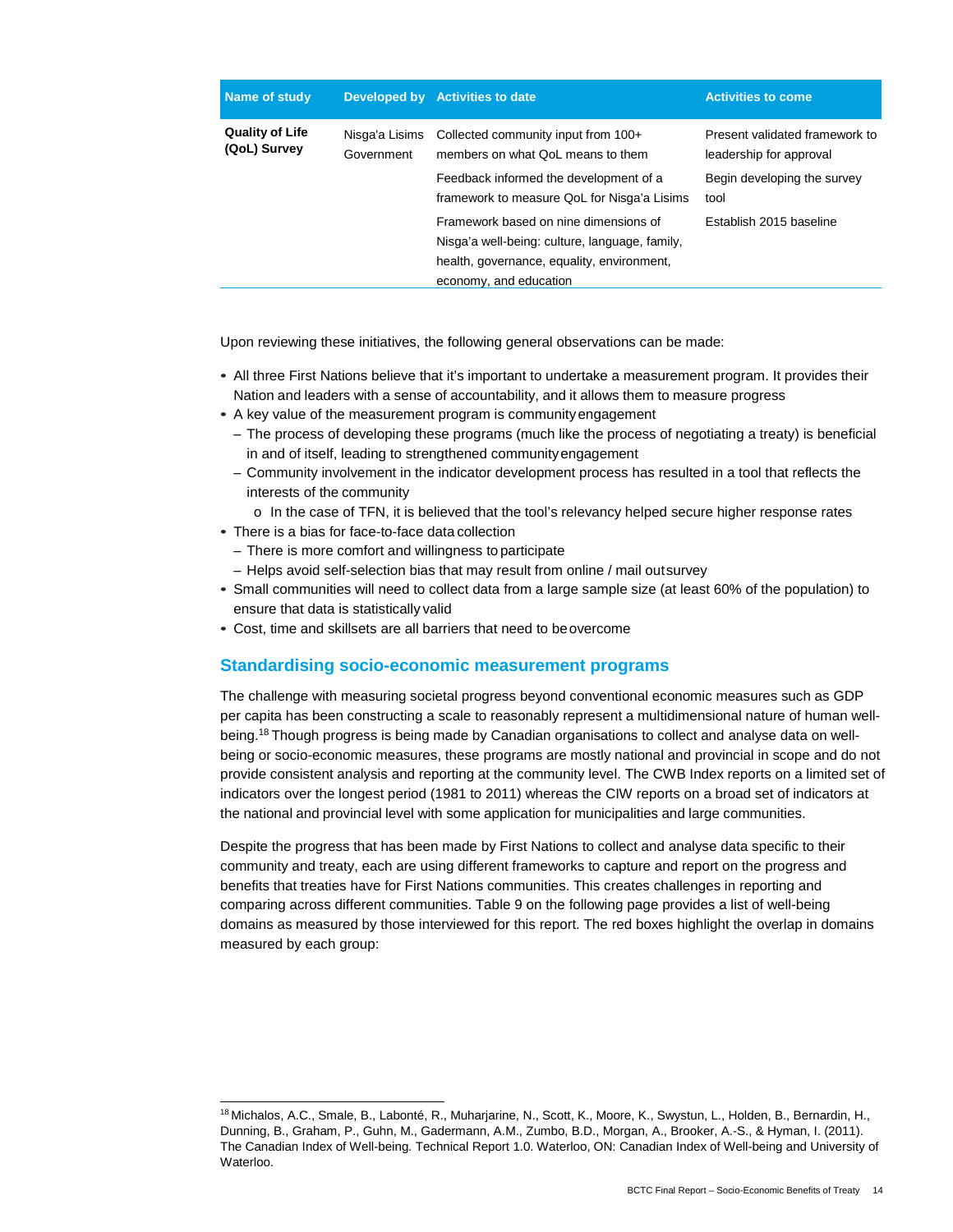| <b>Tsawwassen First Nation</b>             | <b>Nisga'a Lisims</b><br><b>Government</b> | <b>Maa-nulth First Nations</b> | <b>Canadian Index of Well-</b><br>being |
|--------------------------------------------|--------------------------------------------|--------------------------------|-----------------------------------------|
| Individual health                          | Health                                     | Health                         | Healthy populations                     |
| <b>Education</b>                           | Education                                  | Education                      | Education                               |
| Living standards                           | Economy                                    | Living standards<br>Economy    | Economy                                 |
| Community engagement<br>and trust          |                                            | Community engagement           | Democratic engagement                   |
| Senses of community or<br>community health |                                            | Sense of community             | Community vitality                      |
|                                            | Environment                                | Environment                    | Environment                             |
|                                            | Culture and language                       | Culture and language           | Leisure & culture                       |
|                                            | Equality                                   | Equality                       |                                         |
|                                            | Family                                     |                                |                                         |
|                                            |                                            | Time use                       |                                         |
|                                            | Governance                                 |                                |                                         |

There is an opportunity to build on the measurement frameworks developed by Tsawwassen, Nisga'a and Maa-nulth, supplemented with the work of other institutions and agencies, to identify a common set of measures that First Nations should consider prior to implementing a modern treaty. Establishing a standard measurement program would build on the experience from the early implementers of treaties, and would provide a more cost effective approach to executing this work.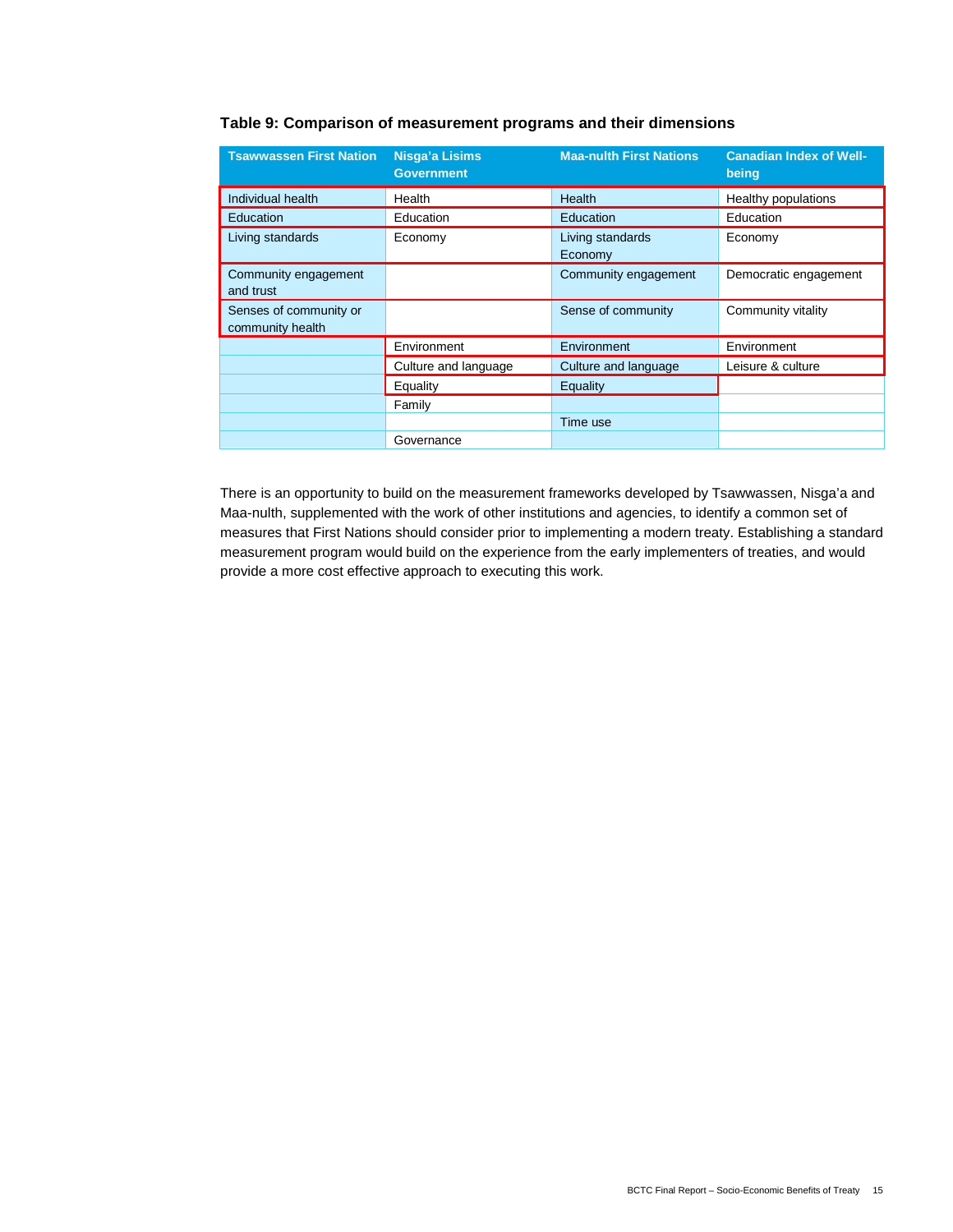# <span id="page-21-0"></span>A common measurement framework

Moving forward with measures starts with a deep appreciation for how powerful data can be for First Nations; measurement matters because it leads to:

- **Self-assessment**: data is used to convey progress or improvement, and provides a basis for comparison relative to other similar groups.
- **Increased transparency and accountability**: data is used to describe how public assets are being directed, which helps achieve a more transparent and accountablegovernment.
- **Focused policy development**: data is used to identify areas where greater investments are needed, or where / how to shift priorities in spending or programdelivery.
- **Improved decision making**: data is used to help focus service delivery and prioritisation of services and programs.

For Nations that are implementing a treaty, the transition towards self-government is a significant and complex change. A measurement program enables First Nations to track how they are advancing towards their vision for the Nation, and how the Nation's well-being is improving in accordance with what is valued by the community.

A socio-economic measurement program for First Nations in BC would achieve multiple objectives. First, it would establish a baseline against which socio-economic changes could be tracked. Second, it would allow Nations to evaluate how their well-being compares to available national / provincial data and trends, which could inform decisions and policies aimed at closing the gap between First Nation and non-First Nation communities. Lastly, for First Nations it provides insight to how the well-being of their community is impacted by a treaty.

Socio-economic frameworks measuring well-being in a holistic manner are commonly made up of two parts, core indicators and community specific indicators:

- **Core indicators** are measures common to all that adopt the framework. By their very nature, core indicators provide consistency and comparability. In the context of measuring the impact or benefit of modern treaties, core indicators represent the minimum that Nations would measure, analyse and report.
- **Community specific indicators** are unique to each Nation or treaty, reflecting what matters most to the local citizens or members. In the context of measuring the impact or benefit of modern treaties, community specific indicators represent aspects of a treaty that are important to citizens of that Nation.

#### **Core indicators**

Core indicators are generally grouped into categories, or domains. According to the CIW at the University of Waterloo, most of the phenomena relevant to human well-being at the present time can be grouped into eight domains. Based on this assessment and agreement, the CIW was developed which measures the following eight domains:

- 1. Education
- 2. Healthy populations
- 3. Living standards
- 4. Community vitality
- 5. Democratic engagement
- 6. Environment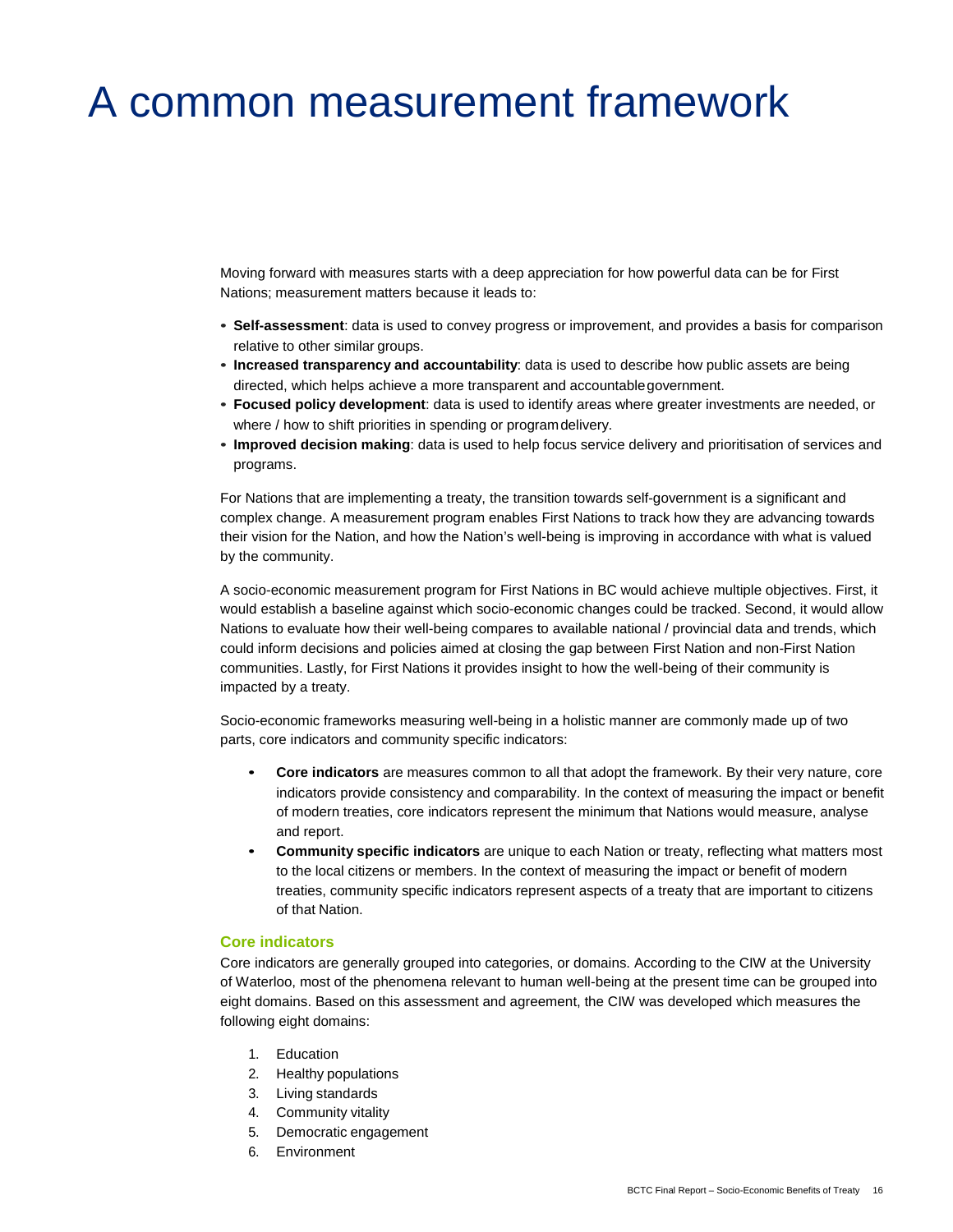- 7. Leisure and culture
- 8. Time use

Each domain includes a set of core indicators that, typically, are developed and / or selected based on predetermined criteria. Nations can define the criteria as they see fit, but at a minimum the core indicators must be relevant to global development standards; and allow for comparison with other geographies and groups. The table below provides some sample indicators for consideration:

#### **Sample core indicators<sup>19</sup>**

| <b>Domain</b>              | Sample core indicators <sup>20</sup>                                                                         |
|----------------------------|--------------------------------------------------------------------------------------------------------------|
| <b>Education</b>           | Percentage of 20 to 24 year olds in population completing high school                                        |
| <b>Healthy populations</b> | Percentage with self-reported diabetes                                                                       |
| Living standards           | Percentage of persons with low incomes                                                                       |
| <b>Community vitality</b>  | Percentage reporting very or somewhat strong sense of belonging to community                                 |
| Democratic engagement      | Percentage who feel policies of the local government have made them better off                               |
| <b>Environment</b>         | Percentage who participated in resource conservation and sustainable activities during the<br>past 12 months |
| Leisure and culture        | Average number of time spent on cultural activities during the past month                                    |
| Time use                   | Percentage of 65 years and older reporting daily active leisure activities                                   |

#### **Community specific indicators**

Well-being for First Nations is closely linked to cultural continuity and the integration of culture and language in business, governance and day-to-day interactions. Factors of cultural continuity include: selfgovernment, land claims, education, health, cultural practices (including use of traditional language, participation in traditional forms of spirituality or ritual, traditional use of lands and resources), and police / firefighting infrastructur[e.21](#page-22-2) Though education and health already figure amongst the dimensions of core indicators, some or all of the other measures of cultural continuity could be considered as community specific indicators. The list of potential community specific indicators developed by the Assembly of First Nations (AFN) as part of the initial development of its *Closing the Gap Reporting Framework* could supplement measures linked specifically to a Nation's treaty settlement.

#### **The importance of measuring**

As Nations move towards increased levels of self-government and take greater control of their own socioeconomic development and future, it is important to assess and report on the progress and impact of their decisions and actions in the community.

<sup>&</sup>lt;sup>19</sup> An indicator describes, in statistical terms, aspects of a domain that is of primary concern.

<span id="page-22-1"></span><span id="page-22-0"></span> $20$  These sample indicators are provided as examples and have been extracted from the University of Waterloo's national, provincial and / or community survey.

<span id="page-22-2"></span><sup>&</sup>lt;sup>21</sup> Chandler, Michael J. and Christopher Lalonde. "Cultural Continuity as a Hedge Against Suicide in Canada's First Nations." University of British Columbia, 1998.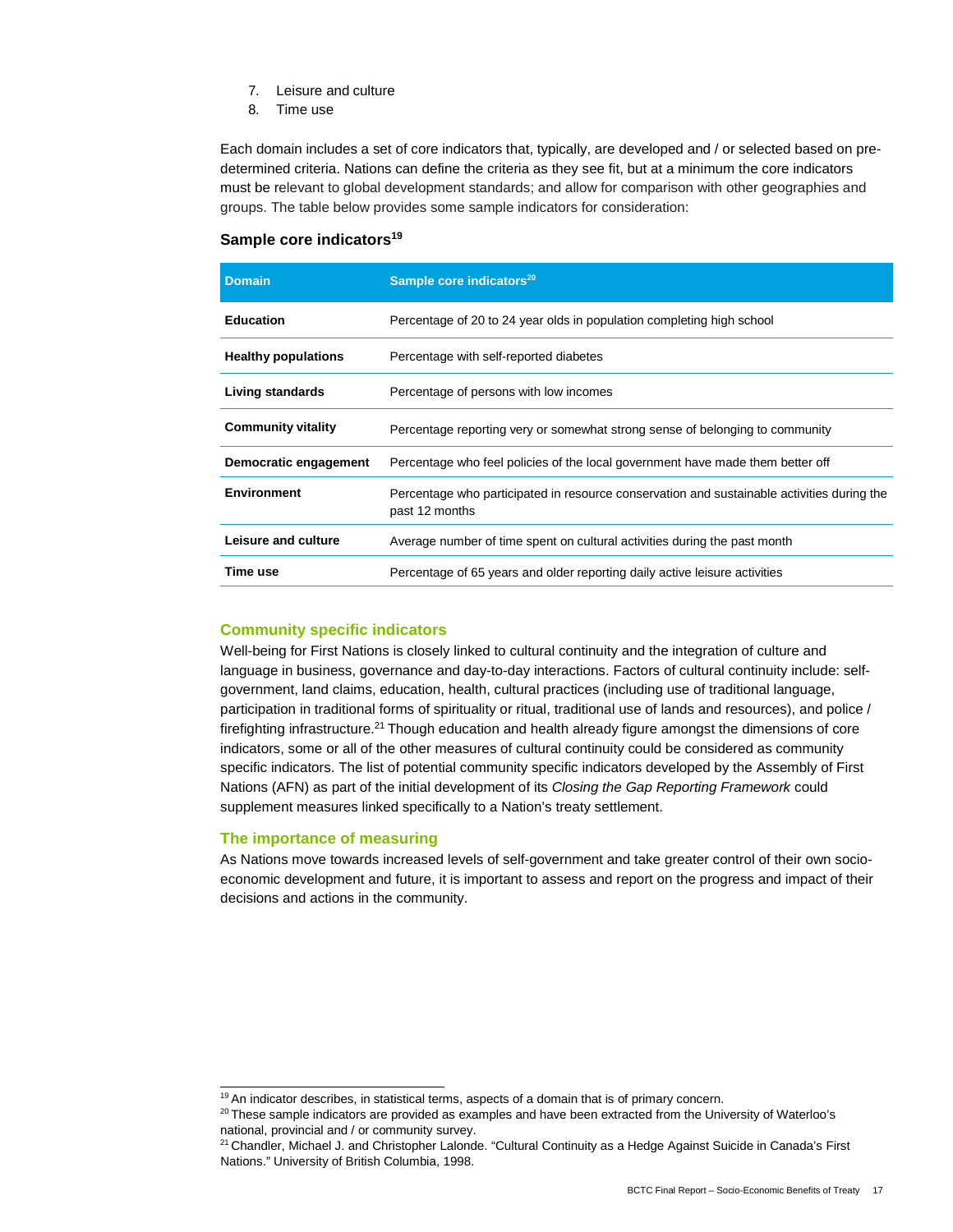# <span id="page-23-0"></span>Conclusion

Modern treaties are one of several choices First Nations in BC have to create culturally relevant governance structures, pursue economic development opportunities and continue moving towards independence. This report builds on previous work, updating the potential financial and economic benefits of modern treaties, and begins to develop an understanding of the broader socio-economic benefits of modern treaties for First Nations people. Our research and interviews supports the perspective that First Nations benefit from engaging in the treaty negotiations process in both financial and socio-economic factors (based on a limited set of domains and data).

Our work underscores the need for a common and sustained measurement framework and approach to better quantify the impact and benefit of modern treaties. The measurement framework must be relevant to First Nations communities and overcome the key challenge of collecting community-level data that support the reporting and tracking of community well-being.

Developing a common measurement framework that addresses both financial and socio-economic factors that incorporate community-level data collection and analysis for First Nations and Nations engaged in the treaty negotiations process will provide a common quantitative base to determine the impacts and benefits of modern treaties. A common and sustained approach to measurement developed for First Nations with a treaty can be extended to benefit all First Nations communities whether pursuing a treaty or other forms of agreement.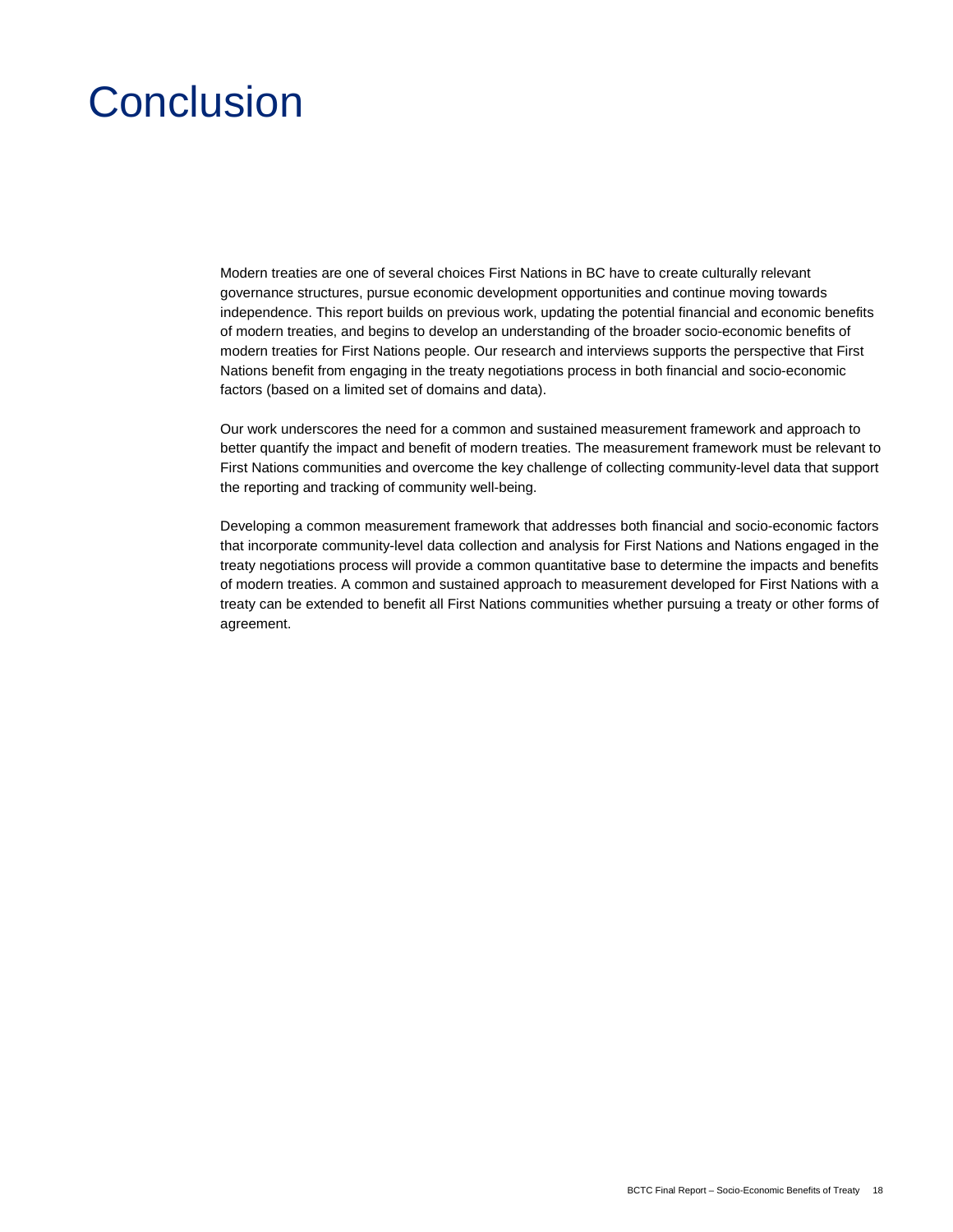# <span id="page-24-0"></span>Appendix A Interviewed Nations

| <b>Level of Governance</b>                          |
|-----------------------------------------------------|
| Sectoral Arrangement                                |
| Sectoral Arrangement                                |
| Treaty                                              |
| Treaty                                              |
| Treaty                                              |
| Treaty                                              |
| Treaty                                              |
| Treaty                                              |
| Non-Treaty (currently working towards ratification) |
|                                                     |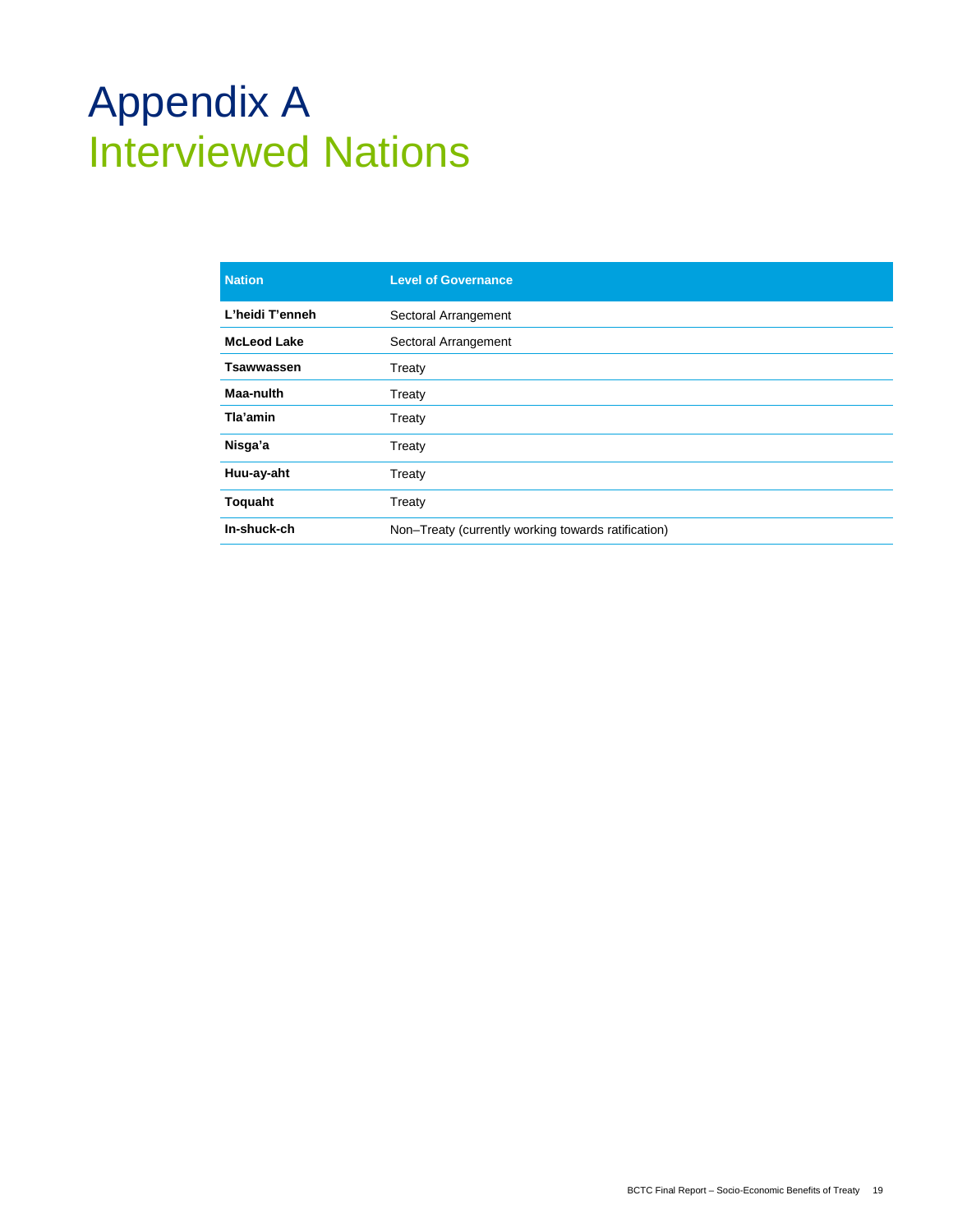# <span id="page-25-0"></span>Appendix B Lessons learned from the treaty experience

This is a summary of lessons learned from our interviews with Nations engaged in the treaty negotiations process. There are four key lessons learned that are further elaborated on in this section.

### **Implementation planning**

Nations interviewed feel the implementation effort is greater than anticipated. What the participants identified was the combination of the significance of the work and the amount of different work (establishing new governance, setting laws, policies and procedures, economic development, infrastructure, and social / cultural projects), combined with the need to acquire and develop new skills and capabilities.

- Nations need to ensure that implementation costs are adequately estimated and budgeted.
- Nations that conduct annual reviews of the implementation process have a better understanding of their progress and success factors.
- Most Nations will need to plan for capacity development and support during the implementation process.

#### **Capacity development**

Nations have indicated that training community members, pre and post-treaty, greatly eases the transition and reduces the amount of external professionals that need to be hired to support governance, implementation and daily operations. Some Nations have expressed the need for training in the following areas:

- Business management
- Accounting
- Taxation implementation and management
- Financial management
- Trust and advisory board development
- Policy development
- Government administration
- Municipality and regulatory training (i.e. permits andlicenses)
- New job development, process development, transactional procedures and new job descriptions.
- Administration
- Trades

## **Engagement and Communication**

Nations have indicated that communication and engagement is integral to treaty success, particularly in terms of remaining in regular communication with members and with other First Nations during the negotiations and the implementation process.

Nations indicated that a community engagement strategy and communication plan with members would increase their ability to pass laws and ratify the treaty. Implementation of a community engagement strategy and communications plan keeps members informed on the core issues.

Nations indicated they have benefitted from requesting support from other Nations that have successfully settled and are implementing a modern treaty. Learning from others helps to better understand the journey ahead and improve planning and preparation.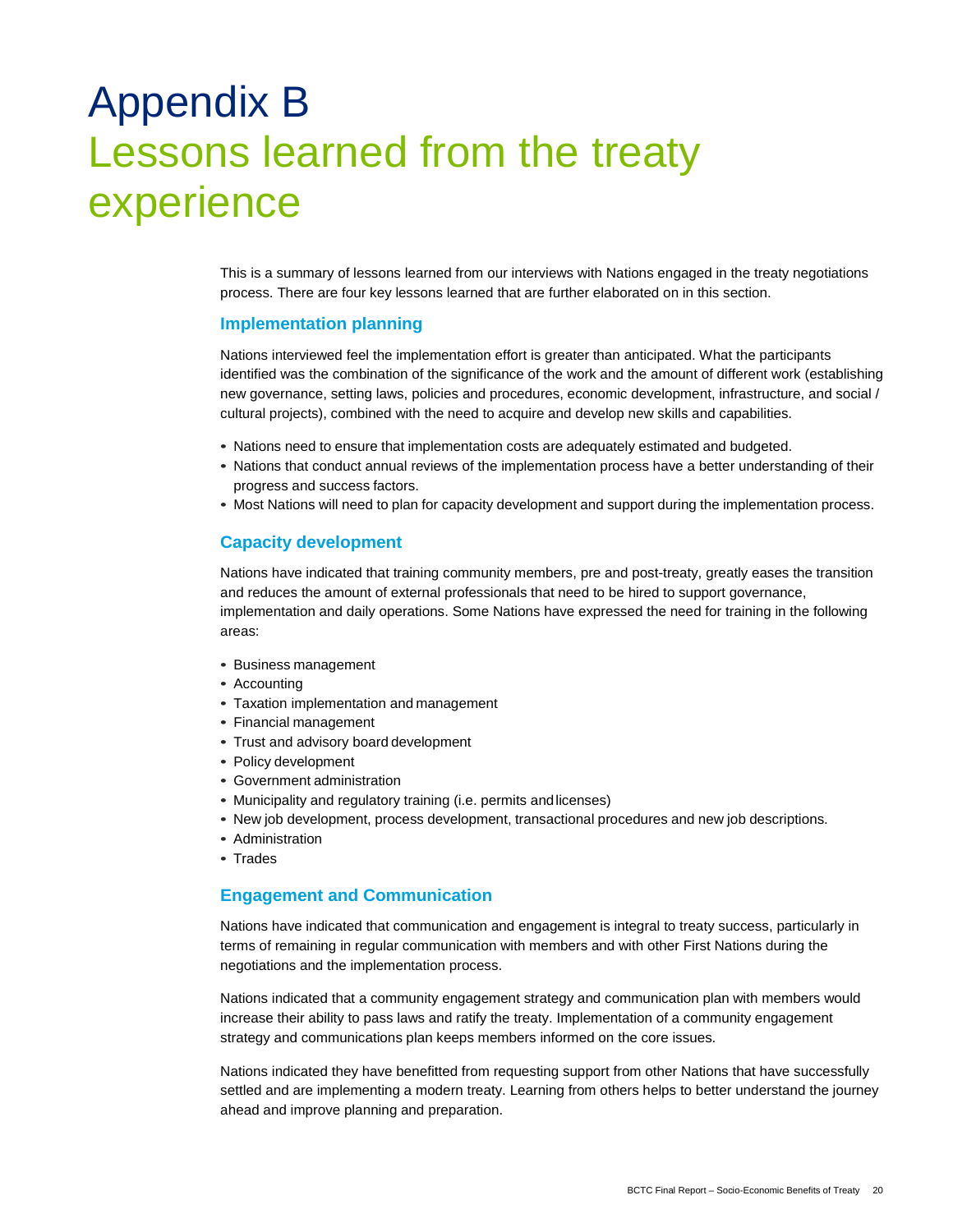# **Developing a new relationship between Nations and government**

First Nations are establishing a new relationship with Canada through the treaty negotiations process. The treaty negotiations process is acknowledged to be a "capacity builder," as Nations become accustomed to process while developing their own procedural capabilities. Nations have stated that developing new government-to-government relationships requires effort on both sides, with both entities engaged in the success of the other. The treaty negotiations process sets the foundation for building this new relationship.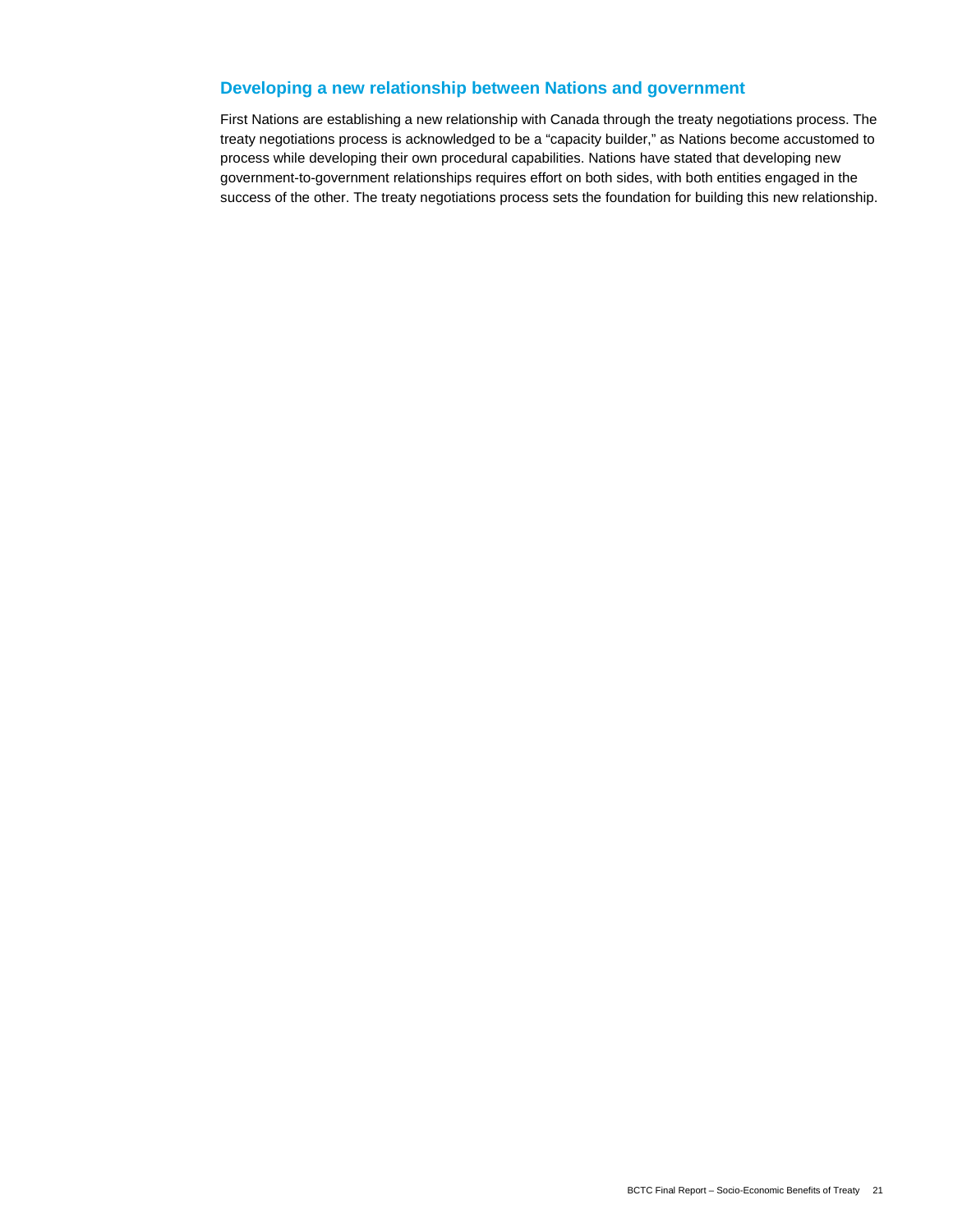# <span id="page-27-0"></span>Appendix C Financial economic model

# **Review of economic benefit model**

The purpose of this section is to revalidate the conclusions of prior economic impact studies carried out for BCTC which have concluded that treaties are good for BC on an economic basis.

This analysis is a high level verification that there is a net economic benefit to British Columbia from treaties. It is not a comprehensive quantification of benefits, nor is it intended to allow for a comparison of how economic benefits may have changed from previous analyses.

In November 2009, PricewaterhouseCoopers LLP prepared an assessment of the "Financial and Economic Impacts of Treaty Settlements in BC" (the Report). The Report used a comprehensive economic impact model that quantified numerous direct and indirect benefits from treaties in BC, and included estimates of the costs to British Columbians in determining the net economic benefit. The most notable conclusion from the Report was that, based on the assumptions used in the analysis, there is a significant net economic benefit to British Columbia from the negotiation of treaties with First Nations.

The results of the Report show that the vast majority of economic benefits from treaties are generated by cash compensation and resource revenue sharing (RRS), which collectively contribute approximately 95% of the gross benefits. As the model was developed to understand the impact of treaties in British Columbia, the model considers the cost to British Columbians as the province's share of these components of the treaties, which is generally 17% of the cash settlement (subject to adjustment for the land contribution from the province) and 50% of the RRS cost, adjusted for BC's share of the federal government's contribution.

Given the significance of these two components of treaties to the overall net benefits, and reflecting the high level nature of this update, we have focused this analysis on only these two aspects.

#### **Model validation**

The Report reviewed treaty negotiations that had occurred up to 2009, and included the following notable assumptions:

- 60 treaties were assumed to be settled, with three scenarios reflecting different rates of completion (15, 20 and 30 years until 60 treaties were settled).
- The calculation of benefits was based on a projection of the number of beneficiaries per treaty and the assumed quantum of benefits per beneficiary. The average number of beneficiaries per treaty was calculated to be 2,127, based on the 2009 population of BC Status Indians divided by 60 treaties.
- The assumed benefits per beneficiary for the most significant aspects of the treaties were:
	- o Cash settlement per beneficiary: \$53,200, paid out over 10 years;and
	- o Resource revenue sharing: \$600 per beneficiary per year for 25years.

It is important to recognize that the Report was forward looking, was based on the most recent treaty settlements, and used a "normalized approach" to forecast the outcomes of treaties such that the same general benefits were assumed for each treaty. The individual outcomes of each treaty are very different, which is a function of the specific locations and characteristics of each First Nation, so it is not possible to forecast the outcomes on a treaty-by-treaty basis over the long term. Accordingly, there is an inherent assumption within the approach, which we have also made, that even though the allocation of total benefits will differ from one treaty to another (between, for example, land allocation, capital transfers, resource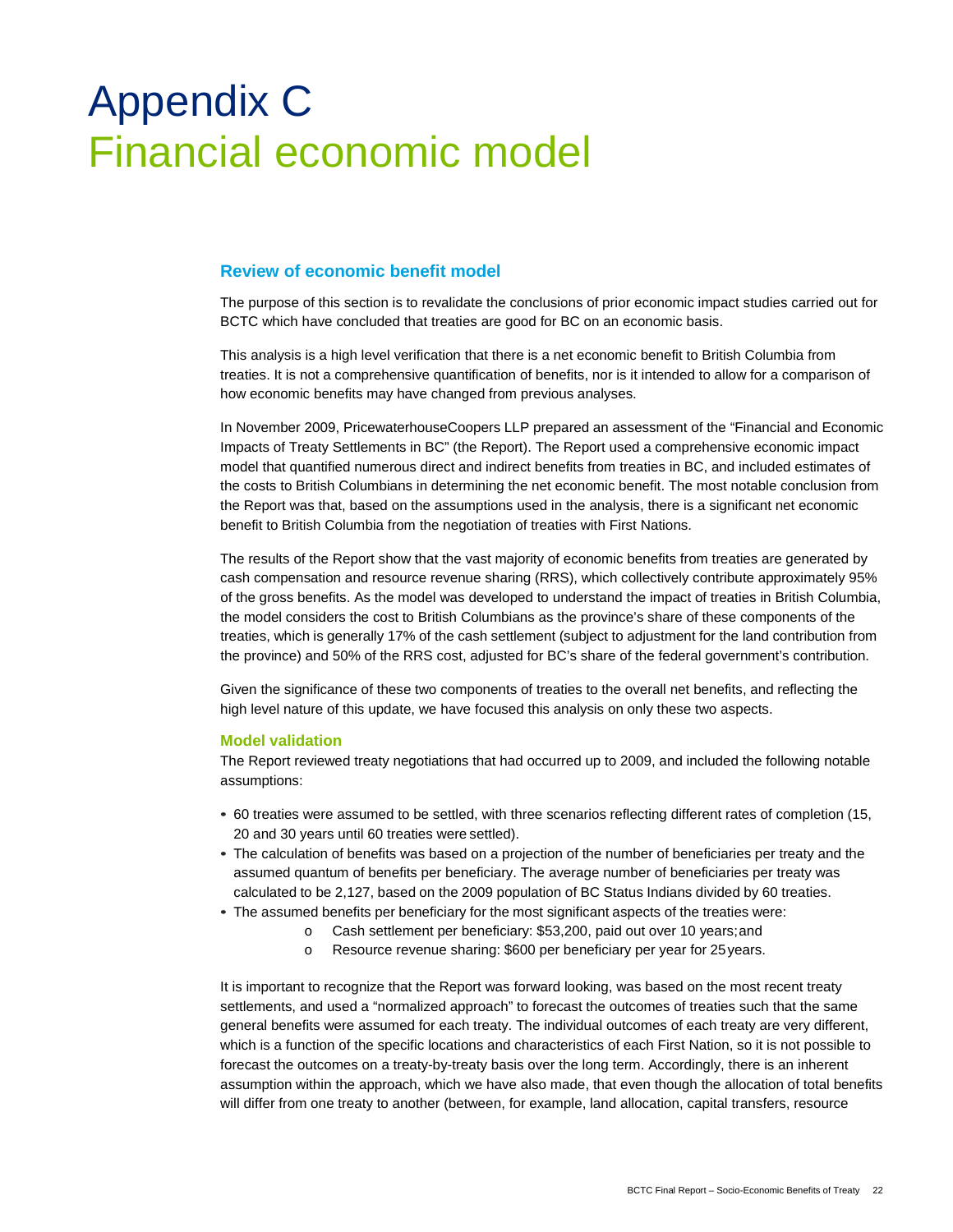revenue sharing, resource tenures, etc.), the overall sum of the economic benefits will be comparable on a per beneficiary basis.

Based on the above, we have prepared a high level calculation of the net benefits to British Columbia of treaties focusing only on normalized assumptions for total cash compensation and resource revenue sharing. We have updated the assumptions, as noted below:

- We have assumed that the total number of treaties will be lower than in the previous report, to reflect a greater incidence of alternatives to treaties (such as Sectoral and self-government agreements), and that the pace of treaty settlements will be slower. We have assumed a total of 30 treaties will be settled over a period of 15 years.
- Rather than using a province-wide average population and treaty settlement assumption to determine the average number of beneficiaries per treaty, we have determined the average number of beneficiaries per treaty based on the average of the modern treaties settled. For the treaties that have been settled or are in Stage 5 (Final Agreement), the average population is approximately 1,200. We have assumed that the First Nation population per treaty will increase at an average annual rate of 2.0%, based on the national annual average growth rate for Status Indians from 2006 to 2011.
- The assumed benefits per beneficiary for the most significant aspects of the treaties have been updated as follows:
	- o Cash settlement: Following the Report, the Maa-nulth First Nations Treaties progressed from Agreement in Principle (AIP) to Final Agreement, and the capital transfer component increased from a total of \$62.5 million at the AIPstage to \$73.1 million in the Final Agreement. This represents an increase per beneficiary of approximately \$5,400. Accordingly, we have increased the assumed total cash compensation per beneficiary to \$61,700 to account for the latest settlements and inflation.
	- o Resource revenue sharing: We have increased the payment to \$700 per beneficiary per year for 25 years to reflect the most recent settlements andinflation.

#### **Economic analysis update findings**

The chart below summarizes the findings of the economic analysis update. As noted above, the analysis focusses on only the two most significant direct economic impacts from treaties, and due to differing assumptions is not comparable to previous studies.

#### **Economic update results summary**

| Total treaties to be settled                      | 30      |
|---------------------------------------------------|---------|
| Years until these treaties are settled            | 15      |
| Cash settlement (\$m)                             | 3,219   |
| Resource revenue sharing                          | 2,664   |
| Total benefits (cash and RRS only)                | 5,883   |
| Less:                                             | 15      |
| BC share of cash compensation                     | (892)   |
| BC share of RRS                                   | (1,504) |
| <b>Total cost to BC</b>                           | (2,396) |
| Net financial benefits (\$m)                      | 3,487   |
| Net Present Value of net financial benefits (\$m) | 1.751   |

The calculation of the Net Present Value uses a 3.5% discount rate applied to the future cash flows based on the deferred payments of the cash compensation over 10 years and the RRS over 25 years, both of which are indexed to inflation.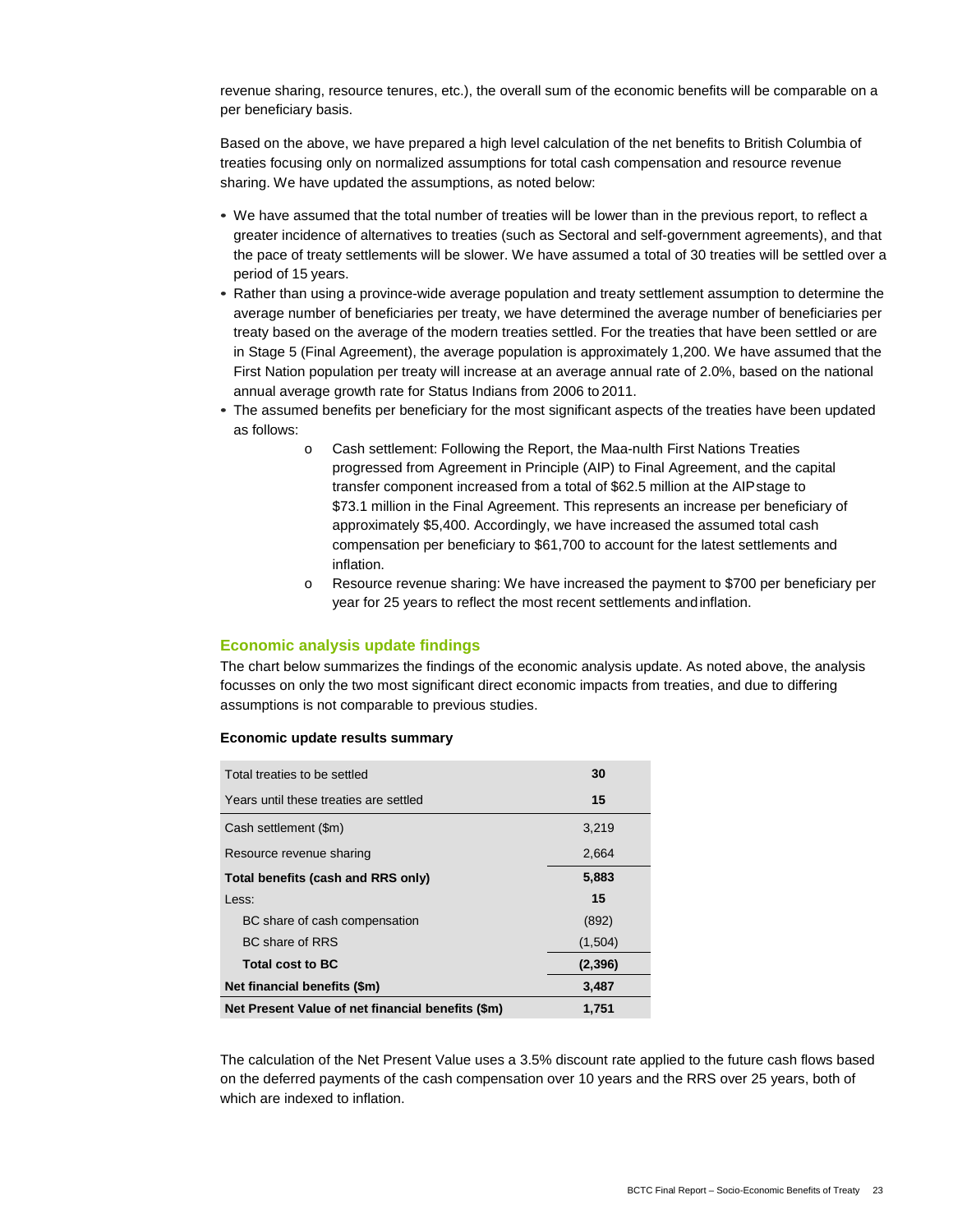#### **Economic analysis of First Nations in advanced negotiations**

We have also conducted a similar analysis on a subset of the First Nations in the treaty negotiations process representing eleven treaties which are deemed to be the most likely to settle within the next few years.

This analysis is based on the same model used above, but applied to each treaty separately. For those treaties for which the financial details are publically available, the information has been used in the model. For the others, the normalized inputs have been applied to the actual current beneficiary populations. For each treaty, a specific settlement date has been assumed.

| Total treaties to be settled                      | 11        |
|---------------------------------------------------|-----------|
| Years until all these treaties are settled        | 2016-2024 |
| Total cash settlement (\$m)                       | 736       |
| Resource revenue sharing                          | 478       |
| Total benefits (cash and RRS only)                | 1,214     |
| Less:                                             |           |
| BC share of cash compensation                     | (204)     |
| BC share of RRS                                   | (270)     |
| <b>Total cost to BC</b>                           | (474)     |
| Net financial benefits (\$m)                      | 740       |
| Net Present Value of net financial benefits (\$m) | 625       |

While the above analysis only addresses the two most significant contributors to the net benefit, the bases for the other smaller direct and other indirect benefits have not changed, so it can be concluded that they also provide a net benefit to British Columbia as concluded in the previous report.

In conclusion, our analysis re-affirms that there is a net economic benefit to BC from treaty settlements.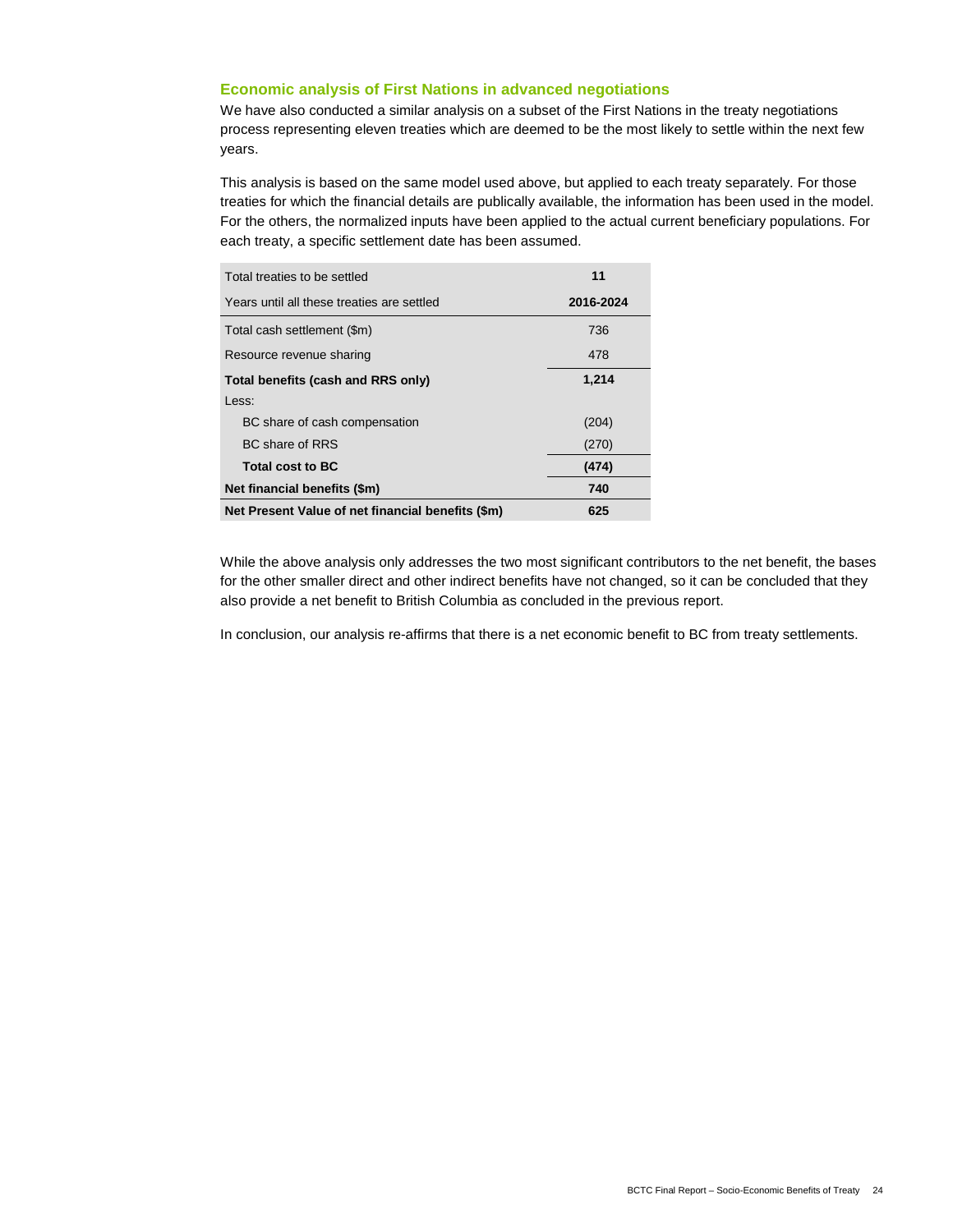# <span id="page-30-0"></span>Appendix D Other benefits of treaties

|                                        | <b>Indian Act</b>                                                                          | <b>Sectoral Agreements</b>                                                                                                         | <b>Modern Treaties</b>                                                                                                                                                                   |
|----------------------------------------|--------------------------------------------------------------------------------------------|------------------------------------------------------------------------------------------------------------------------------------|------------------------------------------------------------------------------------------------------------------------------------------------------------------------------------------|
| <b>Historical Context</b>              | No framework for<br>reconciliation.                                                        | No framework for<br>reconciliation.                                                                                                | Framework and process for<br>reconciliation in line with<br>UNDRIP and protected under<br>Section 35 of the Canadian<br>Constitution.                                                    |
| Governance                             | Structure of Chief and<br>Council defined in the <i>Indian</i><br>Act.                     | <b>Under Elections Code</b><br>specific elements of First<br>Nation government defined<br>within the context of the<br>Indian Act. | Defines culturally relevant<br>governance that addresses<br>traditional practices and<br>incorporates modern<br>concepts.                                                                |
| Government                             | Structure of Chief and<br>Council defined in the <i>Indian</i><br>Act.                     | <b>Under Elections Code</b><br>specific elements of First<br>Nation government defined<br>within the context of the<br>Indian Act. | Defines culturally relevant<br>government institutions<br>developing and establishing<br>legislation and regulatory<br>framework.                                                        |
| <b>Society</b>                         | Based on definition in the<br>Indian Act.                                                  | Based on definition in the<br>Indian Act.                                                                                          | Defines citizenship - identity,<br>rights and values in a<br>constitution.                                                                                                               |
| <b>Culture</b>                         | Not defined or protected.                                                                  | Not defined or protected.                                                                                                          | Protect and grow culture and<br>nurture cultural practices.                                                                                                                              |
| <b>Harvesting Rights</b>               | Not defined or protected.                                                                  | Not defined or protected.                                                                                                          | Defines and protects<br>traditional harvesting<br>practices and the associated<br>resource base.                                                                                         |
| <b>Traditional</b><br><b>Practices</b> | Not defined or protected.                                                                  | Not defined or protected.                                                                                                          | Defines and protects<br>traditional practices such as<br>hunting trapping and fishing<br>with the relevant regulatory<br>framework and legislation.                                      |
| <b>Capacity Building</b>               | N/A                                                                                        | N/A                                                                                                                                | Resources provided to build<br>capacity to engage in the<br>treaty negotiations process.<br>Development programs<br>established to build a range a<br>capacity during<br>implementation. |
| <b>Lands and Land</b><br>Use           | Management of reserve<br>lands only with administration<br>by the Government of<br>Canada. | Under Land Code,<br>management of reserve<br>lands only with local<br>administration.                                              | Management and<br>stewardship defined by the<br>First Nation.                                                                                                                            |
| Economic<br><b>Development</b>         | N/A                                                                                        | N/A                                                                                                                                | Economic potential of land<br>base accessible<br>supplemented with clarity in<br>legislative and regulatory<br>framework.                                                                |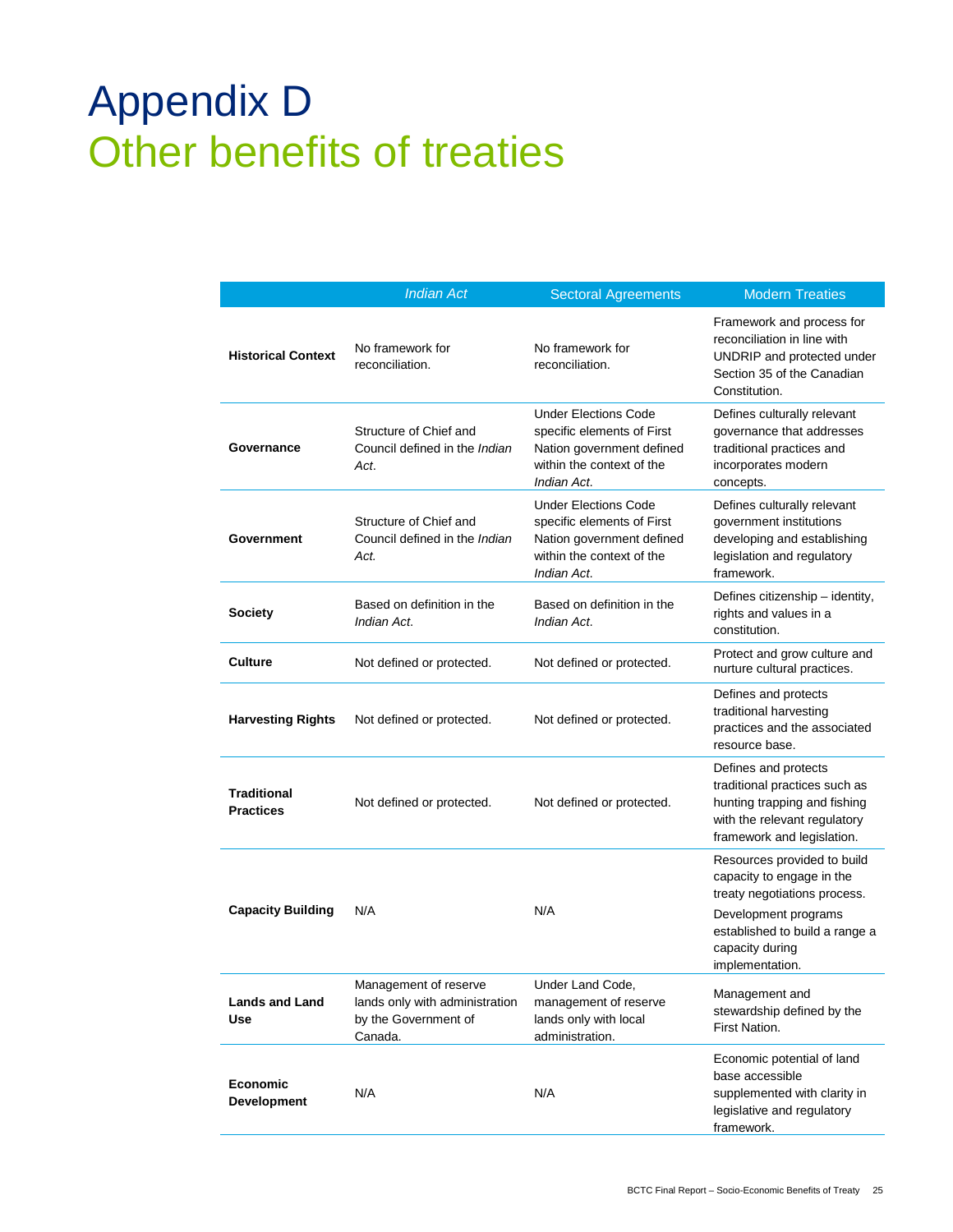|                                                 | <b>Indian Act</b>                                                    | <b>Sectoral Agreements</b>                                           | <b>Modern Treaties</b>                                                                              |
|-------------------------------------------------|----------------------------------------------------------------------|----------------------------------------------------------------------|-----------------------------------------------------------------------------------------------------|
| <b>Financial</b><br>Sustainability              | N/A                                                                  | N/A                                                                  | Capital transfers and<br>resource revenue sharing<br>provide long term financial<br>sustainability. |
| Government to<br>Government<br><b>Relations</b> | N/A                                                                  | N/A                                                                  | Government-to-government<br>relations defined through<br>Intergovernmental<br>Framework in treaty.  |
| Program and<br><b>Services</b>                  | Annual program funding<br>provided from the<br>Government of Canada. | Annual program funding<br>provided from the<br>Government of Canada. | Block funding enabling long<br>term planning and program<br>design to sustain service<br>delivery.  |
|                                                 |                                                                      |                                                                      | <b>First Nations governments</b><br>generate revenues through<br>economic activity and land<br>use. |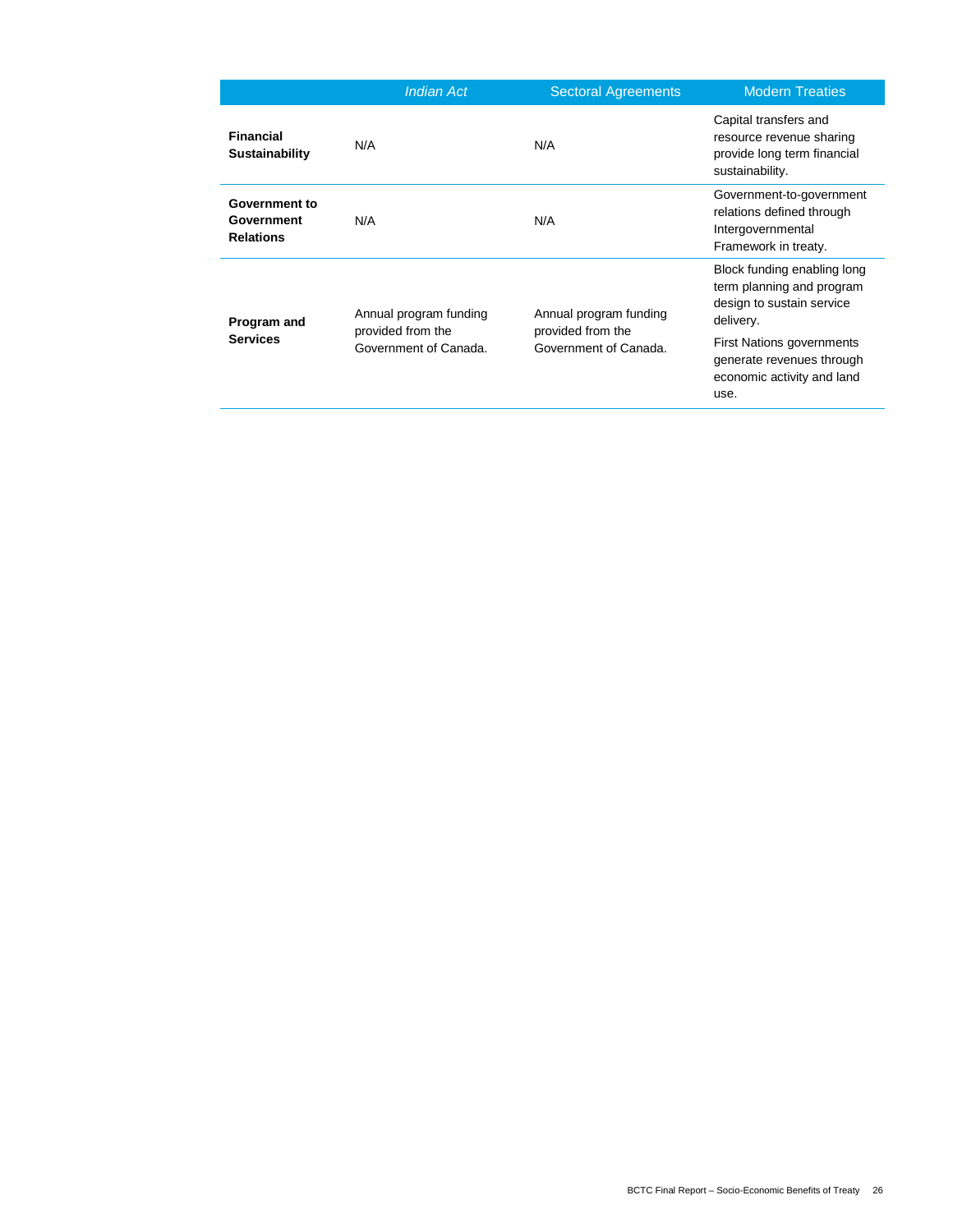# <span id="page-32-0"></span>Appendix E Overview of well-being studies in First **Nations**

# **Overview of Tsawwassen study**

The following table provides an overview of TFN's Post-Treaty Community Well-Being Study.

| Tsawwassen First Nation - Post-Treaty Community Well-Being Study                                                                                                                                                                                                                                                                                                                                                                                                                                                                                                                                                                                                                                                                                                                                                                                                                                                                                                                                                                                                                                                                                                                                                                                                           |                                                                                                                                                                                                                                                                                                                                                                                                                                                                                                                                                                                                                                                                                                                                                                                                                              |  |
|----------------------------------------------------------------------------------------------------------------------------------------------------------------------------------------------------------------------------------------------------------------------------------------------------------------------------------------------------------------------------------------------------------------------------------------------------------------------------------------------------------------------------------------------------------------------------------------------------------------------------------------------------------------------------------------------------------------------------------------------------------------------------------------------------------------------------------------------------------------------------------------------------------------------------------------------------------------------------------------------------------------------------------------------------------------------------------------------------------------------------------------------------------------------------------------------------------------------------------------------------------------------------|------------------------------------------------------------------------------------------------------------------------------------------------------------------------------------------------------------------------------------------------------------------------------------------------------------------------------------------------------------------------------------------------------------------------------------------------------------------------------------------------------------------------------------------------------------------------------------------------------------------------------------------------------------------------------------------------------------------------------------------------------------------------------------------------------------------------------|--|
| <b>Purpose</b>                                                                                                                                                                                                                                                                                                                                                                                                                                                                                                                                                                                                                                                                                                                                                                                                                                                                                                                                                                                                                                                                                                                                                                                                                                                             | <b>Framework</b>                                                                                                                                                                                                                                                                                                                                                                                                                                                                                                                                                                                                                                                                                                                                                                                                             |  |
| Collect baseline socio-economic data<br>Know how treaty impacts how people express their<br>$\bullet$<br>culture, how they view government, how they view<br>community cohesion<br>Track change and the impact of government<br>$\bullet$<br>decisions over time<br>Understand how TFN compares to other<br>$\bullet$<br>communities, First Nations and non-First Nations;<br>TFN's goal is to narrow the gap between the<br>outcomes that exist within the community and<br>elsewhere                                                                                                                                                                                                                                                                                                                                                                                                                                                                                                                                                                                                                                                                                                                                                                                     | The survey, measures satisfaction with life as a whole,<br>using the following indicators:<br>Individual health<br>$\bullet$<br>Sense of community or community health<br>$\bullet$<br>Community engagement and trust<br>Education<br>$\bullet$<br>Living standards<br>The indicators were developed based on existing literature,<br>existing indices and extensive community consultation.<br>Indicators are measured through a mix of closed-ended and<br>open-ended questions that provide quantitative and<br>qualitative data on well-being (e.g. how well you feel about<br>your life). Many of the closed-ended questions are<br>structured like the census, while the open-ended questions<br>are designed to get at the process that might underlie<br>aspects of well-being at TFN and perceptions of the treaty. |  |
| <b>Methodology</b><br>Survey development<br>Two-part survey design:<br>First part draws from existing measurement programs such as the census and general<br>1)<br>social surveys and world values surveys<br>2)<br>Second part comprised of extensive community consultations to ensure that the<br>questions being asked reflected how the TFN Membership understands well-<br>being<br>Survey administration<br>Completed one round of data collection<br>Administered in 2012, close to TFN's effective date to collect baseline data prior to the treaty<br>impacting TFN and the well-being of members<br>Most data was collected through in-person interviews over a six month period; TFN held a<br>$\bullet$<br>members gathering (remote members were flown in) to facilitate the process, at which time<br>members were consulted on a number of projects and also participated in the well-being<br>study<br>60% response rate reflecting TFN's demographics (age, gender, residency on / offreserve)<br>Honorarium paid for interviewee's time (1-2 hours)<br>Plan to repeat the survey every 5 years (like the census), possibly with a pared down version<br>in 2017 that repeats the first part of the survey, and a complete version in 2022 that repeats |                                                                                                                                                                                                                                                                                                                                                                                                                                                                                                                                                                                                                                                                                                                                                                                                                              |  |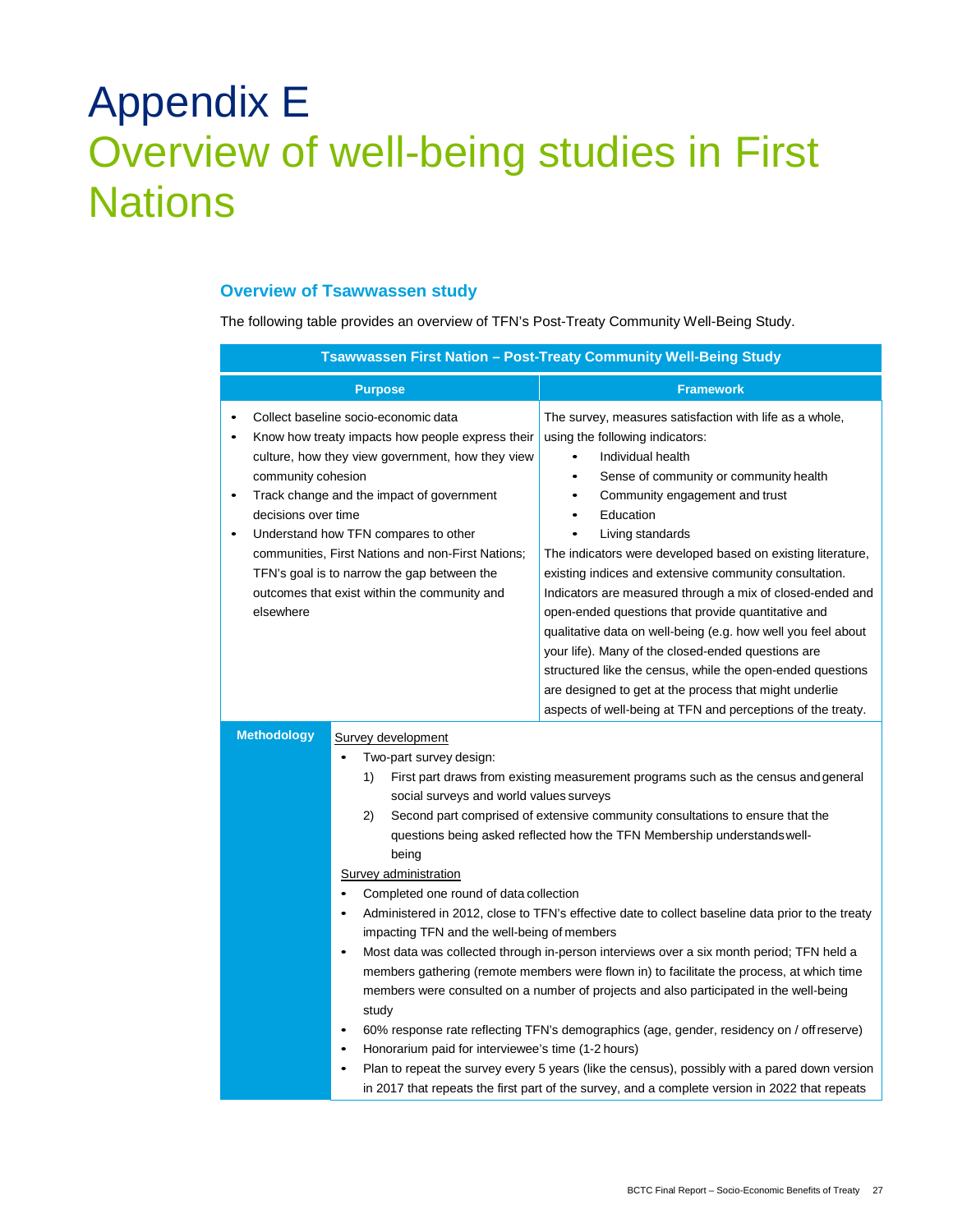|                                                                                                                                                                                                                                                                                                                                                                                                                                                                                                                                                                         | Tsawwassen First Nation - Post-Treaty Community Well-Being Study                                                                                                                                                                                                                                                                                                                                                                                                                                                                                                                                                                                 |
|-------------------------------------------------------------------------------------------------------------------------------------------------------------------------------------------------------------------------------------------------------------------------------------------------------------------------------------------------------------------------------------------------------------------------------------------------------------------------------------------------------------------------------------------------------------------------|--------------------------------------------------------------------------------------------------------------------------------------------------------------------------------------------------------------------------------------------------------------------------------------------------------------------------------------------------------------------------------------------------------------------------------------------------------------------------------------------------------------------------------------------------------------------------------------------------------------------------------------------------|
| <b>Issues</b><br>Data analysis<br>$\bullet$<br>eligible for graduation that year)<br>$\bullet$<br>Data privacy and confidentiality<br>$\bullet$<br>$\bullet$<br>the data and how<br><b>Outcomes</b>                                                                                                                                                                                                                                                                                                                                                                     | Challenge with measuring the performance of programs as small sample size skews<br>outcomes (e.g. graduation rate might be 100% one year, but maybe only had 3 students<br>Plan to do stand-alone benchmarking when the time / resources permit<br>Contracting out data collection to a 3rd party helped with collecting confidential information<br>(e.g. members' thoughts about TFN government, personal info on health / substanceabuse)<br>TFN owns the data but the data resides at UBC; a protocol agreement outlines who can use<br><b>Key success factors</b>                                                                           |
| Reporting<br>Produced four reports between spring 2013 and<br>٠<br>winter 2015                                                                                                                                                                                                                                                                                                                                                                                                                                                                                          | Based on TFN's experience, the following key factors have<br>contributed to the study's success:<br>TFN developed its first strategic plan in 2008, one year                                                                                                                                                                                                                                                                                                                                                                                                                                                                                     |
| 1st report based on quantitative data<br>٠<br>2nd report on well-being and satisfaction, reported<br>٠<br>on member satisfaction on four dimensions:<br>Income, employment and living conditions<br>1.<br>2.<br>Education and experience in school<br>3.<br>Health and relationship with other members<br>4.<br>Trust in others<br>3rd report on culture<br>٠<br>4th report on trust and government; based on<br>٠<br>qualitative data, and includes regression analysis<br>to determine which indicators have the greatest<br>impact on well-being (as defined by TFN) | prior to signing the treaty; the process involved a<br>significant community input, and resulted in clear<br>priorities for the Nation which help shape the objectives<br>of the community well-being survey<br>A bottom up approach to developing the survey tool<br>helped ensure that the end result reflects what is<br>important to TFN as a community<br>Having a member coordinate the interviews and<br>explain the objectives of the study helped to inform the<br>community and foster a high level of compliance<br>The 3rd party research team established good<br>$\bullet$<br>relations with the community, which facilitated data |
| <b>Benefits</b>                                                                                                                                                                                                                                                                                                                                                                                                                                                                                                                                                         | collection                                                                                                                                                                                                                                                                                                                                                                                                                                                                                                                                                                                                                                       |
| Members have access to information<br>٠                                                                                                                                                                                                                                                                                                                                                                                                                                                                                                                                 | Support from leadership                                                                                                                                                                                                                                                                                                                                                                                                                                                                                                                                                                                                                          |
| TFN produced a version of the 1st report for all<br>members with a presentation on the study's results                                                                                                                                                                                                                                                                                                                                                                                                                                                                  |                                                                                                                                                                                                                                                                                                                                                                                                                                                                                                                                                                                                                                                  |
| Leaders make informed decisions                                                                                                                                                                                                                                                                                                                                                                                                                                                                                                                                         |                                                                                                                                                                                                                                                                                                                                                                                                                                                                                                                                                                                                                                                  |
| Provides input for planning. The income data<br>obtained through the survey is more robust which<br>helps TFN better understand the cost implications<br>of various policy options                                                                                                                                                                                                                                                                                                                                                                                      |                                                                                                                                                                                                                                                                                                                                                                                                                                                                                                                                                                                                                                                  |
| Helps leaders define priorities. For example,<br>$\bullet$<br>survey indicated that 'encouraging a strong<br>economy' and 'ensuring land development occurs<br>sustainably' had the strongest relationship with<br>Tsawwassen Government approval                                                                                                                                                                                                                                                                                                                       |                                                                                                                                                                                                                                                                                                                                                                                                                                                                                                                                                                                                                                                  |
| Administrators know what to focus on<br>Helps with reporting and with communicating<br>status / progress                                                                                                                                                                                                                                                                                                                                                                                                                                                                |                                                                                                                                                                                                                                                                                                                                                                                                                                                                                                                                                                                                                                                  |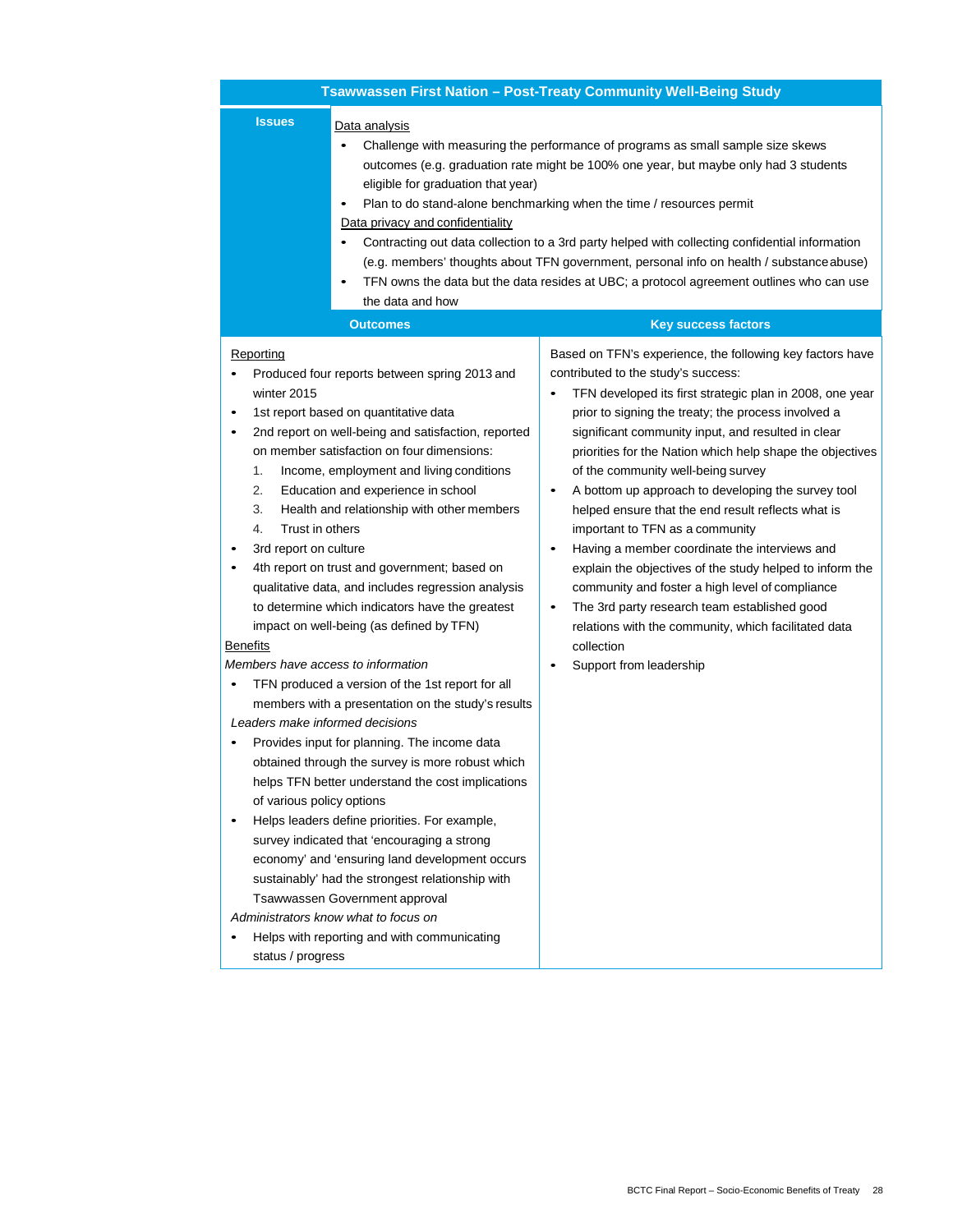# **Overview of Maa-nulth study**

The following table provides an overview of how MFN measure the impact of the treaty.

| Maa-nulth First Nations - 15 Year Periodic Review |                                                                                                                                                                                                                                                                                     |                                                                                                                                                                                                                                                                                                                                                                                                                                                                                                                                                                                                                                                                                                                                                                                                                                                                                                                                                                                                                                                                                                                       |
|---------------------------------------------------|-------------------------------------------------------------------------------------------------------------------------------------------------------------------------------------------------------------------------------------------------------------------------------------|-----------------------------------------------------------------------------------------------------------------------------------------------------------------------------------------------------------------------------------------------------------------------------------------------------------------------------------------------------------------------------------------------------------------------------------------------------------------------------------------------------------------------------------------------------------------------------------------------------------------------------------------------------------------------------------------------------------------------------------------------------------------------------------------------------------------------------------------------------------------------------------------------------------------------------------------------------------------------------------------------------------------------------------------------------------------------------------------------------------------------|
|                                                   | <b>Purpose</b>                                                                                                                                                                                                                                                                      | <b>Framework</b>                                                                                                                                                                                                                                                                                                                                                                                                                                                                                                                                                                                                                                                                                                                                                                                                                                                                                                                                                                                                                                                                                                      |
| ٠<br>٠<br>improvements as required                | To have substantiating documentation to<br>the effectiveness of the Maa-nulth Final<br>Agreement (MFA) at the 15-Year Review<br>Opportunity for tripartite (Maa-nulth First<br>Nations, provincial and federal<br>governments) to assess how<br>implementation is going and to make | The study is structured in two-parts:<br>1)<br>Core indicators which provide data to measure the impact of the<br>treaty, such as:<br>Lands<br>Taxation<br>$\bullet$<br>Artefacts, Heritage Sites and Place Names<br>2)<br>Value indicators which provide data to measure changes to<br>environmental, social and economic dimensions, such as:<br>Percent of people who harvest wild foods - hunting,<br>fishing, gathering plants (child, youth, adult, elder)<br>Percent of people who use traditional medicines<br>٠<br>Number of businesses on reserve<br>The framework for the value indicators is common to all 5 Nations,<br>though indicators are unique and were developed by each Nation                                                                                                                                                                                                                                                                                                                                                                                                                   |
| <b>Methodology</b>                                | Survey development<br>list of core indicators<br>$\bullet$<br>demographics were captured<br>Survey administration<br>Reporting<br>Nations delivered to legislature / council                                                                                                        | Core indicators: drawn directly from chapters in the treaty; established a minimum of 2-3<br>indicators for each chapter; the draft list of indicators was shared with representatives from<br>each Nation who then consulted with their community; Maa-nulth Treaty Society Board of<br>Directors (which includes leadership from each of the five Maa-nulth Nations) approved the<br>Values indicators: indicators from the treaty that were deemed not core indicators; the list<br>was expanded after consultation with the development team and representatives from each<br>Nation; each Nation then reviewed the list to ensure that it was comprehensive<br>Community consultation was done at the annual assembly to ensure that the views of all<br>List of core and values indicators were signed off on in April 2012<br>Core indicators: since 2012, each Nation has been tracking these indicators annually<br>Values indicators: Nations have not yet implemented this study due to budgetary constraints<br>Core indicators: report produced annually with a summary report produced by all Maa-nulth |
| <b>Data</b>                                       | Data gathering<br>$\bullet$<br>methods to ensure consistency<br>Data analysis<br>Data analysis is completed by each Nation                                                                                                                                                          | Core indicators: data is collected by the government administration using common tools and<br>Values indicators: data collection be done annually in consultation with members                                                                                                                                                                                                                                                                                                                                                                                                                                                                                                                                                                                                                                                                                                                                                                                                                                                                                                                                        |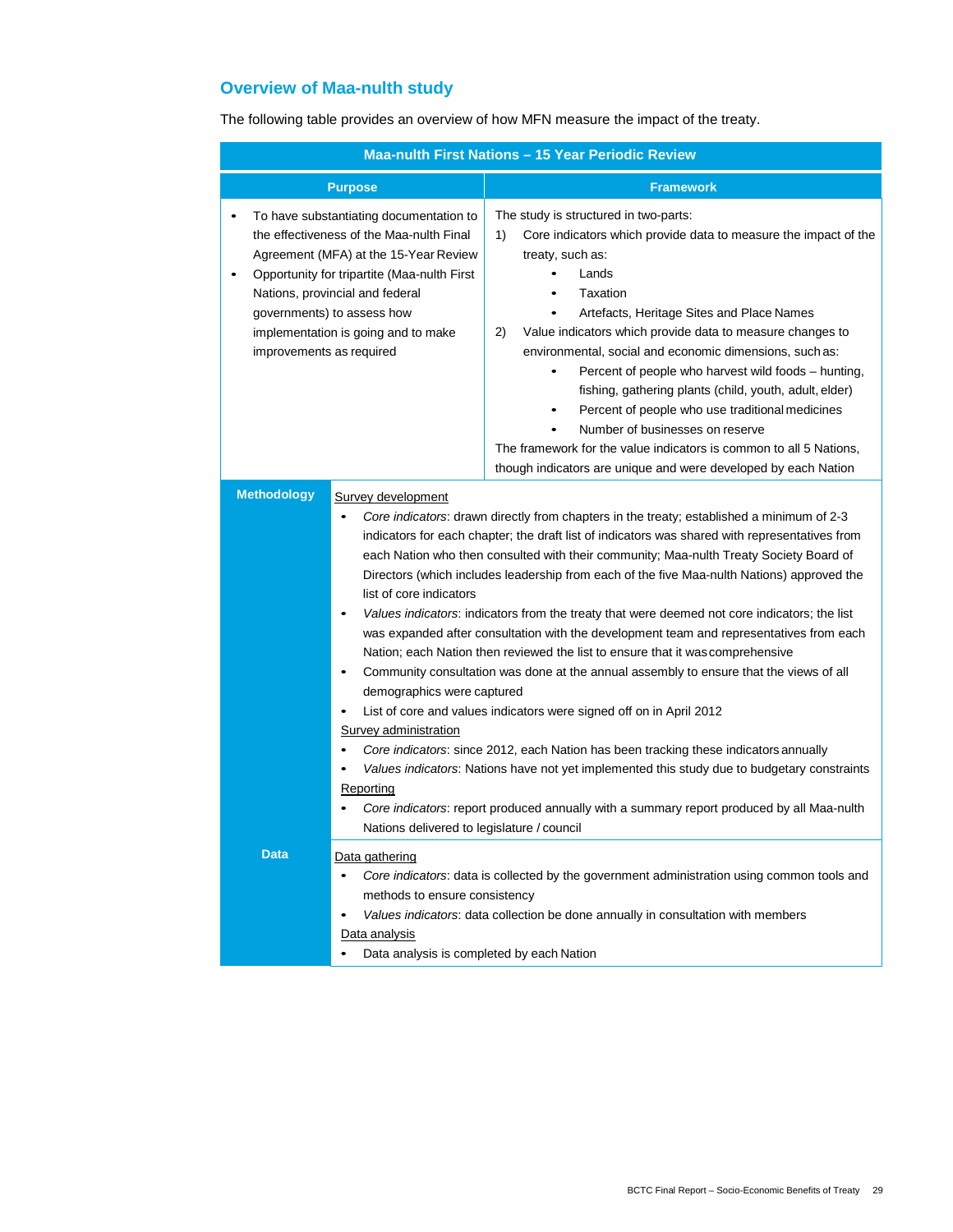| <b>Outcomes</b>                                                                                                                                                                                                                         | <b>Key success factors</b>                                                                                                                                                                                                                                                                                                                                                                                                                                                                                                                                                                                                                                                                                                                                                                                                                                                                                                                                                                                                                                                                                                                                                                                            |
|-----------------------------------------------------------------------------------------------------------------------------------------------------------------------------------------------------------------------------------------|-----------------------------------------------------------------------------------------------------------------------------------------------------------------------------------------------------------------------------------------------------------------------------------------------------------------------------------------------------------------------------------------------------------------------------------------------------------------------------------------------------------------------------------------------------------------------------------------------------------------------------------------------------------------------------------------------------------------------------------------------------------------------------------------------------------------------------------------------------------------------------------------------------------------------------------------------------------------------------------------------------------------------------------------------------------------------------------------------------------------------------------------------------------------------------------------------------------------------|
| Informed decision-making<br>Helps with decision making, and with<br>investment decisions<br>Improved resource management<br>Helps with the management of the<br>fishery and improvements to harvesting<br>and distribution of food fish | Based on MFN's experience, the following key factors have<br>contributed to the measurement program's success:<br>Representatives from each Nation who participated were<br>well connected to their community; these representatives<br>were responsible for their Nation's communications, were highly<br>trained, and came on for the ratification of the constitution, which<br>meant that they were intricately connected to their Nation's<br>members; all were familiar with databases, membership<br>information, and familiar with the treaty; most if not all were<br>members of their communities<br>A high level of importance was placed on getting the indicators<br>right at the start; this was done by ensuring that indicators were<br>deemed reliable, repeatedly re-measurable, and cost effective to<br>track; because trending was key to measuring the effectiveness<br>of the MFA over time, it was also important that the indicators not<br>change<br>Data collection was a challenge in the beginning, largely because<br>people did not feel connected to the 15 year review; once they<br>bought into the benefits of measurement, the data collection<br>process was greatly facilitated |
|                                                                                                                                                                                                                                         |                                                                                                                                                                                                                                                                                                                                                                                                                                                                                                                                                                                                                                                                                                                                                                                                                                                                                                                                                                                                                                                                                                                                                                                                                       |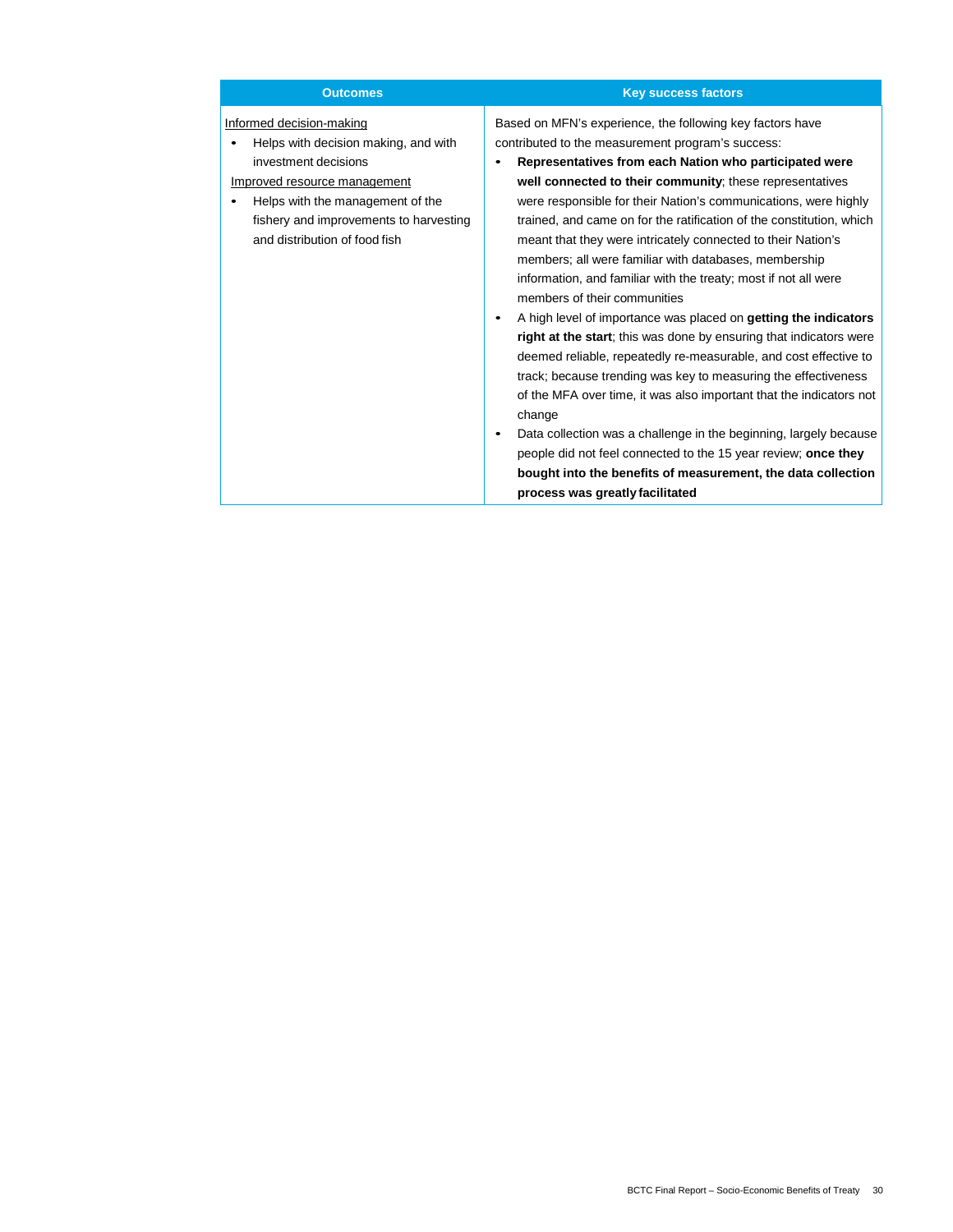# **Overview of Nisga'a study**

The following table provides an overview of NLG's Quality of Life (QoL) framework.

| Nisga'a Lisims Government - Quality of Life (QoL) Survey                    |                                                                                                                                                               |                                                                                                                                                                                                                                                                                                                                                                                                                                                                                                                                                                                                                                                                                                                                                                                                                                                                                                                                                                                                                                                                                                                                                                                                    |  |
|-----------------------------------------------------------------------------|---------------------------------------------------------------------------------------------------------------------------------------------------------------|----------------------------------------------------------------------------------------------------------------------------------------------------------------------------------------------------------------------------------------------------------------------------------------------------------------------------------------------------------------------------------------------------------------------------------------------------------------------------------------------------------------------------------------------------------------------------------------------------------------------------------------------------------------------------------------------------------------------------------------------------------------------------------------------------------------------------------------------------------------------------------------------------------------------------------------------------------------------------------------------------------------------------------------------------------------------------------------------------------------------------------------------------------------------------------------------------|--|
| <b>Purpose</b>                                                              |                                                                                                                                                               | <b>Framework</b>                                                                                                                                                                                                                                                                                                                                                                                                                                                                                                                                                                                                                                                                                                                                                                                                                                                                                                                                                                                                                                                                                                                                                                                   |  |
| to improve QoL<br>٠<br>٠<br>results, and against other<br>Indigenous groups | To measure QoL, and see how<br>To establish a baseline, and to<br>measure the Nation's growth<br>To benchmark against national                                | Based on eight groupings, each with their own sub-groupings:<br>Culture and language<br>Sub-grouping: access to traditional foods, feasting, tradition,<br>culturally involved families, connection to land, Nisga'a<br>language<br>Family<br>Health<br>Governance<br>Equality<br>Environment<br>Economy<br>Education                                                                                                                                                                                                                                                                                                                                                                                                                                                                                                                                                                                                                                                                                                                                                                                                                                                                              |  |
| <b>Methodology</b>                                                          | Framework development<br>$\bullet$<br>$\bullet$<br>$\bullet$<br>Data collection<br>$\bullet$<br>$\bullet$<br>$\bullet$<br>Data analysis<br>Citizenship, etc.) | Led by working group (45 people representing various NLG agencies - school district, elders,<br>youth association, social development, etc.)<br>Examined all available census / survey data (within BC, Canada, and Australia) that was<br>relevant to Aboriginal communities and to Nisga'a<br>Commissioned a video to solicit input from the community to define the meaning of QoL<br>Framework presented to the Annual General Assembly, obtained validation frommembers<br>Present validated framework to leadership for approval<br>Intend to develop online and paper survey; survey will be translated into Nisga'a forelders<br>Method: 100% face-to-face interviews<br>To be representative of demographics; will interview those 15 years and up, and will collect<br>anecdotal information from younger children through the youth council<br>Intend to survey every five years, and a pulse survey every 18-24 months (core components<br>to be included in the pulse are still undetermined)<br>Intend to benchmark against available third party data (e.g. Nisga'a Valley Health Authority,<br>regional / provincial school districts, various government agencies such as Nisga'a |  |
| <b>Issues</b>                                                               | Data privacy and confidentiality                                                                                                                              | Intend to host data in NLG; governance of that data is a known issue that has not yet been<br>resolved, need to bring in policy to ensure that data is used appropriately                                                                                                                                                                                                                                                                                                                                                                                                                                                                                                                                                                                                                                                                                                                                                                                                                                                                                                                                                                                                                          |  |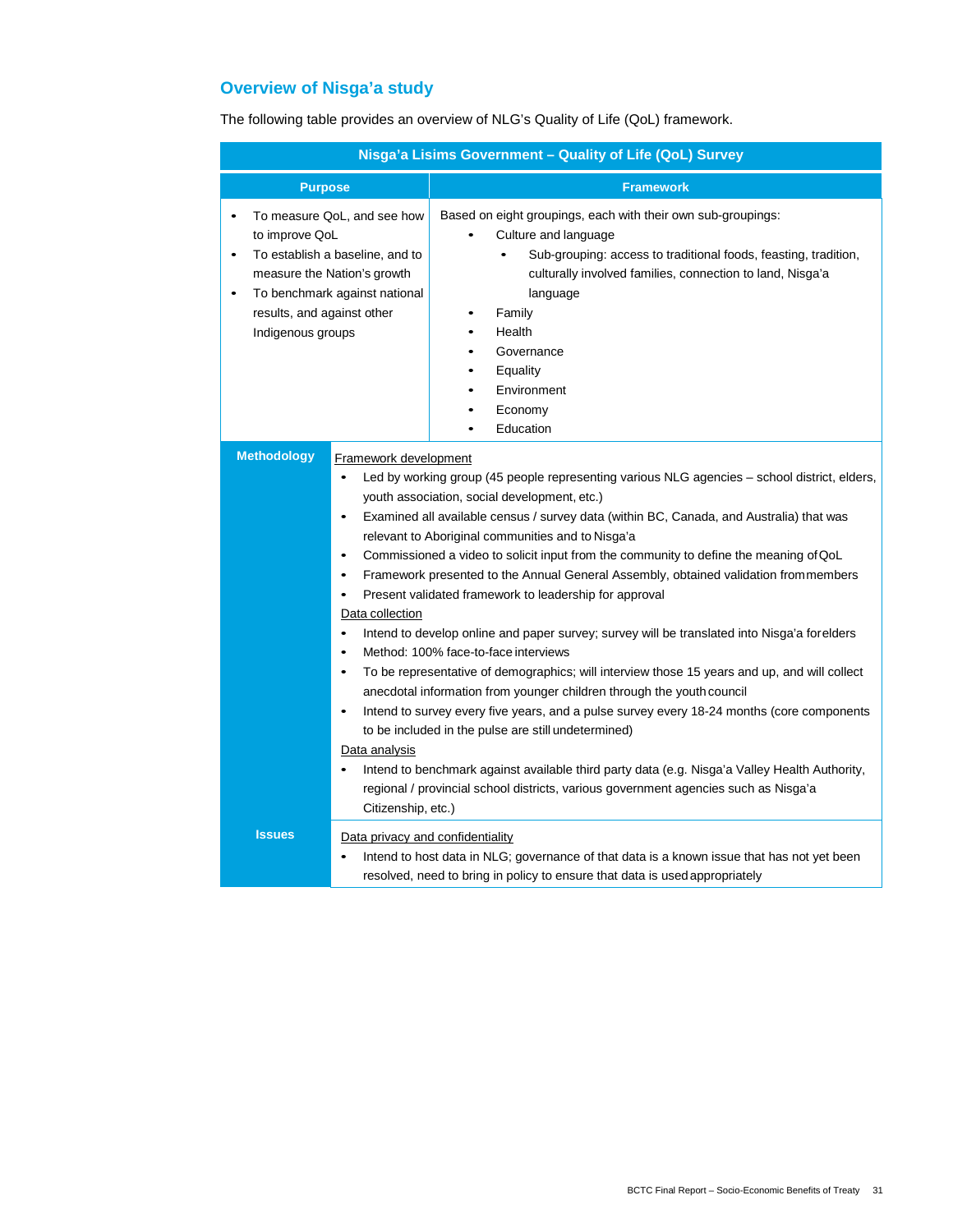| <b>Outcomes</b>                           | <b>Lessons learned</b>                                                          |
|-------------------------------------------|---------------------------------------------------------------------------------|
| Expect that the study will<br>٠           | Based on NLG's experience thus far, the following lessons have been learned:    |
| reveal how effective NLG's                | Need 1 or 2 champions to see the initiative through                             |
| programs are (e.g. health                 | This is new, and there are many other priorities. Having elected officials<br>٠ |
| delivery, level of education),            | champion to help execute the strategy is important                              |
| and identify gaps that need to            | Need support from a strong team                                                 |
| be filled (i.e. where NLG wants           | NLG is benefitting from the expertise of an economist and from having a<br>٠    |
| to be vs. where they are)                 | strong technical team; the team will be further supported with the hiring of a  |
| Expect to amend policies and<br>$\bullet$ | data analyst who will manage the data                                           |
| programs based on results, to             | Keep up communications                                                          |
| achieve growth and increased              | It's important to sustain the dialogue amongst members of the working<br>٠      |
| QoL                                       | group during and between meetings to keep the level of commitment high          |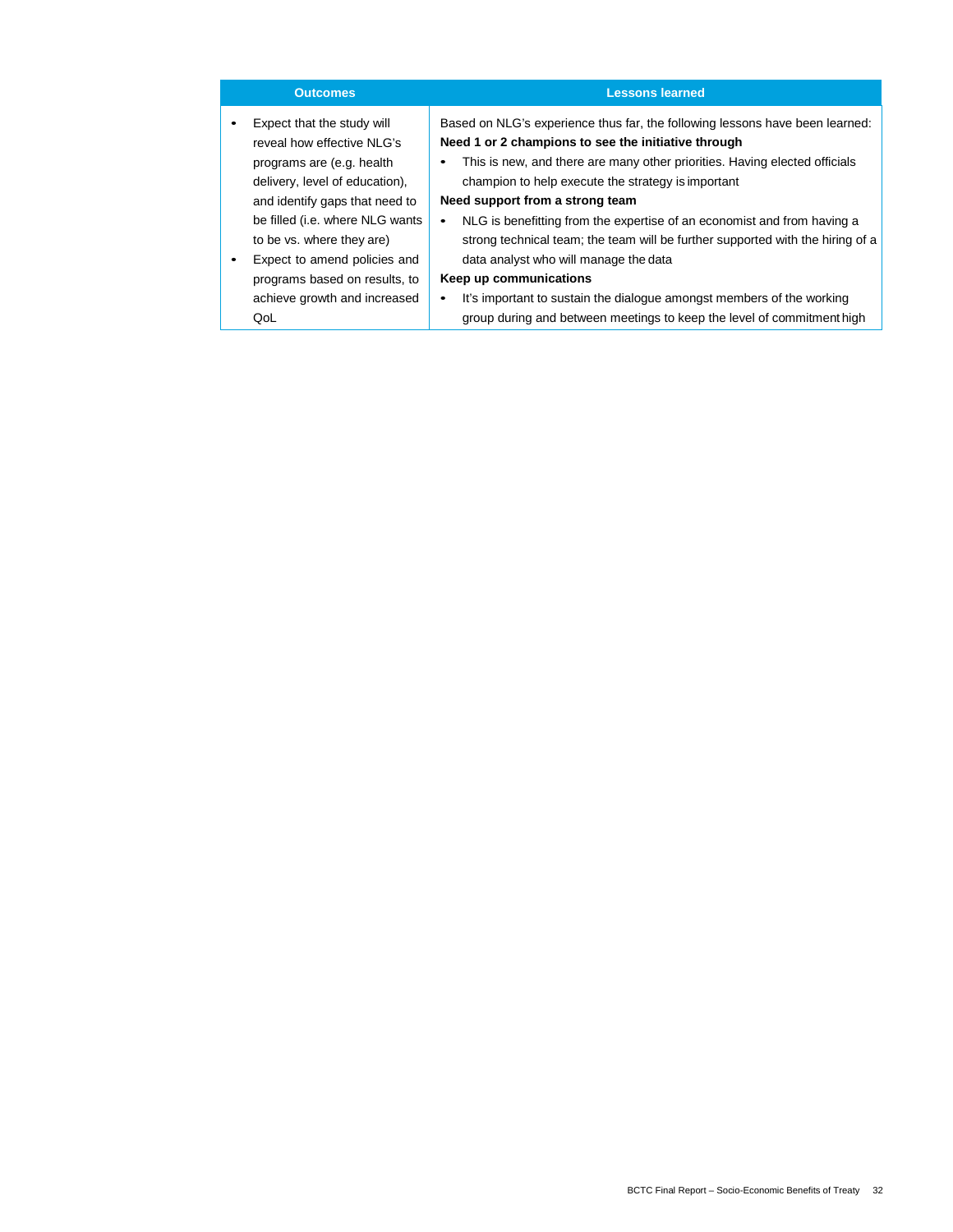# <span id="page-38-0"></span>Appendix F An approach to tracking socio-economic progress

The following approach is a four-phase process for discussing, defining, measuring and analysing community well-being. The approach is presented to support dialogue, better data and ultimately better decision-making within First Nation communities.



### **Approach to tracking socio-economic progress**

This approach would result in Nations adopting a set of core indicators that would provide them with comparability against other First Nations and non-First Nations communities, while also having the choice to develop a set of unique indicators should there be community specific things they want to measure.

### **Phase I – Plan**

The focus of the planning phase is consultation and engagement with the community that is the subject of measurement. This phase should result in a clear view of what needs to be measured based on what is of interest to the community and its leaders.

#### **Define community vision**

The exercise of defining the community's vision aims to answer the question: *"What should the Nation be like in the longer-term?"* This step is typically achieved through facilitated workshops, and is highly beneficial in terms of community engagement. The vision can then help define the objectives of the measurement program, and can be linked to shorter-term actions, the results of which can be tracked over time.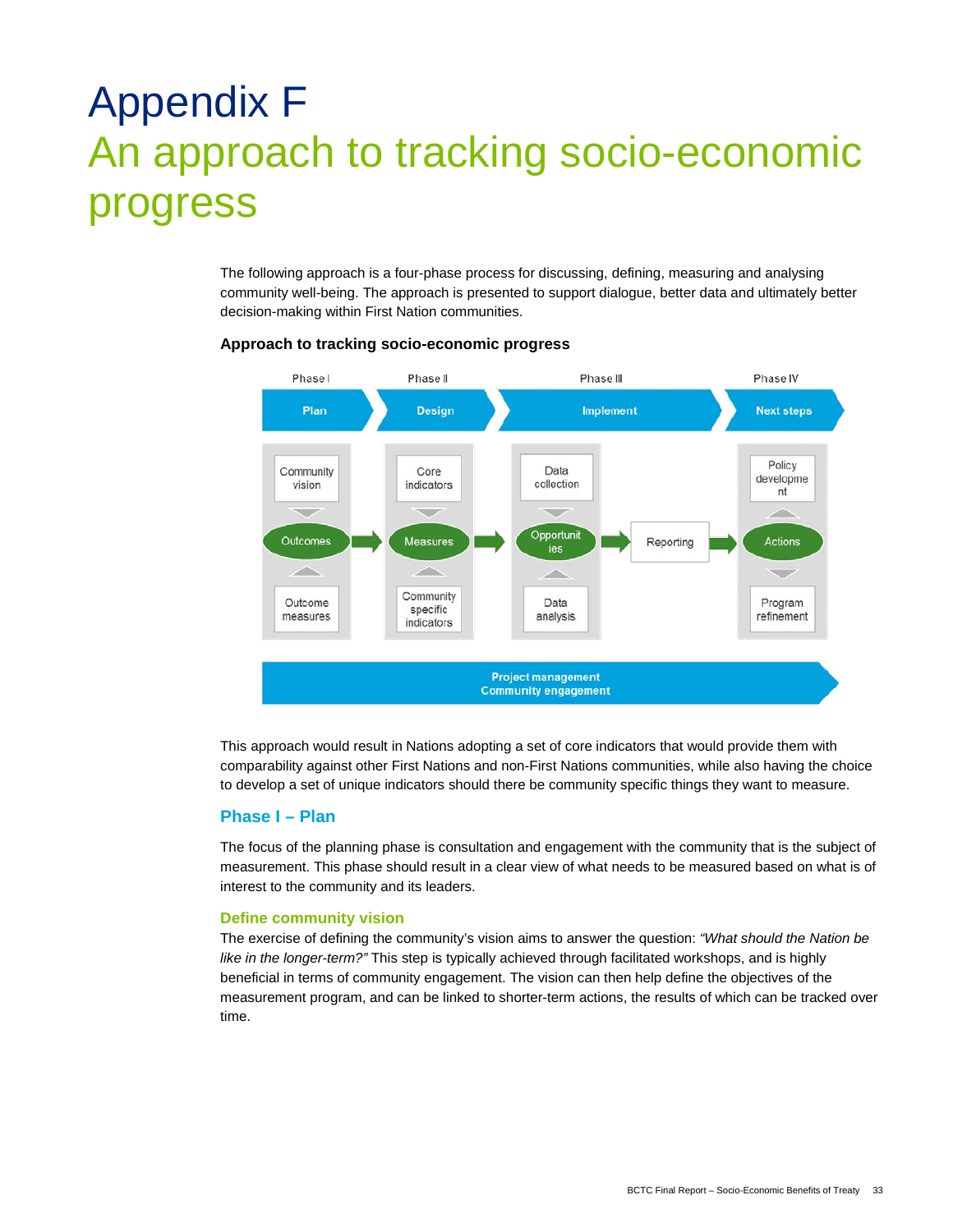#### **Create outcome measures**

The exercise of creating outcome measures involves translating the Nation's vision into a series of

measurable outcomes that sets the basis for a series of social and economic choices. The objective of this step is to answer the question: *"What do we want to see?"*  (outcome). This can then lead the Nation towards discussions about *"What do we need to do to attain the desired outcome?"*  (outputs), and *"What resources will we need to reach that goal?"* (inputs).

Through these discussions, the Nation is able to build consensus and clarity on the key decisions and trade-offs that are required. Once the outcome measures are defined, the Nation is in a position to set goals and measure progress.



#### **Phase II – Build**

The focus of the build phase is developing the indicators that will measure what is important to the community.

#### **Develop core and community specific indicators**

With the vision and outcome measures defined, the Nation is then ready to review the measures that are shared or are more common across different communities and for which a level of comparability is desired (i.e. core indicators), and determine which ones to track. To supplement this, the Nation also has the opportunity to develop additional (community specific) measures not already captured in the list of core indicators.

This step provides community members with the opportunity to participate in community consultation (e.g. through a facilitated workshop) that aims to define well-being from their perspective. This feedback is then translated into specific indicators with consideration for how the indicator will be measured (i.e. what specific information is required to measure the indicator), and how inputs will be collected (e.g. from survey participants, from local / regional data sources). The draft community specific indicators are then validated with community stakeholders.

#### **Phase III – Implement**

The focus of the implementation phase is capturing and analysing data related to each indicator.

#### **Collect data**

In this step, a data collection plan is developed and data is collected.

This process will need to consider:

- **Data sources:** what are the Nation's existing data sources, and what new information will need to be collected from the community and from third party sources.
- **Data management:** what is the secure system in which data will be inputted, and where will it be located.
- **Data collection methods and tools:** whether the decision is to conduct face-to-face interviews, an online / paper survey, or a combination of tools will need to be developed to gather data.
- **Confidentiality and privacy:** to encourage participation and to protect the privacy of respondents, any survey that is developed will need to be designed such that the participants' individual responses cannot be matched with specific information at the time of data analysis andreporting.
- **Sample size:** Given the predominance of small populations within First Nation communities, it becomes all the more important to ensure that sufficient data is collected to accurately portray the well-being of the population in question. Nations that do not opt to conduct a census-style data collection approach (that would see the entire community enumerated) should nevertheless aim to get as many responses as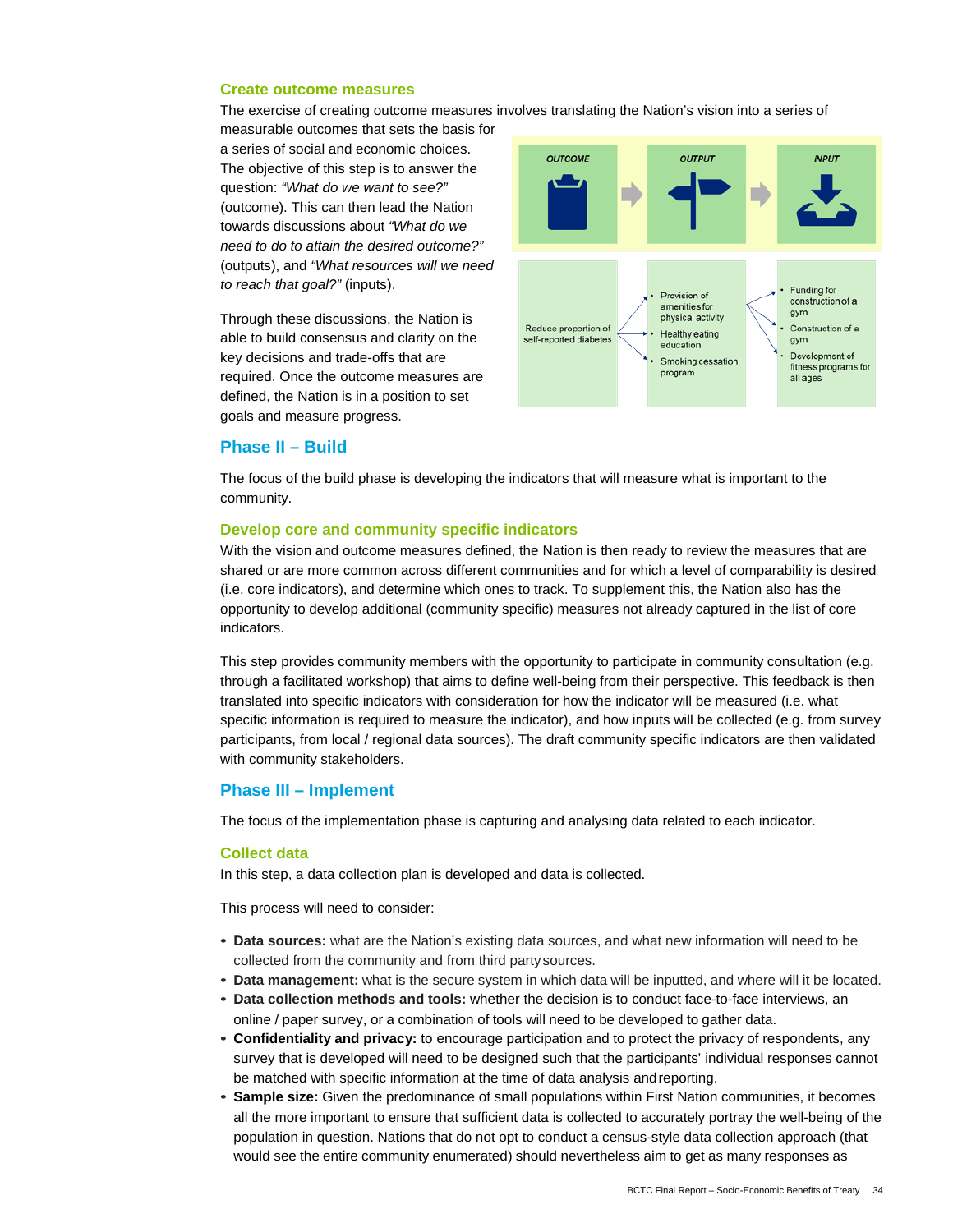possible with the resources available so as to avoid data being skewed (or misrepresented). According to the University of Waterloo, a guideline of a minimum response rate of 60% would ensure that the data can be treated with statistical confidence and the margin of error remains reasonable (5% or less).

- **Capabilities of data collection team:** This should include both experienced enumerators who are deemed neutral, as well as community members who can be trained and who help to overcome language and cultural barriers.
- **Frequency of data collection:** this will be determined uniquely in every context, with the objective of striking a balance between cost / effort (which may dictate a 5 year cycle) and data consistency (which would suggest a 1-2 year cycle). Frequency will also be influenced by the type of indicator and the type of data inputs (e.g., if relying on published data or data collected by another organisation or agency, then the frequency will be determined by that organisation).

#### **Analyse data**

This step is about organising and making sense of the data. Data analysis should be driven by the types of questions that the community or community leaders want to measure – which ties back to the vision / purpose of the measurement program – and can include the evaluation of:

- Year-over-year changes in well-being
- Overall changes since the collection of the first baseline
- How the Nation's well-being compares to available national / provincial data and trends
- Disaggregated data to understand differences in well-being for different demographics:
	- Gender
	- Age
	- Income level
	- Education level
	- On / off reserve
	- Urban / rural

Effort should also go towards contextualising the data, which can be done by asking questions such as:

- How do our Nation's results compare to national / provincialdata?
- How do our Nation's results compare to other Nations' data (treaty ornon-treaty)?
- How do the results compare to our Nation's historicaldata?
- Which domains / indicators ofwell-being appear to be weakest / strongest?
- Which domains / indicators of well-being show the greatest / least improvement?
- What major event(s) and / or (in)direct actions have likely impacted ourresults?
- How are we performing on key outcome measures?

#### **Reporting**

This final step is about preparing audience-specific materials (the content of which is largely pre-determined based on the objectives of the measurement program) for the purpose of presenting the results. Through a series of workshops and / or meetings, the data is presented in an engaging way that builds an understanding of the results, and opens the dialogue around what the results mean and what logical next steps will build on the findings.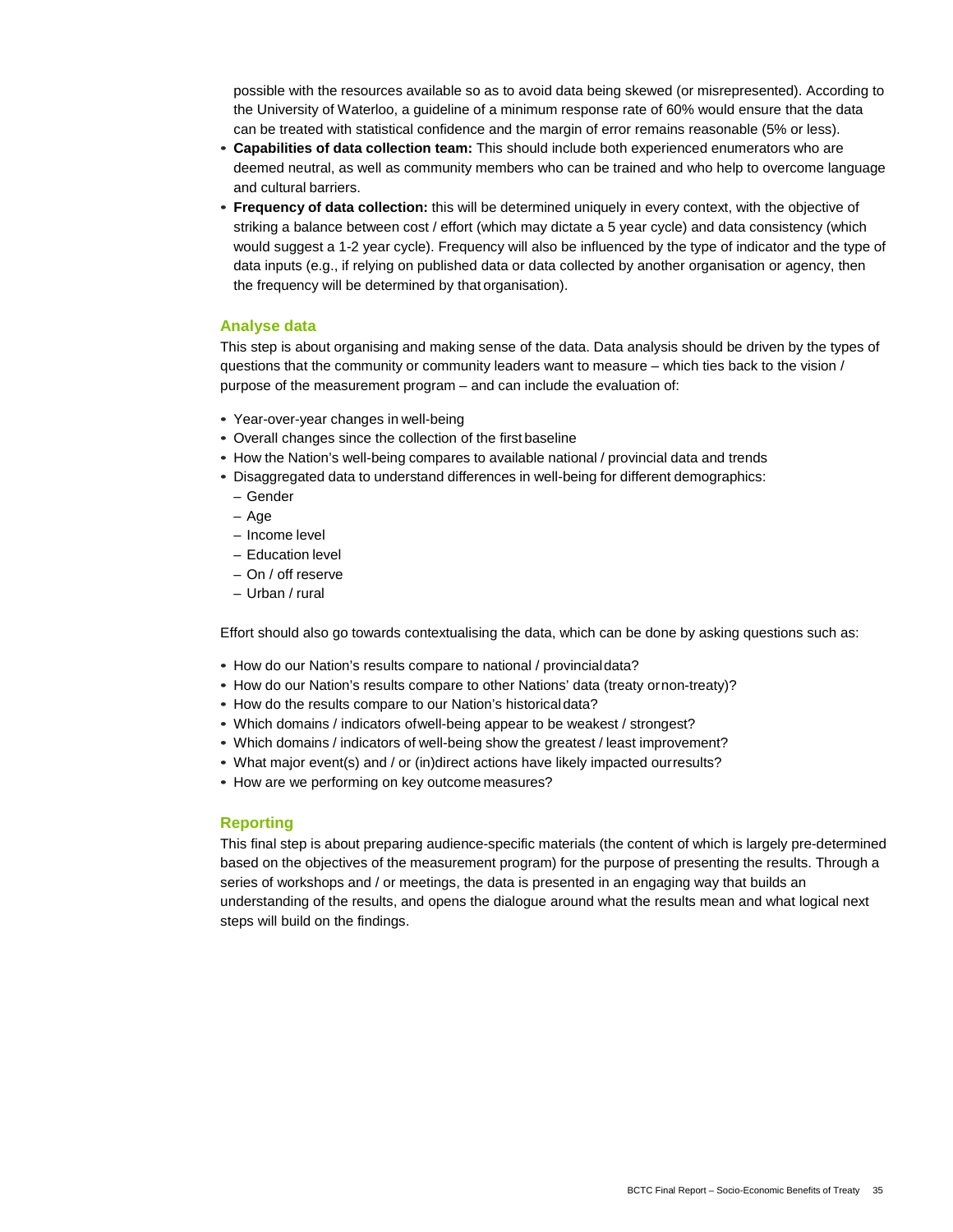# **Phase IV – Next steps**

The focus of the next steps phase is taking action in light of the findings. Specifically, a system of measures ideally supports evidence-based policy development, hence the report will ideally serve as fuel to spark ongoing discussion around policy change, governance change, and / or program change (see case study

#1 for an example of a policy workshop that the CIW organised following the release of their national report on wellbeing).

Additionally, once the program is in place and there is a running body of data and analysis, it is then possible for policy makers to consider what other reports or analysis could be developed using the data that is collected. This exercise would potentially provide refinement to the measurement program on a periodic basis.

# *Case study #1 – University of Waterloo Policy Workshop*

*Policy experts in each of the eight domains of wellbeing were brought in; together they looked at the study findings, and brainstormed integrated innovative policy solutions that spanned across the framework. This proved to be a valuable contribution to data interpretation, and moved the conversation forward around social change.*

# **Principle of consultation and engagement with the community**

The cornerstone of this approach is that community is the heart of the process. This stems from the view that the act of developing a measurement program is instrumental in generating dialogue around what well-being means for individual members and for the community as a whole. It is through this active process of listening and exchanging ideas that Nations can set the stage for increased transparency, which in turn helps to strengthen a community's sense of trust (see case study  $#2^{22}$  for an example of connecting a community-driven process to a tool that measures well-being).

### *Case study #2 – "Look into Wood Buffalo" Community Well-being Survey*

*In 2011, Social Prosperity Wood Buffalo (SPWB) began facilitating a community-driven process to build resilience in Wood Buffalo's social profit sector to increase its capacity to address complex social problems and enhance quality of life.*

Part of the process involved developing a shared measurement system to track quality of life *indicators and inform the strategies and approaches of organisations and collaborations seeking to move the needle on significant community issues.*

*SPWB worked with the Canadian Index of Well-being to develop their Community Well-being Survey. Residents were surveyed to find out how they felt about their quality of life in Wood Buffalo. Were they happy, healthy and able to access all of the community resources that could help them reach their full potential? The survey provided a snapshot of how residents felt about their work-life balance, perceived accessibility of community facilities and services, and other factors that influence well-being.*

*The Community Well-being Survey Working Group wanted to engage all members of the Wood Buffalo community in a conversation about well-being as it relates to individuals, organizations, networks and society as a whole. The hope is that the survey results will inspire organizations from different sectors (local government, industry, and social profit agencies) to use this information to collectively develop strategies that will improve quality of life outcomes for all residents.*

<span id="page-41-0"></span><sup>&</sup>lt;sup>22</sup> Zywert, Katharine et al., "Social Prosperity Wood Buffalo 2014 Process Report, Enabling systems change in Wood Buffalo's social profit sector." Social Prosperity Wood Buffalo, 2014; and Phillips, Keely, Hilbrecht, Margo, Smale, Bryan, "Look into Wood Buffalo Community Wellbeing Survey: Sense of Belonging, Residency and Household Type, and Wellbeing among Wood Buffalo Region Residents." Canadian Index of Wellbeing, University of Waterloo, August 2014.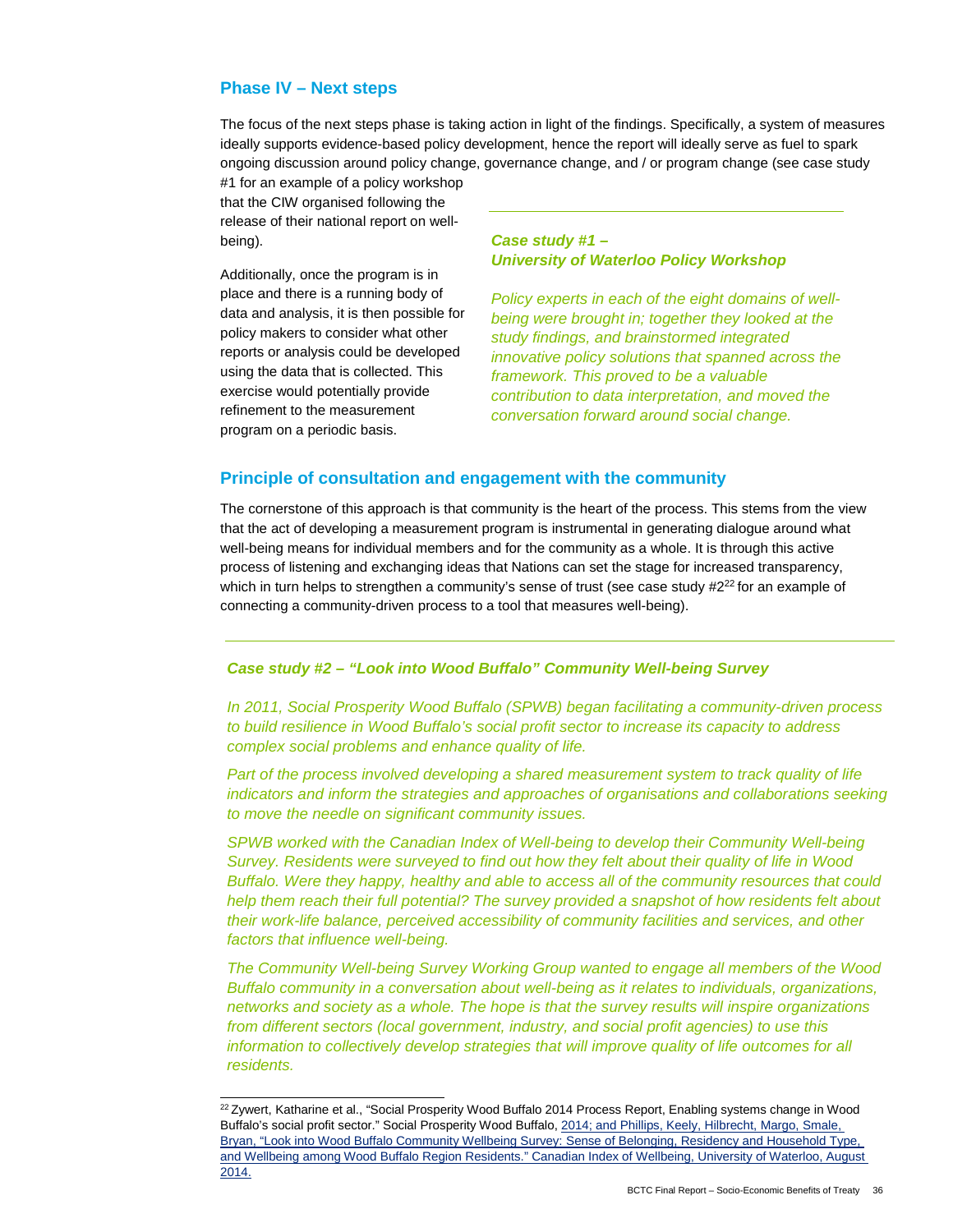# **Resource considerations**

For Nations that are considering undertaking a community measurement program, a number of different resources will be required.

#### **Key roles**

From a people point of view, the list below provides a summary of the different roles identified through our research and consultations<sup>23</sup>. In addition to the capabilities needed of those fulfilling each role, suggestions for where to source the roles have been provided (though the main assumptions hold true, which is that Nations will first look within their community for skilled resources, and will maximise opportunities for experts to work themselves out of a job through the process of capacity building).

### DATA COLLECTION

Capabilities: Systematic, attention to detail, strong interpersonal and communication skills (able to build rapport with interviewees).

Sourcing: Roles could be filled by community members, who may or may not be volunteers.

#### DATA ANALYSIS

Capabilities: Strong statistics skillset, research-inclined. Someone who can ensure that the right measures are being tracked. Someone who knows what to look for in the data, and how to interpret the data.

Sourcing: Role could be filled by a community member with the right skillset, or could be sourced from outside the community (e.g. a local non-profit or educational institution) with the intention of building capacity within the Nation.

#### REPORT WRITING

Capabilities: Ability to translate data into meaningful insights that the Nation can act upon. Ability to help the community interpret the data.

Sourcing: Role could be filled by the individual doing data analysis / project management.

### PROJECT MANAGEMENT

Capabilities: Strong statistical analysis and research skills, experience designing surveys, strong coordination skills to manage the end-to-end process (timeline, budget, team, and deliverables).

Sourcing: Role could be filled by an academic (researcher / statistician / demographer) or professor.

#### **COMMUNICATIONS**

Capabilities: Strong community relations, ability to inform members and answer questions throughout the process (what's happening, why it's happening, why it's important, what's expected of them, what's the timeline, what they can expect at the end).

Sourcing: Role could be filled by the Nation's Communications Coordinator.

<span id="page-42-0"></span> $23$  For comparative purposes, the key roles that make up the team at Statistics Canada can be found at [http://www.statcan.gc.ca/eng/employment/jobs/jobs.](http://www.statcan.gc.ca/eng/employment/jobs/jobs)